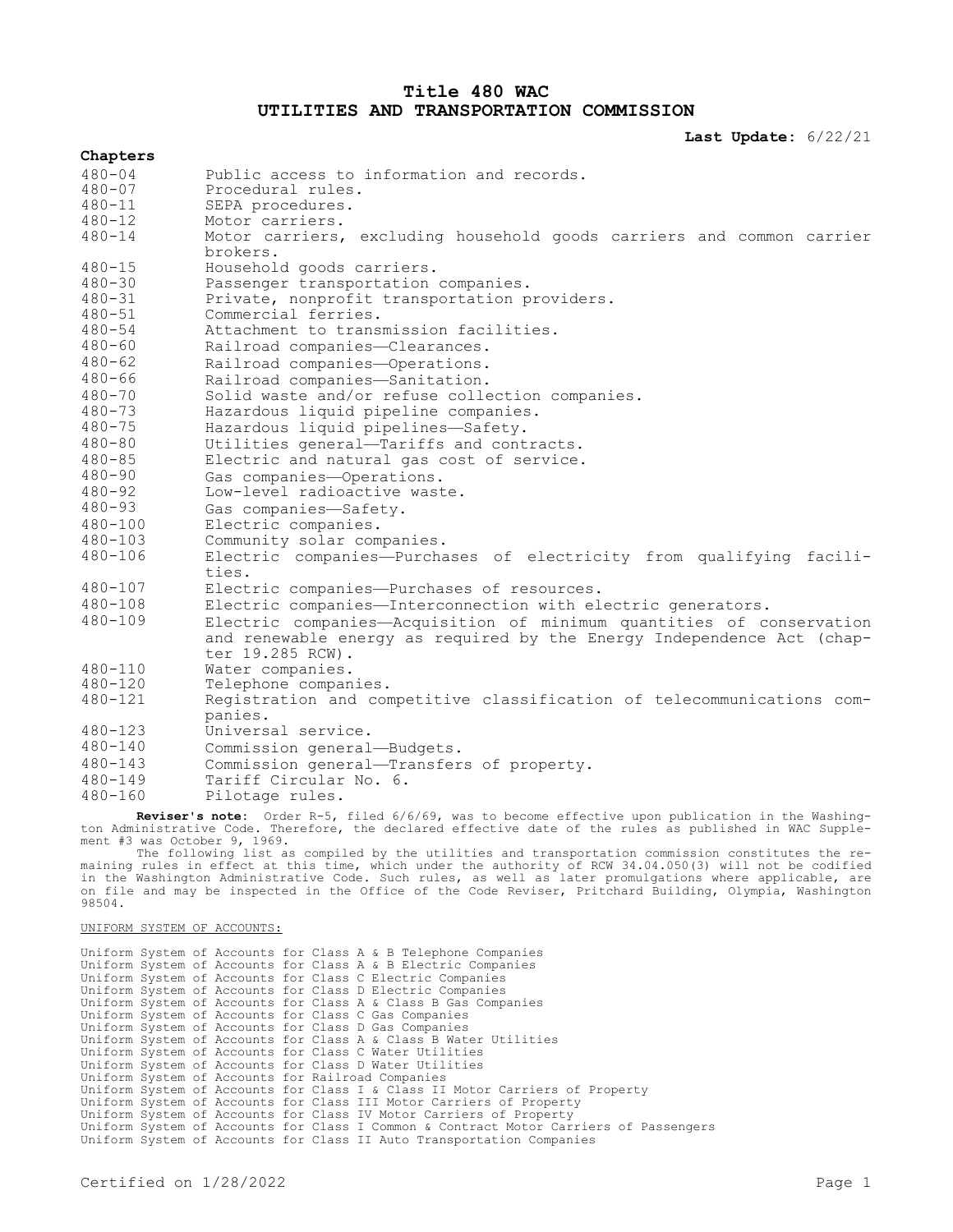Uniform System of Accounts for Water Transportation Companies Uniform System of Accounts for Storage Warehouses Uniform System of Accounts for Class I Intracity Motor Carriers of Passengers Uniform System of Accounts for Class II Intracity Motor Carriers of Passengers Uniform System of Accounts for Pipe Line Companies Uniform System of Accounts for Class A Garbage and Refuse Collection Companies Uniform System of Accounts for Class B Garbage and Refuse Collection Companies REGULATIONS GOVERNING PRESERVATION OF RECORDS: Regulations to Govern the Preservation of Records of Electric, Gas & Water Utilities—1958 (NARUC) Part 4. Preservation of Records of Telephone Companies—1950 (F.C.C.) ANNUAL REPORT FORMS: Motor Freight Carriers Class I Class II

Class III Class IV Quarterly Form Auto Transportation Companies (Busses): Class I Class II Class III Class IV Quarterly Form Intracity Auto Transportation Companies (Busses): Class I Class II Class III Passenger Charter Carriers (Busses): Quarterly Form Railroads: Class I Class II Garbage & Refuse Collection Companies: Class A Class B Electric Railroads Express Company Pipe Line Companies Storage Warehouse Dock Companies Certificated Boat (Passenger) Non-Certificated Boat (Freight) Electric Utilities: Classes A & B Class C Class D Water Utilities: Classes A, B and C Class D Telephone Utilities: Classes A & B Gas Utilities: Classes A & B Classes C & D Telegraph Utilities: Wire-Telegraph Carriers Miscellaneous Common Carriers: Licensee in Domestic Public Land Mobile Radio Service

## **DISPOSITION OF CHAPTERS FORMERLY CODIFIED IN THIS TITLE**

#### **Chapter 480-08 PROCEDURE**

| 480-08-010 | Communications. [Statutory Authority: RCW 80.01.040. WSR 88-01-115 (Order R-283, Cause<br>No. T-2118), § 480-08-010, filed 12/23/87; Order R-43, § 480-08-010, filed 4/5/73 and<br>$4/18/73$ ; Order R-5, § 480-08-010, filed 6/9/69, effective 10/9/69.1 Repealed by WSR<br>89-21-036 (Order R-310, Docket No. U-89-2966-R), filed 10/12/89, effective 11/12/89.<br>Statutory Authority: RCW 80.01.040. |
|------------|----------------------------------------------------------------------------------------------------------------------------------------------------------------------------------------------------------------------------------------------------------------------------------------------------------------------------------------------------------------------------------------------------------|
| 480-08-015 | Submission of "confidential" information. [Statutory Authority: RCW 80.01.040, 80.04.095<br>and 42.17.310. WSR 88-01-114 (Order R-267, Cause No. U-87-1452-R), § 480-08-015, filed<br>12/23/87.1 Repealed by WSR 89-21-036 (Order R-310, Docket No. U-89-2966-R), filed<br>$10/12/89$ , effective $11/12/89$ . Statutory Authority: RCW 80.01.040.                                                       |
| 480-08-020 | Office hours. [Order R-5, § 480-08-020, filed 6/6/69, effective 10/9/69.] Repealed by WSR<br>89-21-036 (Order R-310, Docket No. U-89-2966-R), filed 10/12/89, effective 11/12/89.<br>Statutory Authority: RCW 80.01.040.                                                                                                                                                                                 |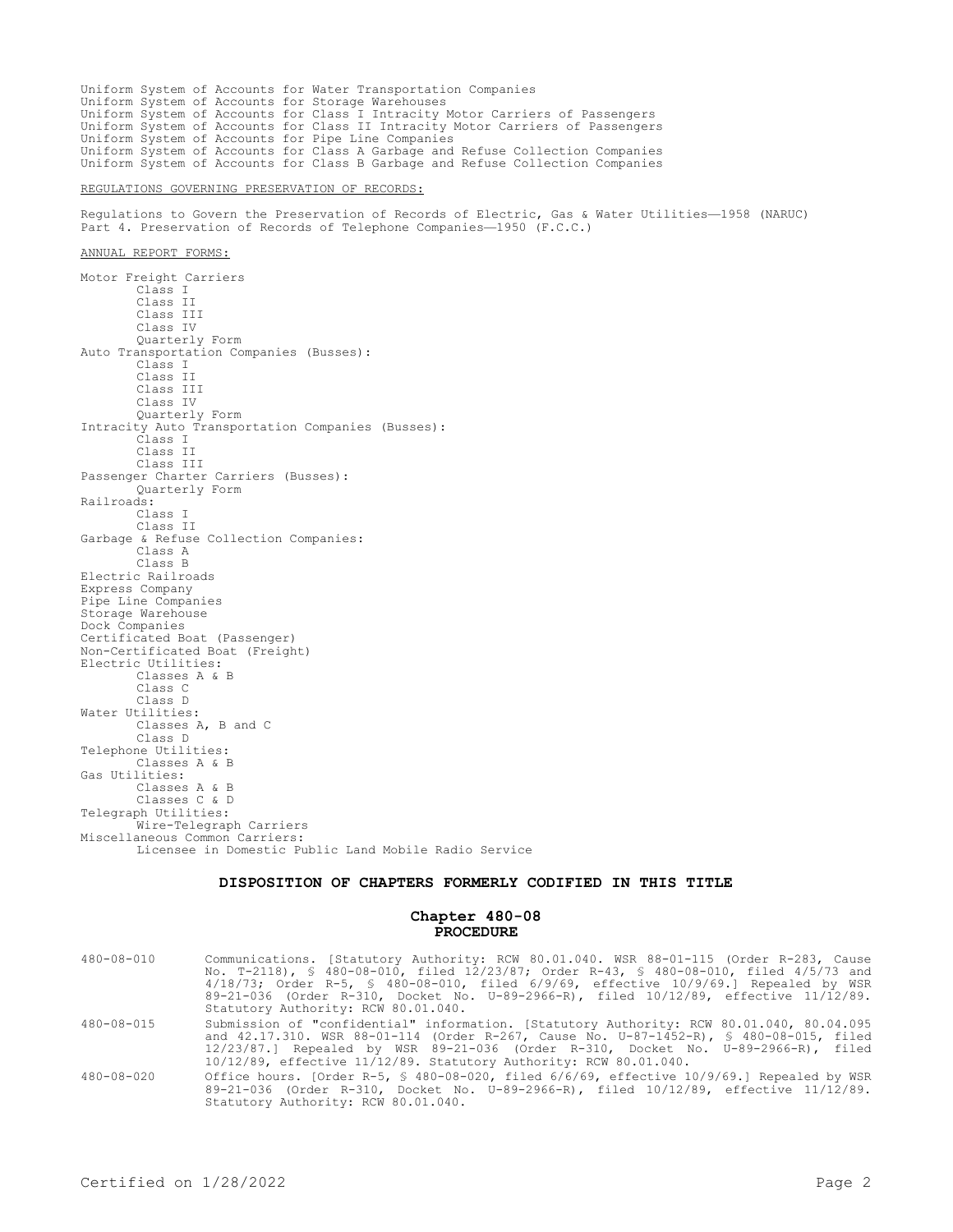- 480-08-030 Parties. [Order R-79, § 480-08-030, filed 12/3/75; Order R-5, § 480-08-030, filed 6/6/69, effective 10/9/69.] Repealed by WSR 89-21-036 (Order R-310, Docket No. U-89-2966-R), filed 10/12/89, effective 11/12/89. Statutory Authority: RCW 80.01.040.
- 480-08-040 Informal procedure—Applications and protests. [Order R-82, § 480-08-040, filed 6/30/76; Order R-5, § 480-08-040, filed 6/6/69, effective 10/9/69.] Repealed by WSR 89-21-036 (Order R-310, Docket No. U-89-2966-R), filed 10/12/89, effective 11/12/89. Statutory Authority: RCW 80.01.040.
- 480-08-050 Pleadings. [Statutory Authority: RCW 80.01.040. WSR 85-09-025 (Order R-226, Cause No. U-85-07), § 480-08-050, filed 4/10/85. Statutory Authority: 1979 c 33. WSR 79-09-017 (Order R-130, Cause No. U-79-34), § 480-08-050, filed 8/9/79; Order R-87, § 480-08-050, filed 10/20/76; Order R-5, § 480-08-050, filed 6/6/69, effective 10/9/69.] Repealed by WSR 89-21-036 (Order R-310, Docket No. U-89-2966-R), filed 10/12/89, effective 11/12/89. Statutory Authority: RCW 80.01.040.
- 480-08-055 Objections to closures of highway-railroad grade crossings. [Order R-79, § 480-08-055, filed 12/3/75.] Repealed by WSR 89-21-036 (Order R-310, Docket No. U-89-2966-R), filed 10/12/89, effective 11/12/89. Statutory Authority: RCW 80.01.040.
- 480-08-060 Filing and service. [Order R-5, § 480-08-060, filed 6/6/69, effective 10/9/69.] Repealed by WSR 89-21-036 (Order R-310, Docket No. U-89-2966-R), filed 10/12/89, effective 11/12/89. Statutory Authority: RCW 80.01.040.
- 480-08-070 Intervention. [Statutory Authority: RCW 34.04.020. WSR 78-05-037 (Order R-113, Cause No. T-1099), § 480-08-070, filed 4/19/78; Order R-5, § 480-08-070, filed 6/6/69, effective 10/9/69.] Repealed by WSR 89-21-036 (Order R-310, Docket No. U-89-2966-R), filed 10/12/89, effective 11/12/89. Statutory Authority: RCW 80.01.040.
- 480-08-080 Appearances. [Statutory Authority: RCW 34.04.020. WSR 78-05-037 (Order R-113, Cause No. T-1099), § 480-08-080, filed 4/19/78; Order R-79, § 480-08-080, filed 12/3/75; Order R-5, § 480-08-080, filed 6/6/69, effective 10/9/69.] Repealed by WSR 89-21-036 (Order R-310, Docket No. U-89-2966-R), filed 10/12/89, effective 11/12/89. Statutory Authority: RCW 80.01.040.
- 480-08-090 Appearance and practice before commission. [Order R-5, § 480-08-090, filed 6/6/69, effective 10/9/69.] Repealed by WSR 89-21-036 (Order R-310, Docket No. U-89-2966-R), filed 10/12/89, effective 11/12/89. Statutory Authority: RCW 80.01.040.
- 480-08-100 Prehearing conferences. [Statutory Authority: RCW 34.04.020. WSR 78-05-037 (Order R-113, Cause No. T-1099), § 480-08-100, filed 4/19/78; Order R-5, § 480-08-100, filed 6/6/69, effective 10/9/69.] Repealed by WSR 89-21-036 (Order R-310, Docket No. U-89-2966-R), filed 10/12/89, effective 11/12/89. Statutory Authority: RCW 80.01.040.
- 480-08-110 Voluntary settlement. [Order R-5, § 480-08-110, filed 6/6/69, effective 10/9/69.] Repealed by WSR 89-21-036 (Order R-310, Docket No. U-89-2966-R), filed 10/12/89, effective 11/12/89. Statutory Authority: RCW 80.01.040.
- 480-08-120 Subpoenas. [Order R-5, § 480-08-120, filed 6/6/69, effective 10/9/69.] Repealed by WSR 89-21-036 (Order R-310, Docket No. U-89-2966-R), filed 10/12/89, effective 11/12/89. Statutory Authority: RCW 80.01.040.
- 480-08-130 Depositions. [Order R-5, § 480-08-130, filed 6/6/69, effective 10/9/69.] Repealed by WSR 89-21-036 (Order R-310, Docket No. U-89-2966-R), filed 10/12/89, effective 11/12/89. Statutory Authority: RCW 80.01.040.
- 480-08-140 Hearings. [Order R-5, § 480-08-140, filed 6/6/69, effective 10/9/69.] Repealed by WSR 89-21-036 (Order R-310, Docket No. U-89-2966-R), filed 10/12/89, effective 11/12/89. Statutory Authority: RCW 80.01.040.
- 480-08-150 Continuances. [Order R-5, § 480-08-150, filed 6/6/69, effective 10/9/69.] Repealed by WSR 89-21-036 (Order R-310, Docket No. U-89-2966-R), filed 10/12/89, effective 11/12/89. Statutory Authority: RCW 80.01.040.
- 480-08-160 Stipulation as to facts. [Order R-5, § 480-08-160, filed 6/6/69, effective 10/9/69.] Repealed by WSR 89-21-036 (Order R-310, Docket No. U-89-2966-R), filed 10/12/89, effective 11/12/89. Statutory Authority: RCW 80.01.040.
- 480-08-170 Conduct at hearings. [Order R-5, § 480-08-170, filed 6/6/69, effective 10/9/69.] Repealed by WSR 89-21-036 (Order R-310, Docket No. U-89-2966-R), filed 10/12/89, effective 11/12/89. Statutory Authority: RCW 80.01.040.
- 480-08-180 Order of procedure. [Order R-5, § 480-08-180, filed 6/6/69, effective 10/9/69.] Repealed by WSR 89-21-036 (Order R-310, Docket No. U-89-2966-R), filed 10/12/89, effective 11/12/89. Statutory Authority: RCW 80.01.040.
- 480-08-190 Rules of evidence. [Order R-5, § 480-08-190, filed 6/6/69, effective 10/9/69.] Repealed by WSR 89-21-036 (Order R-310, Docket No. U-89-2966-R), filed 10/12/89, effective 11/12/89. Statutory Authority: RCW 80.01.040.
- 480-08-200 Exhibits and documentary evidence. [Order R-43, § 480-08-200, filed 4/5/73 and 4/18/73; Order R-5, § 480-08-200, filed 6/9/69, effective 10/9/69.] Repealed by WSR 89-21-036 (Order R-310, Docket No. U-89-2966-R), filed 10/12/89, effective 11/12/89. Statutory Authority: RCW 80.01.040.
- 480-08-210 Modified procedure. [Order R-5, § 480-08-210, filed 6/6/69, effective 10/9/69.] Repealed by WSR 89-21-036 (Order R-310, Docket No. U-89-2966-R), filed 10/12/89, effective 11/12/89. Statutory Authority: RCW 80.01.040.
- 480-08-220 Briefs. [Order R-5, § 480-08-220, filed 6/6/69, effective 10/9/69.] Repealed by WSR 89-21-036 (Order R-310, Docket No. U-89-2966-R), filed 10/12/89, effective 11/12/89. Statutory Authority: RCW 80.01.040.
- 480-08-230 Commission proposed orders. [Order R-5, § 480-08-230, filed 6/6/69, effective 10/9/69.] Repealed by WSR 89-21-036 (Order R-310, Docket No. U-89-2966-R), filed 10/12/89, effective 11/12/89. Statutory Authority: RCW 80.01.040.
- 480-08-240 Proposed orders by examiners. [Order R-5, § 480-08-240, filed 6/6/69, effective 10/9/69.] Repealed by WSR 89-21-036 (Order R-310, Docket No. U-89-2966-R), filed 10/12/89, effective 11/12/89. Statutory Authority: RCW 80.01.040.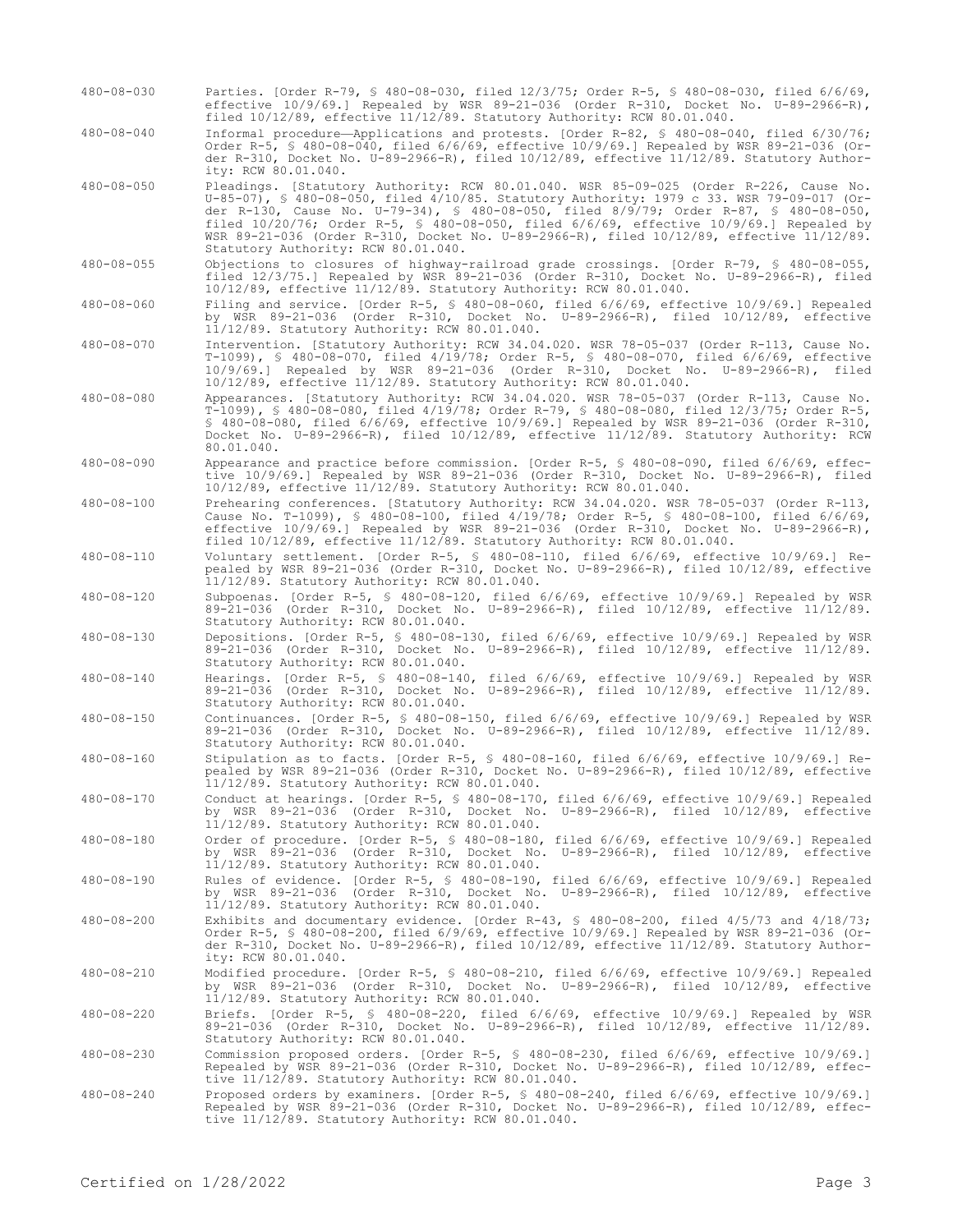480-08-250 Rehearing or reconsideration. [Statutory Authority: RCW 80.01.040. WSR 86-17-003 (Order R-264, Cause No. T-1979), § 480-08-250, filed 8/8/86; Order R-5, § 480-08-250, filed 6/6/69, effective 10/9/69.] Repealed by WSR 89-21-036 (Order R-310, Docket No. U-89-2966- R), filed 10/12/89, effective 11/12/89. Statutory Authority: RCW 80.01.040.

480-08-260 No discussion of proceeding until decision. [Order R-5, § 480-08-260, filed 6/6/69, effective 10/9/69.] Repealed by WSR 89-21-036 (Order R-310, Docket No. U-89-2966-R), filed 10/12/89, effective 11/12/89. Statutory Authority: RCW 80.01.040.

480-08-270 Joint hearings. [Order R-5, § 480-08-270, filed 6/6/69, effective 10/9/69.] Repealed by WSR 89-21-036 (Order R-310, Docket No. U-89-2966-R), filed 10/12/89, effective 11/12/89. Statutory Authority: RCW 80.01.040.

- 480-08-280 Administrative rulings. [Order R-5, § 480-08-280, filed 6/6/69, effective 10/9/69.] Repealed by WSR 89-21-036 (Order R-310, Docket No. U-89-2966-R), filed 10/12/89, effective 11/12/89. Statutory Authority: RCW 80.01.040.
- 480-08-290 Segregation of functions in formal proceedings. [Order R-5, § 480-08-290, filed 6/6/69, effective 10/9/69.] Repealed by WSR 89-21-036 (Order R-310, Docket No. U-89-2966-R), filed 10/12/89, effective 11/12/89. Statutory Authority: RCW 80.01.040.
- 480-08-300 Compliance with orders. [Order R-5, § 480-08-300, filed 6/6/69, effective 10/9/69.] Repealed by WSR 89-21-036 (Order R-310, Docket No. U-89-2966-R), filed 10/12/89, effective 11/12/89. Statutory Authority: RCW 80.01.040.
- 480-08-310 Computation of time. [Order R-5, § 480-08-310, filed 6/6/69, effective 10/9/69.] Repealed by WSR 89-21-036 (Order R-310, Docket No. U-89-2966-R), filed 10/12/89, effective 11/12/89. Statutory Authority: RCW 80.01.040.
- 480-08-320 Suspension of tariffs. [Order R-66, § 480-08-320, filed 5/8/74; Order R-5, § 480-08-320, filed 6/6/69, effective 10/9/69.] Repealed by WSR 89-21-036 (Order R-310, Docket No. U-89-2966-R), filed 10/12/89, effective 11/12/89. Statutory Authority: RCW 80.01.040.
- 480-08-330 General application—Special rules—Exceptions—Cancellation of former rules. [Order R-5, § 480-08-330, filed 6/6/69, effective 10/9/69.] Repealed by WSR 89-21-036 (Order R-310, Docket No. U-89-2966-R), filed 10/12/89, effective 11/12/89. Statutory Authority: RCW 80.01.040.

## **Chapter 480-09 PROCEDURE**

- 480-09-005 Scope of this chapter—How to communicate with the commission. [Statutory Authority: RCW 34.05.220 and 80.01.040. WSR 99-05-031 (Order R-455, Docket No. A-970591), § 480-09-005, filed 2/10/99, effective 3/13/99.] Repealed by WSR 03-24-028 (General Order R-510, Docket No. A-010648), filed 11/24/03, effective 1/1/04. Statutory Authority: RCW 80.01.040 and 80.04.160.
- 480-09-010 When this chapter applies—Exceptions. [Statutory Authority: RCW 34.05.220 and 80.01.040. WSR 99-05-031 (Order R-455, Docket No. A-970591), § 480-09-010, filed 2/10/99, effective 3/13/99. Statutory Authority: RCW 80.01.040. WSR 89-21-036 (Order R-310, Docket No. U-89-2966-R), § 480-09-010, filed 10/12/89, effective 11/12/89.] Repealed by WSR 03-24-028 (General Order R-510, Docket No. A-010648), filed 11/24/03, effective 1/1/04. Statutory Authority: RCW 80.01.040 and 80.04.160.
- 480-09-012 Incorporated and referenced materials. [Statutory Authority: RCW 34.05.220 and 80.01.040. WSR 99-05-031 (Order R-455, Docket No. A-970591), § 480-09-012, filed 2/10/99, effective 3/13/99. Statutory Authority: RCW 80.01.040. WSR 93-24-103 (Order R-400, Docket No. A-930517), § 480-09-012, filed 12/1/93, effective 1/1/94.] Repealed by WSR 03-24-028 (General Order R-510, Docket No. A-010648), filed 11/24/03, effective 1/1/04. Statutory Authority: RCW 80.01.040 and 80.04.160.
- 480-09-015 Submission of "confidential" information. [Statutory Authority: RCW 80.01.040 and 34.05.220. WSR 91-06-010 (Order R-336, Docket No. A-900700), § 480-09-015, filed 2/22/91, effective 3/25/91. Statutory Authority: RCW 80.01.040. WSR 89-21-036 (Order R-310, Docket No. U-89-2966-R), § 480-09-015, filed 10/12/89, effective 11/12/89.] Repealed by WSR 03-24-028 (General Order R-510, Docket No. A-010648), filed 11/24/03, effective 1/1/04. Statutory Authority: RCW 80.01.040 and 80.04.160.
- 480-09-100 Sending communications to the commission. [Statutory Authority: RCW 34.05.220 and 80.01.040. WSR 99-05-031 (Order R-455, Docket No. A-970591), § 480-09-100, filed 2/10/99, effective 3/13/99. Statutory Authority: RCW 80.01.040. WSR 92-07-006 (Order R-368, Docket No. A-910530), § 480-09-100, filed 3/5/92, effective 4/5/92. Statutory Authority: RCW 80.01.040 and 34.05.220. WSR 91-06-010 (Order R-336, Docket No. A-900700), § 480-09-100, filed 2/22/91, effective 3/25/91. Statutory Authority: RCW 80.01.040. WSR 89-21-036 (Order R-310, Docket No. U-89-2966-R), § 480-09-100, filed 10/12/89, effective 11/12/89.] Repealed by WSR 03-24-028 (General Order R-510, Docket No. A-010648), filed 11/24/03, effective 1/1/04. Statutory Authority: RCW 80.01.040 and 80.04.160.
- 480-09-101 When communications are received; required identification of sender; communications from the commission. [Statutory Authority: RCW 34.05.220 and 80.01.040. WSR 99-05-031 (Order R-455, Docket No. A-970591), § 480-09-101, filed 2/10/99, effective 3/13/99.] Repealed by WSR 03-24-028 (General Order R-510, Docket No. A-010648), filed 11/24/03, effective 1/1/04. Statutory Authority: RCW 80.01.040 and 80.04.160.
- 480-09-110 Office hours. [Statutory Authority: RCW 80.01.040. WSR 89-21-036 (Order R-310, Docket No. U-89-2966-R), § 480-09-110, filed 10/12/89, effective 11/12/89.] Repealed by WSR 03-24-028 (General Order R-510, Docket No. A-010648), filed 11/24/03, effective 1/1/04. Statutory Authority: RCW 80.01.040 and 80.04.160.
- 480-09-115 Procedure at open public meetings. [Statutory Authority: RCW 34.05.220 and 80.01.040. WSR 99-05-031 (Order R-455, Docket No. A-970591), § 480-09-115, filed 2/10/99, effective 3/13/99. Statutory Authority: RCW 80.01.040. WSR 93-23-050 (Order R-402, Docket No. A-931053), § 480-09-115, filed 11/12/93, effective 1/1/94. Statutory Authority: RCW 80.01.040, 80.04.160, 81.04.160 and chapter 34.05 RCW. WSR 91-22-034 (Order R-351, Docket No. A-910835), § 480-09-115, filed 10/30/91, effective 11/30/91.] Repealed by WSR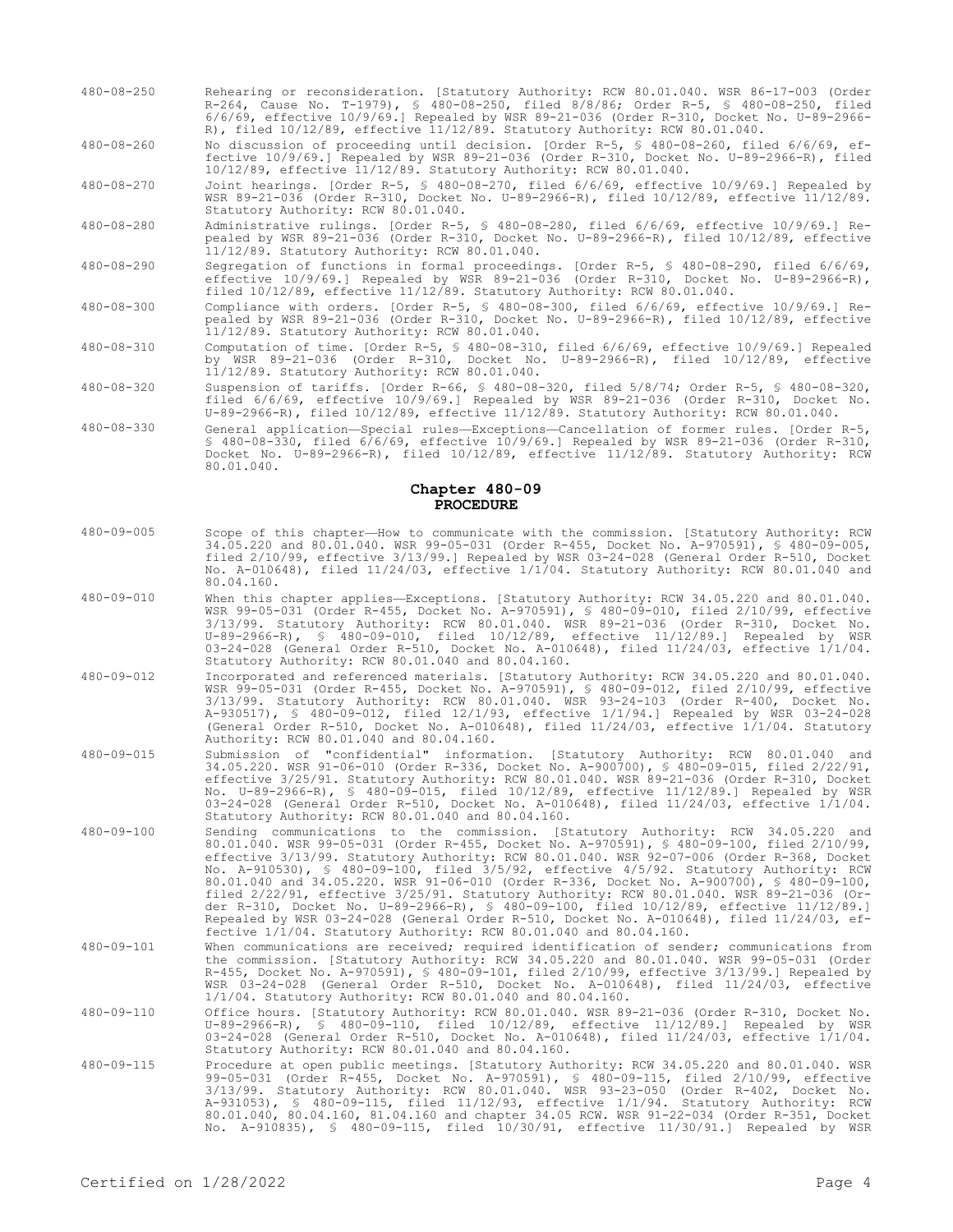03-24-028 (General Order R-510, Docket No. A-010648), filed 11/24/03, effective 1/1/04. Statutory Authority: RCW 80.01.040 and 80.04.160.

- 480-09-120 Filing and service filing by telefacsimile; number of copies. [Statutory Authority: RCW 34.05.220 and 80.01.040. WSR 99-05-031 (Order R-455, Docket No. A-970591), § 480-09-120, filed 2/10/99, effective 3/13/99. Statutory Authority: RCW 80.01.040. WSR 93-24-103 (Order R-400, Docket No. A-930517), § 480-09-120, filed 12/1/93, effective 1/1/94. Statutory Authority: RCW 80.01.040, 80.04.160, 81.04.160 and chapter 34.05 RCW. WSR 91-22-034 (Order R-351, Docket No. A-910835), § 480-09-120, filed 10/30/91, effective 11/30/91. Statutory Authority: RCW 80.01.040 and 34.05.220. WSR 91-06-010 (Order R-336, Docket No. A-900700), § 480-09-120, filed 2/22/91, effective 3/25/91. Statutory Authority: RCW 80.01.040. WSR 89-21-036 (Order R-310, Docket No. U-89-2966-R), § 480-09-120, filed 10/12/89, effective 11/12/89.] Repealed by WSR 03-24-028 (General Order R-510, Docket No. A-010648), filed 11/24/03, effective 1/1/04. Statutory Authority: RCW 80.01.040 and 80.04.160.
- 480-09-125 Failure to file sufficient copies—Costs of copying. [Statutory Authority: RCW 34.05.220 and 80.01.040. WSR 99-05-031 (Order R-455, Docket No. A-970591), § 480-09-125, filed 2/10/99, effective 3/13/99. Statutory Authority: RCW 80.01.040. WSR 91-07-026 (Order R-339, Docket No. A-900425), § 480-09-125, filed 3/14/91, effective 4/14/91.] Repealed by WSR 03-24-028 (General Order R-510, Docket No. A-010648), filed 11/24/03, effective 1/1/04. Statutory Authority: RCW 80.01.040 and 80.04.160.
- 480-09-130 Computation of time. [Statutory Authority: RCW 34.05.220 and 80.01.040. WSR 99-05-031 (Order R-455, Docket No. A-970591), § 480-09-130, filed 2/10/99, effective 3/13/99. Statutory Authority: RCW 80.01.040. WSR 89-21-036 (Order R-310, Docket No. U-89-2966-R), § 480-09-130, filed 10/12/89, effective 11/12/89.] Repealed by WSR 03-24-028 (General Order R-510, Docket No. A-010648), filed 11/24/03, effective 1/1/04. Statutory Authority: RCW 80.01.040 and 80.04.160.
- 480-09-135 Variation from time limits. [Statutory Authority: RCW 34.05.220 and 80.01.040. WSR 99-05-031 (Order R-455, Docket No. A-970591), § 480-09-135, filed 2/10/99, effective 3/13/99. Statutory Authority: RCW 80.01.040. WSR 89-21-036 (Order R-310, Docket No. U-89-2966-R), § 480-09-135, filed 10/12/89, effective 11/12/89.] Repealed by WSR 03-24-028 (General Order R-510, Docket No. A-010648), filed 11/24/03, effective 1/1/04. Statutory Authority: RCW 80.01.040 and 80.04.160.
- 480-09-140 Ex parte communications. [Statutory Authority: RCW 34.05.220 and 80.01.040. WSR 99-05-031 (Order R-455, Docket No. A-970591), § 480-09-140, filed 2/10/99, effective 3/13/99. Statutory Authority: RCW 80.01.040. WSR 92-18-081 (Order R-376, Docket No. 920379), § 480-09-140, filed 9/1/92, effective 10/2/92; WSR 89-21-036 (Order R-310, Docket No. U-89-2966-R), § 480-09-140, filed 10/12/89, effective 11/12/89.] Repealed by WSR 03-24-028 (General Order R-510, Docket No. A-010648), filed 11/24/03, effective 1/1/04. Statutory Authority: RCW 80.01.040 and 80.04.160.
- 480-09-150 Informal complaints. [Statutory Authority: RCW 34.05.220 and 80.01.040. WSR 99-05-031 (Order R-455, Docket No. A-970591), § 480-09-150, filed 2/10/99, effective 3/13/99. Statutory Authority: RCW 80.01.040. WSR 89-21-036 (Order R-310, Docket No. U-89-2966-R), § 480-09-150, filed 10/12/89, effective 11/12/89.] Repealed by WSR 03-24-028 (General Order R-510, Docket No. A-010648), filed 11/24/03, effective 1/1/04. Statutory Authority: RCW 80.01.040 and 80.04.160.
- 480-09-200 Interpretive and policy statements. [Statutory Authority: RCW 34.05.220 and 80.01.040. WSR 99-05-031 (Order R-455, Docket No. A-970591), § 480-09-200, filed 2/10/99, effective 3/13/99. Statutory Authority: RCW 80.01.040. WSR 89-21-036 (Order R-310, Docket No. U-89-2966-R), § 480-09-200, filed 10/12/89, effective 11/12/89.] Repealed by WSR 03-24-028 (General Order R-510, Docket No. A-010648), filed 11/24/03, effective 1/1/04. Statutory Authority: RCW 80.01.040 and 80.04.160.
- 480-09-210 Rule-making procedures—Rules coordinator. [Statutory Authority: RCW 34.05.220 and 80.01.040. WSR 99-05-031 (Order R-455, Docket No. A-970591), § 480-09-210, filed 2/10/99, effective 3/13/99. Statutory Authority: RCW 80.01.040. WSR 93-24-103 (Order R-400, Docket No. A-930517), § 480-09-210, filed 12/1/93, effective 1/1/94; WSR 92-18-081 (Order R-376, Docket No. 920379), § 480-09-210, filed 9/1/92, effective 10/2/92; WSR 92-07-006 (Order R-368, Docket No. A-910530), § 480-09-210, filed 3/5/92, effective 4/5/92; WSR 89-21-036 (Order R-310, Docket No. U-89-2966-R), § 480-09-210, filed 10/12/89, effective 11/12/89.] Repealed by WSR 03-24-028 (General Order R-510, Docket No. A-010648), filed 11/24/03, effective 1/1/04. Statutory Authority: RCW 80.01.040 and 80.04.160.
- 480-09-220 Petitions for rule making, amendment, or repeal. [Statutory Authority: RCW 34.05.220 and 80.01.040. WSR 99-05-031 (Order R-455, Docket No. A-970591), § 480-09-220, filed 2/10/99, effective 3/13/99. Statutory Authority: RCW 80.01.040. WSR 93-24-103 (Order R-400, Docket No. A-930517), § 480-09-220, filed 12/1/93, effective 1/1/94; WSR 89-21-036 (Order R-310, Docket No. U-89-2966-R), § 480-09-220, filed 10/12/89, effective 11/12/89.] Repealed by WSR 03-24-028 (General Order R-510, Docket No. A-010648), filed 11/24/03, effective 1/1/04. Statutory Authority: RCW 80.01.040 and 80.04.160.
- 480-09-230 Declaratory orders. [Statutory Authority: RCW 34.05.220 and 80.01.040. WSR 99-05-031 (Order R-455, Docket No. A-970591), § 480-09-230, filed 2/10/99, effective 3/13/99. Statutory Authority: RCW 80.01.040, 80.04.160, 81.04.160 and chapter 34.05 RCW. WSR 91-22-034 (Order R-351, Docket No. A-910835), § 480-09-230, filed 10/30/91, effective 11/30/91. Statutory Authority: RCW 80.01.040. WSR 89-21-036 (Order R-310, Docket No. U-89-2966-R), § 480-09-230, filed 10/12/89, effective 11/12/89.] Repealed by WSR 03-24-028 (General Or-der R-510, Docket No. A-010648), filed 11/24/03, effective 1/1/04. Statutory Authority: RCW 80.01.040 and 80.04.160.
- 480-09-300 Filing requirements—Statement of policy. [Statutory Authority: RCW 80.01.040. WSR 96-02-083 (Order R-436, Docket No. A-950243), § 480-09-300, filed 1/3/96, effective 2/3/96; WSR 92-24-058 (Order R-380, Docket No. TG-920486), § 480-09-300, filed 11/30/92, effective 12/31/92; WSR 89-21-036 (Order R-310, Docket No. U-89-2966-R), § 480-09-300, filed 10/12/89, effective 11/12/89.] Repealed by WSR 03-24-028 (General Order R-510, Docket No. A-010648), filed 11/24/03, effective 1/1/04. Statutory Authority: RCW 80.01.040 and 80.04.160.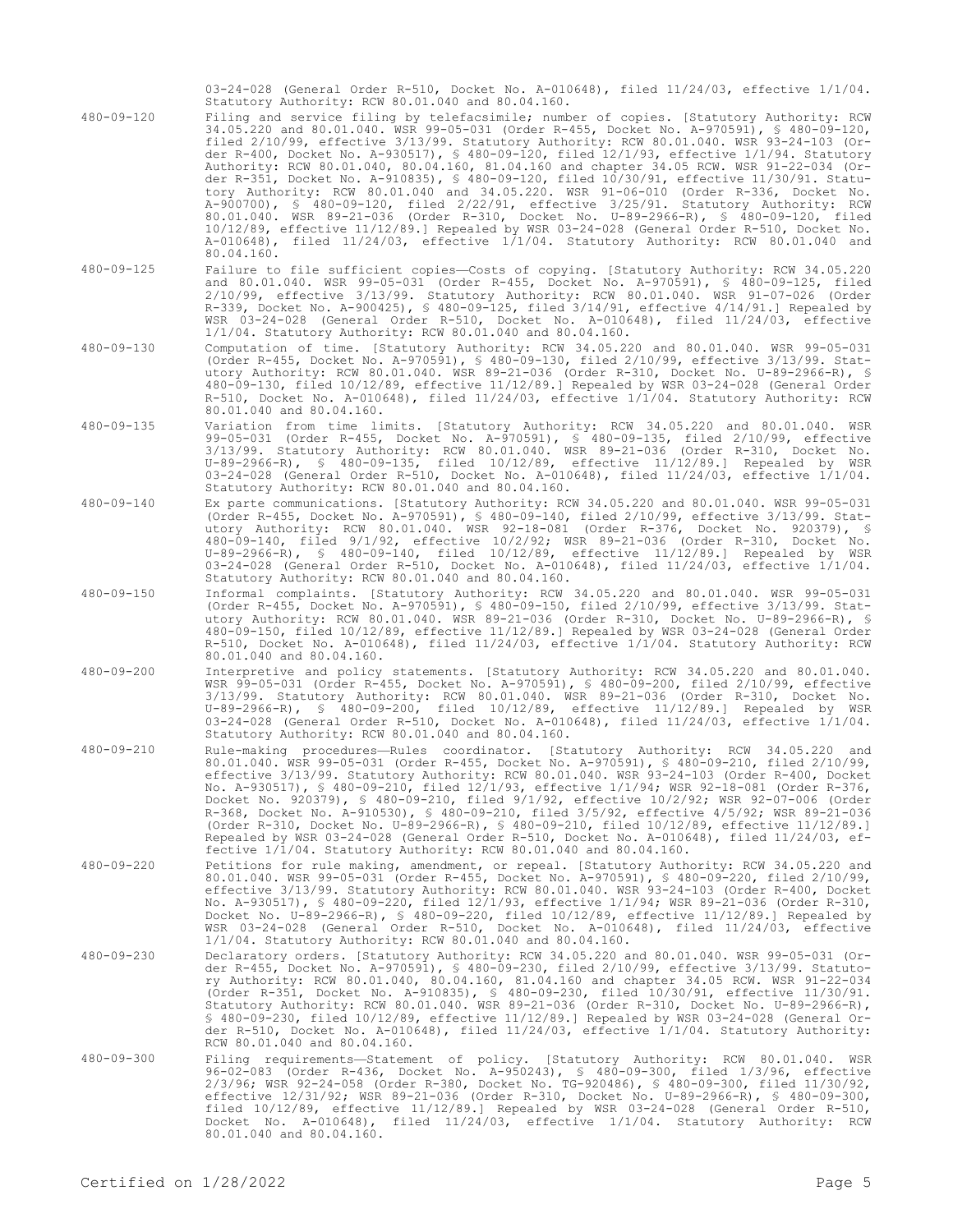- 480-09-310 Filing requirements—Definition. [Statutory Authority: RCW 80.01.040. WSR 96-02-083 (Order R-436, Docket No. A-950243), § 480-09-310, filed 1/3/96, effective 2/3/96; WSR 92-24-058 (Order R-380, Docket No. TG-920486), § 480-09-310, filed 11/30/92, effective 12/31/92; WSR 89-21-036 (Order R-310, Docket No. U-89-2966-R), § 480-09-310, filed 10/12/89, effective 11/12/89.] Repealed by WSR 03-24-028 (General Order R-510, Docket No. A-010648), filed 11/24/03, effective 1/1/04. Statutory Authority: RCW 80.01.040 and 80.04.160.
- 480-09-320 Filing requirements—Master service. [Statutory Authority: RCW 80.01.040. WSR 93-24-103 (Order R-400, Docket No. A-930517), § 480-09-320, filed 12/1/93, effective 1/1/94; WSR 89-21-036 (Order R-310, Docket No. U-89-2966-R), § 480-09-320, filed 10/12/89, effective 11/12/89.] Repealed by WSR 03-24-028 (General Order R-510, Docket No. A-010648), filed 11/24/03, effective 1/1/04. Statutory Authority: RCW 80.01.040 and 80.04.160.
- 480-09-330 Filing requirements—General rate increases. [Statutory Authority: RCW 80.01.040. WSR 96-02-083 (Order R-436, Docket No. A-950243), § 480-09-330, filed 1/3/96, effective 2/3/96; WSR 93-24-103 (Order R-400, Docket No. A-930517), § 480-09-330, filed 12/1/93, effective 1/1/94; WSR 89-21-036 (Order R-310, Docket No. U-89-2966-R), § 480-09-330, filed 10/12/89, effective 11/12/89.] Repealed by WSR 03-24-028 (General Order R-510, Docket No. A-010648), filed 11/24/03, effective 1/1/04. Statutory Authority: RCW 80.01.040 and 80.04.160.
- 480-09-335 Filing requirements—General rate increases solid waste collection companies. [Statutory Authority: RCW 80.01.040. WSR 92-24-058 (Order R-380, Docket No. TG-920486), § 480-09-335, filed 11/30/92, effective 12/31/92.] Repealed by WSR 03-24-028 (General Order R-510, Docket No. A-010648), filed 11/24/03, effective 1/1/04. Statutory Authority: RCW 80.01.040 and 80.04.160.
- 480-09-337 Filing requirements—General rate increases water companies. [Statutory Authority: RCW 80.01.040. WSR 99-24-100 (Order R-467, Docket No. UW-980082), § 480-09-337, filed 11/30/99, effective 12/31/99.] Repealed by WSR 03-24-028 (General Order R-510, Docket No. A-010648), filed 11/24/03, effective 1/1/04. Statutory Authority: RCW 80.01.040 and 80.04.160.
- 480-09-340 Compliance filings. [Statutory Authority: RCW 34.05.220 and 80.01.040. WSR 99-05-031 (Order R-455, Docket No. A-970591), § 480-09-340, filed 2/10/99, effective 3/13/99. Statutory Authority: RCW 80.01.040. WSR 96-02-083 (Order R-436, Docket No. A-950243), § 480-09-340, filed 1/3/96, effective 2/3/96; WSR 89-21-036 (Order R-310, Docket No. U-89-2966-R), § 480-09-340, filed 10/12/89, effective 11/12/89.] Repealed by WSR 03-24-028 (General Order R-510, Docket No. A-010648), filed 11/24/03, effective 1/1/04. Statutory Authority: RCW 80.01.040 and 80.04.160.
- 480-09-390 Objections to closures of highway-railroad grade crossings. [Statutory Authority: RCW 34.05.220 and 80.01.040. WSR 99-05-031 (Order R-455, Docket No. A-970591), § 480-09-390, filed 2/10/99, effective 3/13/99. Statutory Authority: RCW 80.01.040. WSR 96-02-083 (Order R-436, Docket No. A-950243), § 480-09-390, filed 1/3/96, effective 2/3/96.] Repealed by WSR 03-24-028 (General Order R-510, Docket No. A-010648), filed 11/24/03, effective 1/1/04. Statutory Authority: RCW 80.01.040 and 80.04.160.
- 480-09-400 Applications for adjudicative proceedings. [Statutory Authority: RCW 34.05.220 and 80.01.040. WSR 99-05-031 (Order R-455, Docket No. A-970591), § 480-09-400, filed 2/10/99, effective 3/13/99. Statutory Authority: RCW 80.01.040. WSR 92-18-081 (Order R-376, Docket No. 920379), § 480-09-400, filed 9/1/92, effective 10/2/92; WSR 89-21-036 (Order R-310, Docket No. U-89-2966-R), § 480-09-400, filed 10/12/89, effective 11/12/89.] Repealed by WSR 03-24-028 (General Order R-510, Docket No. A-010648), filed 11/24/03, effective 1/1/04. Statutory Authority: RCW 80.01.040 and 80.04.160.
- 480-09-410 Parties. [Statutory Authority: RCW 34.05.220 and 80.01.040. WSR 99-05-031 (Order R-455, Docket No. A-970591), § 480-09-410, filed 2/10/99, effective 3/13/99. Statutory Authority: RCW 80.01.040. WSR 89-21-036 (Order R-310, Docket No. U-89-2966-R), § 480-09-410, filed 10/12/89, effective 11/12/89.] Repealed by WSR 03-24-028 (General Order R-510, Docket No. A-010648), filed 11/24/03, effective 1/1/04. Statutory Authority: RCW 80.01.040 and 80.04.160.
- 480-09-420 Pleadings and briefs—Applications for authority—Protests. [Statutory Authority: RCW 34.05.220 and 80.01.040. WSR 99-05-031 (Order R-455, Docket No. A-970591), § 480-09-420, filed 2/10/99, effective 3/13/99. Statutory Authority: RCW 80.01.040. WSR 93-24-103 (Order R-400, Docket No. A-930517), § 480-09-420, filed 12/1/93, effective 1/1/94; WSR 92-18-081 (Order R-376, Docket No. 920379), § 480-09-420, filed 9/1/92, effective 10/2/92; WSR 89-21-036 (Order R-310, Docket No. U-89-2966-R), § 480-09-420, filed 10/12/89, effective 11/12/89.] Repealed by WSR 03-24-028 (General Order R-510, Docket No. A-010648), filed 11/24/03, effective 1/1/04. Statutory Authority: RCW 80.01.040 and 80.04.160.
- 480-09-425 Pleadings—Verification, time for filing, responsive pleadings, liberal construction, amendments. [Statutory Authority: RCW 34.05.220 and 80.01.040. WSR 99-05-031 (Order R-455, Docket No. A-970591), § 480-09-425, filed 2/10/99, effective 3/13/99. Statutory Authority: RCW 80.01.040. WSR 93-24-103 (Order R-400, Docket No. A-930517), § 480-09-425, filed 12/1/93, effective 1/1/94; WSR 92-18-081 (Order R-376, Docket No. 920379), § 480-09-425, filed 9/1/92, effective 10/2/92. Statutory Authority: RCW 80.01.040, 80.04.160, 81.04.160 and chapter 34.05 RCW. WSR 91-22-034 (Order R-351, Docket No. A-910835), § 480-09-425, filed 10/30/91, effective 11/30/91. Statutory Authority: RCW 80.01.040. WSR 89-21-036 (Order R-310, Docket No. U-89-2966-R), § 480-09-425, filed 10/12/89, effective 11/12/89.] Repealed by WSR 03-24-028 (General Order R-510, Docket No. A-010648), filed 11/24/03, effective 1/1/04. Statutory Authority: RCW 80.01.040 and 80.04.160.
- 480-09-426 Motion for summary disposition. [Statutory Authority: RCW 34.05.220 and 80.01.040. WSR 99-05-031 (Order R-455, Docket No. A-970591), § 480-09-426, filed 2/10/99, effective 3/13/99. Statutory Authority: RCW 80.01.040. WSR 96-02-083 (Order R-436, Docket No. A-950243), § 480-09-426, filed 1/3/96, effective 2/3/96.] Repealed by WSR 03-24-028 (Gen-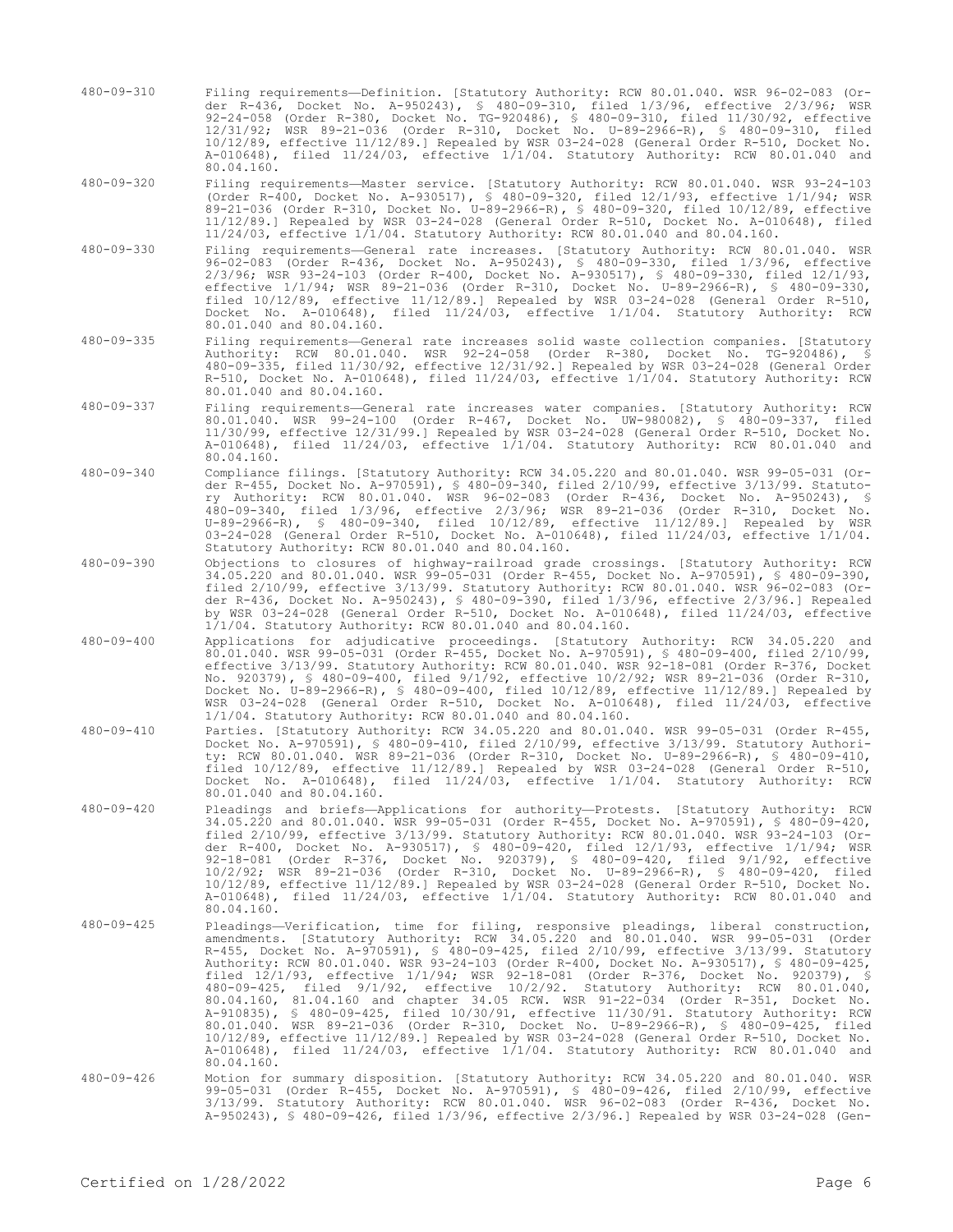eral Order R-510, Docket No. A-010648), filed 11/24/03, effective 1/1/04. Statutory Authority: RCW 80.01.040 and 80.04.160.

- 480-09-430 Intervention. [Statutory Authority: RCW 34.05.220 and 80.01.040. WSR 99-05-031 (Order R-455, Docket No. A-970591), § 480-09-430, filed 2/10/99, effective 3/13/99. Statutory Authority: RCW 80.01.040. WSR 89-21-036 (Order R-310, Docket No. U-89-2966-R), § 480-09-430, filed 10/12/89, effective 11/12/89.] Repealed by WSR 03-24-028 (General Order R-510, Docket No. A-010648), filed 11/24/03, effective 1/1/04. Statutory Authority: RCW 80.01.040 and 80.04.160.
- 480-09-440 Continuances—Extensions of time. [Statutory Authority: RCW 34.05.220 and 80.01.040. WSR 99-05-031 (Order R-455, Docket No. A-970591), § 480-09-440, filed 2/10/99, effective 3/13/99; WSR 91-06-010 (Order R-336, Docket No. A-900700), § 480-09-440, filed 2/22/91, effective 3/25/91. Statutory Authority: RCW 80.01.040. WSR 89-21-036 (Order R-310, Docket No. U-89-2966-R), § 480-09-440, filed 10/12/89, effective 11/12/89.] Repealed by WSR 03-24-028 (General Order R-510, Docket No. A-010648), filed 11/24/03, effective 1/1/04. Statutory Authority: RCW 80.01.040 and 80.04.160.
- 480-09-450 Interpreters. [Statutory Authority: RCW 80.01.040. WSR 89-21-036 (Order R-310, Docket No. U-89-2966-R), § 480-09-450, filed 10/12/89, effective 11/12/89.] Repealed by WSR 03-24-028 (General Order R-510, Docket No. A-010648), filed 11/24/03, effective 1/1/04. Statutory Authority: RCW 80.01.040 and 80.04.160.
- 480-09-460 Prehearing and other conferences. [Statutory Authority: RCW 34.05.220 and 80.01.040. WSR 99-05-031 (Order R-455, Docket No. A-970591), § 480-09-460, filed 2/10/99, effective 3/13/99. Statutory Authority: RCW 80.01.040. WSR 96-02-083 (Order R-436, Docket No. A-950243), § 480-09-460, filed 1/3/96, effective 2/3/96; WSR 92-18-081 (Order R-376, Docket No. 920379), § 480-09-460, filed 9/1/92, effective 10/2/92; WSR 89-21-036 (Order R-310, Docket No. U-89-2966-R), § 480-09-460, filed 10/12/89, effective 11/12/89.] Repealed by WSR 03-24-028 (General Order R-510, Docket No. A-010648), filed 11/24/03, effective 1/1/04. Statutory Authority: RCW 80.01.040 and 80.04.160.
- 480-09-465 Alternate dispute resolution. [Statutory Authority: RCW 34.05.220 and 80.01.040. WSR 99-05-031 (Order R-455, Docket No. A-970591), § 480-09-465, filed 2/10/99, effective 3/13/99. Statutory Authority: RCW 80.01.040. WSR 96-02-083 (Order R-436, Docket No. A-950243), § 480-09-465, filed 1/3/96, effective 2/3/96; WSR 89-21-036 (Order R-310, Docket No. U-89-2966-R), § 480-09-465, filed 10/12/89, effective 11/12/89.] Repealed by WSR 03-24-028 (General Order R-510, Docket No. A-010648), filed 11/24/03, effective 1/1/04. Statutory Authority: RCW 80.01.040 and 80.04.160.
- 480-09-466 Settlement conference; settlements. [Statutory Authority: RCW 34.05.220 and 80.01.040. WSR 99-05-031 (Order R-455, Docket No. A-970591), § 480-09-466, filed 2/10/99, effective 3/13/99. Statutory Authority: RCW 80.01.040. WSR 96-02-083 (Order R-436, Docket No. A-950243), § 480-09-466, filed 1/3/96, effective 2/3/96.] Repealed by WSR 03-24-028 (General Order R-510, Docket No. A-010648), filed 11/24/03, effective 1/1/04. Statutory Authority: RCW 80.01.040 and 80.04.160.
- 480-09-467 Collaboratives. [Statutory Authority: RCW 34.05.220 and 80.01.040. WSR 99-05-031 (Order R-455, Docket No. A-970591), § 480-09-467, filed 2/10/99, effective 3/13/99. Statutory Authority: RCW 80.01.040. WSR 96-02-083 (Order R-436, Docket No. A-950243), § 480-09-467, filed 1/3/96, effective 2/3/96.] Repealed by WSR 03-24-028 (General Order R-510, Docket No. A-010648), filed 11/24/03, effective 1/1/04. Statutory Authority: RCW 80.01.040 and 80.04.160.
- 480-09-470 Stipulation as to facts. [Statutory Authority: RCW 34.05.220 and 80.01.040. WSR 99-05-031 (Order R-455, Docket No. A-970591), § 480-09-470, filed 2/10/99, effective 3/13/99. Statutory Authority: RCW 80.01.040. WSR 96-02-083 (Order R-436, Docket No. A-950243), § 480-09-470, filed 1/3/96, effective 2/3/96; WSR 89-21-036 (Order R-310, Docket No. U-89-2966-R), § 480-09-470, filed 10/12/89, effective 11/12/89.] Repealed by WSR 03-24-028 (General Order R-510, Docket No. A-010648), filed 11/24/03, effective 1/1/04. Statutory Authority: RCW 80.01.040 and 80.04.160.
- 480-09-475 Subpoenas. [Statutory Authority: RCW 34.05.220 and 80.01.040. WSR 99-05-031 (Order R-455, Docket No. A-970591), § 480-09-475, filed 2/10/99, effective 3/13/99. Statutory Authority: RCW 80.01.040. WSR 89-21-036 (Order R-310, Docket No. U-89-2966-R), § 480-09-475, filed 10/12/89, effective 11/12/89.] Repealed by WSR 03-24-028 (General Order R-510, Docket No. A-010648), filed 11/24/03, effective 1/1/04. Statutory Authority: RCW 80.01.040 and 80.04.160.
- 480-09-480 Methods for obtaining data in adjudicative proceedings. [Statutory Authority: RCW 80.01.040. WSR 96-02-083 (Order R-436, Docket No. A-950243), § 480-09-480, filed 1/3/96, effective 2/3/96; WSR 93-24-103 (Order R-400, Docket No. A-930517), § 480-09-480, filed 12/1/93, effective 1/1/94; WSR 92-18-081 (Order R-376, Docket No. 920379), § 480-09-480, filed 9/1/92, effective 10/2/92. Statutory Authority: RCW 80.01.040, 80.04.160, 81.04.160 and chapter 34.05 RCW. WSR 91-22-034 (Order R-351, Docket No. A-910835), § 480-09-480, filed 10/30/91, effective 11/30/91. Statutory Authority: RCW 80.01.040. WSR 89-18-009 (Order R-308, Docket No. U-89-2748-R), § 480-09-480, filed 8/25/89, effective 9/25/89.] Repealed by WSR 03-24-028 (General Order R-510, Docket No. A-010648), filed 11/24/03, effective 1/1/04. Statutory Authority: RCW 80.01.040 and 80.04.160.
- 480-09-500 Brief adjudicative proceedings. [Statutory Authority: RCW 34.05.220 and 80.01.040. WSR 99-05-031 (Order R-455, Docket No. A-970591), § 480-09-500, filed 2/10/99, effective 3/13/99. Statutory Authority: RCW 80.01.040. WSR 93-24-103 (Order R-400, Docket No. A-930517), § 480-09-500, filed 12/1/93, effective 1/1/94; WSR 92-18-081 (Order R-376,<br>Docket No. 920379), § 480-09-500, filed 9/1/92, effective 10/2/92. Statutory Authority:<br>RCW 80.01.040 and 34.05.220. WSR 91-06-010 (Orde 480-09-500, filed 2/22/91, effective 3/25/91. Statutory Authority: RCW 80.01.040. WSR 89-21-036 (Order R-310, Docket No. U-89-2966-R), § 480-09-500, filed 10/12/89, effective 11/12/89.] Repealed by WSR 03-24-028 (General Order R-510, Docket No. A-010648), filed 11/24/03, effective 1/1/04. Statutory Authority: RCW 80.01.040 and 80.04.160.
- 480-09-510 Emergency adjudicative proceedings. [Statutory Authority: RCW 34.05.220 and 80.01.040. WSR 99-05-031 (Order R-455, Docket No. A-970591), § 480-09-510, filed 2/10/99, effective 3/13/99; WSR 91-06-010 (Order R-336, Docket No. A-900700), § 480-09-510, filed 2/22/91,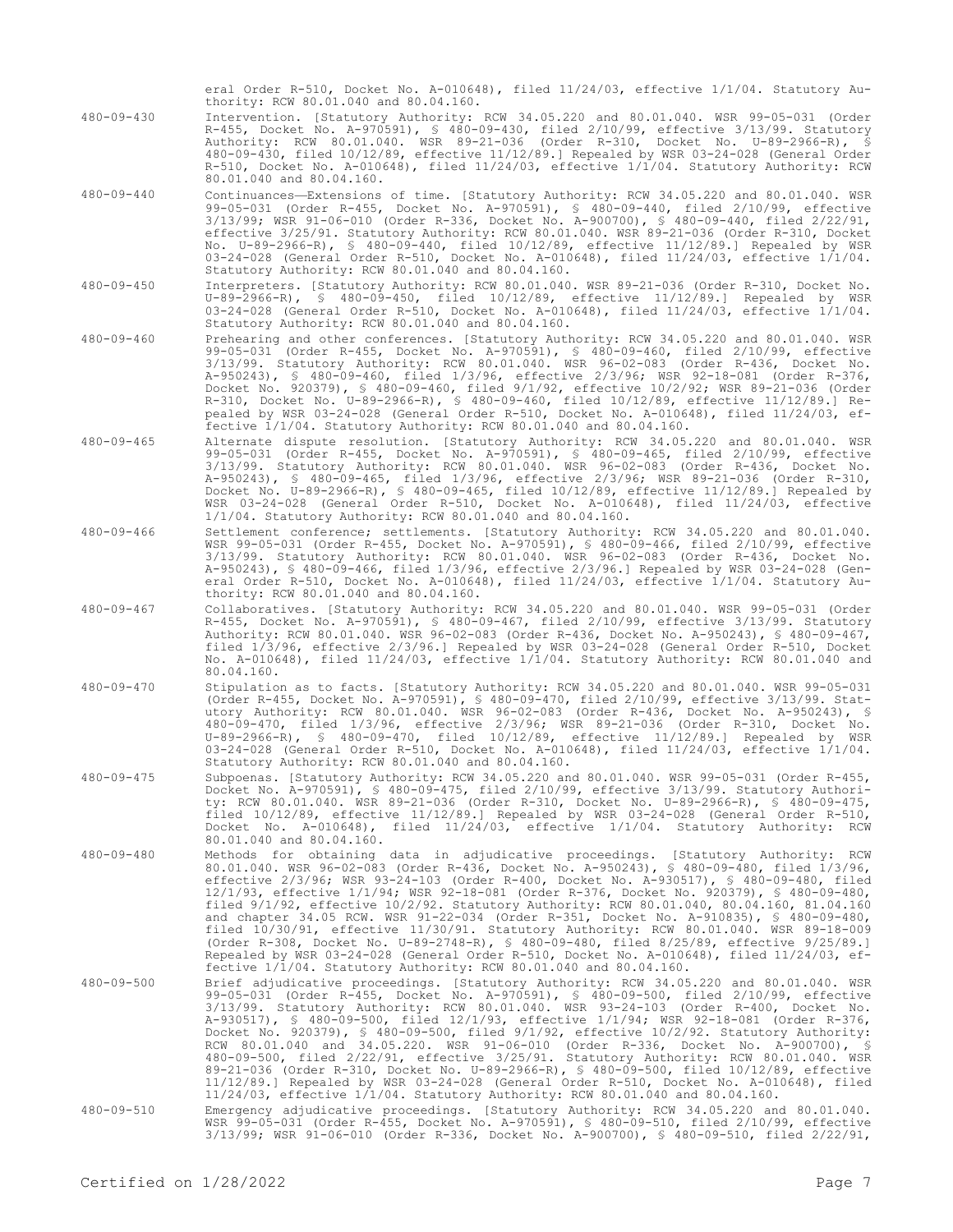03-24-028 (General Order R-510, Docket No. A-010648), filed 11/24/03, effective 1/1/04. Statutory Authority: RCW 80.01.040 and 80.04.160. 480-09-520 Formal investigation and fact-finding. [Statutory Authority: RCW 80.01.040. WSR 91-07-024 (Order R-338, Docket No. UT-901533), § 480-09-520, filed 3/14/91, effective 4/14/91.] Repealed by WSR 03-24-028 (General Order R-510, Docket No. A-010648), filed 11/24/03, effective 1/1/04. Statutory Authority: RCW 80.01.040 and 80.04.160. 480-09-530 Petitions for enforcement of interconnection agreements. [Statutory Authority: RCW 80.01.040. WSR 98-21-042 (Order R-451, Docket No. A-970591), § 480-09-530, filed 10/14/98, effective 11/14/98.] Repealed by WSR 03-24-028 (General Order R-510, Docket No. A-010648), filed 11/24/03, effective 1/1/04. Statutory Authority: RCW 80.01.040 and 80.04.160. 480-09-600 Conversion of proceedings. [Statutory Authority: RCW 34.05.220 and 80.01.040. WSR 99-05-031 (Order R-455, Docket No. A-970591), § 480-09-600, filed 2/10/99, effective 3/13/99. Statutory Authority: RCW 80.01.040. WSR 89-21-036 (Order R-310, Docket No. U-89-2966-R), § 480-09-600, filed 10/12/89, effective 11/12/89.] Repealed by WSR 03-24-028 (General Order R-510, Docket No. A-010648), filed 11/24/03, effective 1/1/04. Statutory Authority: RCW 80.01.040 and 80.04.160. 480-09-610 Consolidation of proceedings. [Statutory Authority: RCW 34.05.220 and 80.01.040. WSR 99-05-031 (Order R-455, Docket No. A-970591), § 480-09-610, filed 2/10/99, effective 3/13/99; WSR 91-06-010 (Order R-336, Docket No. A-900700), § 480-09-610, filed 2/22/91, effective 3/25/91. Statutory Authority: RCW 80.01.040. WSR 89-21-036 (Order R-310, Docket No. U-89-2966-R), § 480-09-610, filed 10/12/89, effective 11/12/89.] Repealed by WSR 03-24-028 (General Order R-510, Docket No. A-010648), filed 11/24/03, effective 1/1/04. Statutory Authority: RCW 80.01.040 and 80.04.160. 480-09-620 Joint hearings. [Statutory Authority: RCW 34.05.220 and 80.01.040. WSR 99-05-031 (Order R-455, Docket No. A-970591), § 480-09-620, filed 2/10/99, effective 3/13/99. Statutory Authority: RCW 80.01.040. WSR 89-21-036 (Order R-310, Docket No. U-89-2966-R), § 480-09-620, filed 10/12/89, effective 11/12/89.] Repealed by WSR 03-24-028 (General Order R-510, Docket No. A-010648), filed 11/24/03, effective 1/1/04. Statutory Authority: RCW 80.01.040 and 80.04.160. 480-09-700 Hearings—Notice and failure to appear. [Statutory Authority: RCW 34.05.220 and 80.01.040. WSR 99-05-031 (Order R-455, Docket No. A-970591), § 480-09-700, filed 2/10/99, effective 3/13/99. Statutory Authority: RCW 80.01.040. WSR 92-18-081 (Order R-376, Docket No. 920379), § 480-09-700, filed 9/1/92, effective 10/2/92; WSR 89-21-036 (Order R-310, Docket No. U-89-2966-R), § 480-09-700, filed 10/12/89, effective 11/12/89.] Repealed by WSR 03-24-028 (General Order R-510, Docket No. A-010648), filed 11/24/03, effective 1/1/04. Statutory Authority: RCW 80.01.040 and 80.04.160. 480-09-705 Notice to limited-English-speaking parties. [Statutory Authority: RCW 34.05.220 and 80.01.040. WSR 99-05-031 (Order R-455, Docket No. A-970591), § 480-09-705, filed 2/10/99, effective 3/13/99. Statutory Authority: RCW 80.01.040. WSR 89-21-036 (Order R-310, Docket No. U-89-2966-R), § 480-09-705, filed 10/12/89, effective 11/12/89.] Repealed by WSR 03-24-028 (General Order R-510, Docket No. A-010648), filed 11/24/03, effective 1/1/04. Statutory Authority: RCW 80.01.040 and 80.04.160. 480-09-710 Appearance and practice before commission. [Statutory Authority: RCW 34.05.220 and 80.01.040. WSR 99-05-031 (Order R-455, Docket No. A-970591), § 480-09-710, filed 2/10/99, effective 3/13/99. Statutory Authority: RCW 80.01.040. WSR 89-21-036 (Order R-310, Docket No. U-89-2966-R), § 480-09-710, filed 10/12/89, effective 11/12/89.] Repealed by WSR 03-24-028 (General Order R-510, Docket No. A-010648), filed 11/24/03, effective 1/1/04. Statutory Authority: RCW 80.01.040 and 80.04.160. 480-09-720 Appearances—Party status. [Statutory Authority: RCW 34.05.220 and 80.01.040. WSR 99-05-031 (Order R-455, Docket No. A-970591), § 480-09-720, filed 2/10/99, effective 3/13/99. Statutory Authority: RCW 80.01.040. WSR 93-24-103 (Order R-400, Docket No. A-930517), § 480-09-720, filed 12/1/93, effective 1/1/94; WSR 89-21-036 (Order R-310, Docket No. U-89-2966-R), § 480-09-720, filed 10/12/89, effective 11/12/89.] Repealed by WSR 03-24-028 (General Order R-510, Docket No. A-010648), filed 11/24/03, effective 1/1/04. Statutory Authority: RCW 80.01.040 and 80.04.160. 480-09-730 Conduct at hearings. [Statutory Authority: RCW 34.05.220 and 80.01.040. WSR 99-05-031 (Order R-455, Docket No. A-970591), § 480-09-730, filed 2/10/99, effective 3/13/99. Statutory Authority: RCW 80.01.040. WSR 89-21-036 (Order R-310, Docket No. U-89-2966-R), § 480-09-730, filed 10/12/89, effective 11/12/89.] Repealed by WSR 03-24-028 (General Order R-510, Docket No. A-010648), filed 11/24/03, effective 1/1/04. Statutory Authority: RCW 80.01.040 and 80.04.160.<br>Order of procedure. [Statutory Authority: RCW 34.05.220 and 80.01.040. WSR 99-05-031 (Or-480-09-735 Order of procedure. [Statutory Authority: RCW 34.05.220 and 80.01.040. WSR 99-05-031 (Order R-455, Docket No. A-970591), § 480-09-735, filed 2/10/99, effective 3/13/99. Statutory Authority: RCW 80.01.040. WSR 92-18-081 (Order R-376, Docket No. 920379), § 480-09-735, filed 9/1/92, effective 10/2/92; WSR 89-21-036 (Order R-310, Docket No. U-89-2966-R), § 480-09-735, filed 10/12/89, effective 11/12/89.] Repealed by WSR 03-24-028 (General Order R-510, Docket No. A-010648), filed 11/24/03, effective 1/1/04. Statutory Authority: RCW 80.01.040 and 80.04.160. 480-09-736 Hearing guidelines. [Statutory Authority: RCW 34.05.220 and 80.01.040. WSR 99-05-031 (Order R-455, Docket No. A-970591), § 480-09-736, filed 2/10/99, effective 3/13/99. Statuto-<br>ry Authority: RCW 80.01.040. WSR 93-24-103 (Order R-400, Docket No. A-930517), §<br>480-09-736, filed 12/1/93, effective 1/1/94. Statut ter 80.36 RCW. WSR 92-01-135 (Order R-362, Docket No. A-911231), § 480-09-736, filed 12/19/91, effective 1/19/92. Statutory Authority: RCW 80.01.040 and 34.05.220. WSR 91-06-010 (Order R-336, Docket No. A-900700), § 480-09-736, filed 2/22/91, effective 3/25/91. Statutory Authority: RCW 80.01.040. WSR 89-21-036 (Order R-310, Docket No. U-89-2966-R), § 480-09-736, filed 10/12/89, effective 11/12/89.] Repealed by WSR 03-24-028 (General Order R-510, Docket No. A-010648), filed 11/24/03, effective 1/1/04. Statutory Authority: RCW 80.01.040 and 80.04.160. Certified on  $1/28/2022$ 

effective 3/25/91. Statutory Authority: RCW 80.01.040. WSR 89-21-036 (Order R-310, Docket No. U-89-2966-R), § 480-09-510, filed 10/12/89, effective 11/12/89.] Repealed by WSR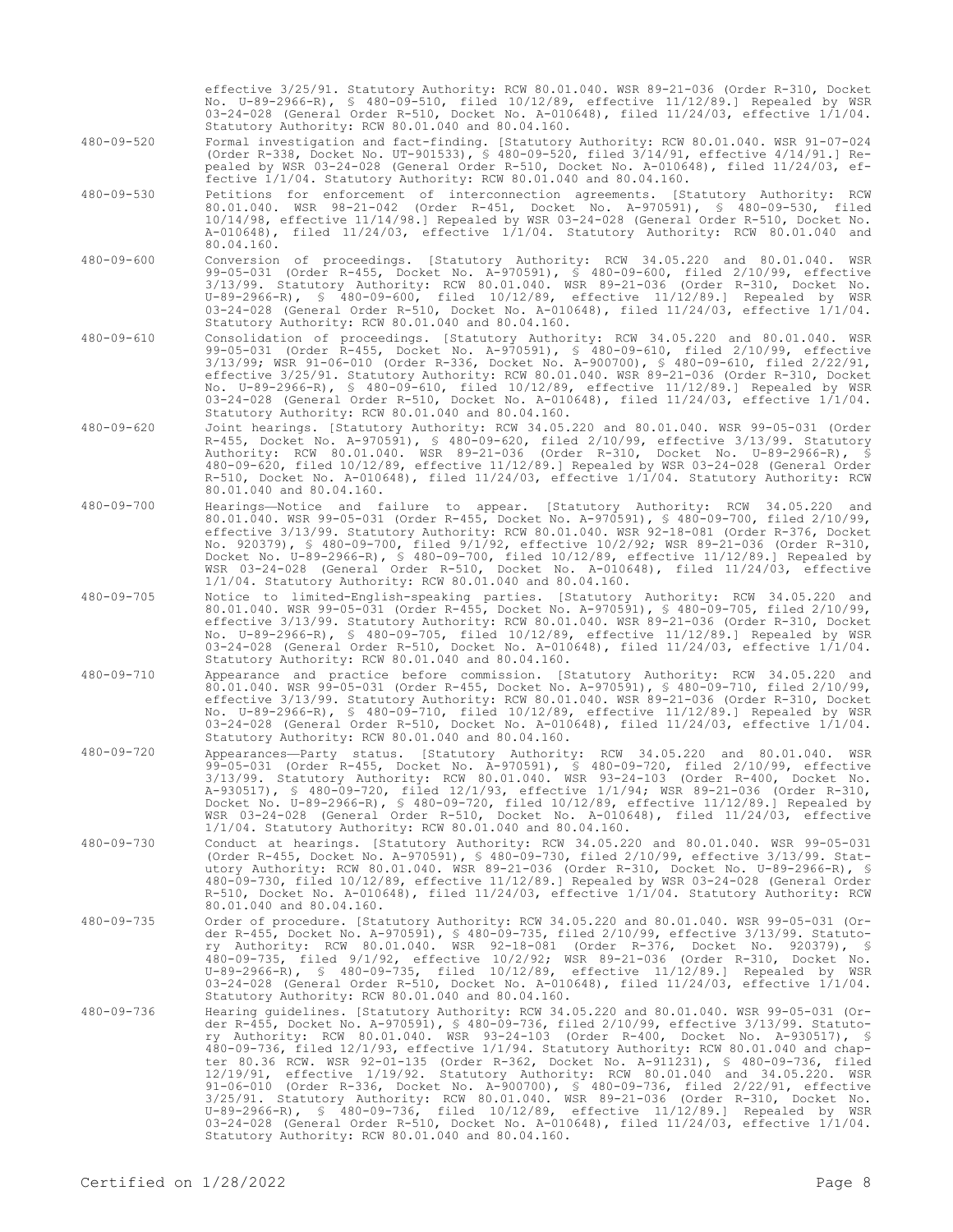480-09-740 Evidence. [Statutory Authority: RCW 34.05.220 and 80.01.040. WSR 99-05-031 (Order R-455, Docket No. A-970591), § 480-09-740, filed 2/10/99, effective 3/13/99. Statutory Authority: RCW 80.01.040. WSR 89-21-036 (Order R-310, Docket No. U-89-2966-R), § 480-09-740, filed 10/12/89, effective 11/12/89.] Repealed by WSR 03-24-028 (General Order R-510, Docket No. A-010648), filed 11/24/03, effective 1/1/04. Statutory Authority: RCW 80.01.040 and 80.04.160.

480-09-745 Exhibits and documentary evidence. [Statutory Authority: RCW 34.05.220 and 80.01.040. WSR 99-05-031 (Order R-455, Docket No. A-970591), § 480-09-745, filed 2/10/99, effective 3/13/99. Statutory Authority: RCW 80.01.040. WSR 89-21-036 (Order R-310, Docket No. U-89-2966-R), § 480-09-745, filed 10/12/89, effective 11/12/89.] Repealed by WSR 03-24-028 (General Order R-510, Docket No. A-010648), filed 11/24/03, effective 1/1/04. Statutory Authority: RCW 80.01.040 and 80.04.160.

- 480-09-750 Rules of evidence; official notice; resolutions. [Statutory Authority: RCW 34.05.220 and 80.01.040. WSR 99-05-031 (Order R-455, Docket No. A-970591), § 480-09-750, filed 2/10/99, effective 3/13/99. Statutory Authority: RCW 80.01.040. WSR 96-02-083 (Order R-436, Docket No. A-950243), § 480-09-750, filed 1/3/96, effective 2/3/96; WSR 89-21-036 (Order R-310, Docket No. U-89-2966-R), § 480-09-750, filed 10/12/89, effective 11/12/89.] Repealed by WSR 03-24-028 (General Order R-510, Docket No. A-010648), filed 11/24/03, effective 1/1/04. Statutory Authority: RCW 80.01.040 and 80.04.160.
- 480-09-751 Witness panels. [Statutory Authority: RCW 34.05.220 and 80.01.040. WSR 99-05-031 (Order R-455, Docket No. A-970591), § 480-09-751, filed 2/10/99, effective 3/13/99. Statutory Authority: RCW 80.01.040. WSR 96-02-083 (Order R-436, Docket No. A-950243), § 480-09-751, filed 1/3/96, effective 2/3/96.] Repealed by WSR 03-24-028 (General Order R-510, Docket No. A-010648), filed 11/24/03, effective 1/1/04. Statutory Authority: RCW 80.01.040 and 80.04.160.
- 480-09-760 Interlocutory orders. [Statutory Authority: RCW 34.05.220 and 80.01.040. WSR 99-05-031 (Order R-455, Docket No. A-970591), § 480-09-760, filed 2/10/99, effective 3/13/99. Statutory Authority: RCW 80.01.040. WSR 93-24-101 (Order R-399, Docket No. A-930792), § 480-09-760, filed 12/1/93, effective 1/1/94; WSR 89-21-036 (Order R-310, Docket No. U-89-2966-R), § 480-09-760, filed 10/12/89, effective 11/12/89.] Repealed by WSR 03-24-028 (General Order R-510, Docket No. A-010648), filed 11/24/03, effective 1/1/04. Statutory Authority: RCW 80.01.040 and 80.04.160.
- 480-09-770 Briefs. [Statutory Authority: RCW 34.05.220 and 80.01.040. WSR 99-05-031 (Order R-455, Docket No. A-970591), § 480-09-770, filed 2/10/99, effective 3/13/99. Statutory Authority: RCW 80.01.040. WSR 93-24-103 (Order R-400, Docket No. A-930517), § 480-09-770, filed 12/1/93, effective 1/1/94; WSR 89-21-036 (Order R-310, Docket No. U-89-2966-R), § 480-09-770, filed 10/12/89, effective 11/12/89.] Repealed by WSR 03-24-028 (General Order R-510, Docket No. A-010648), filed 11/24/03, effective 1/1/04. Statutory Authority: RCW 80.01.040 and 80.04.160.
- 480-09-780 Entry of initial and final orders—Administrative review. [Statutory Authority: RCW 34.05.220 and 80.01.040. WSR 99-05-031 (Order R-455, Docket No. A-970591), § 480-09-780, filed 2/10/99, effective 3/13/99. Statutory Authority: RCW 80.01.040. WSR 93-24-103 (Order R-400, Docket No. A-930517), § 480-09-780, filed 12/1/93, effective 1/1/94; WSR 92-18-081 (Order R-376, Docket No. 920379), § 480-09-780, filed 9/1/92, effective 10/2/92; WSR 89-21-036 (Order R-310, Docket No. U-89-2966-R), § 480-09-780, filed 10/12/89, effective 11/12/89.] Repealed by WSR 03-24-028 (General Order R-510, Docket No. A-010648), filed 11/24/03, effective 1/1/04. Statutory Authority: RCW 80.01.040 and 80.04.160.
- 480-09-800 Stay. [Statutory Authority: RCW 34.05.220 and 80.01.040. WSR 99-05-031 (Order R-455, Docket No. A-970591), § 480-09-800, filed 2/10/99, effective 3/13/99. Statutory Authority: RCW 80.01.040. WSR 92-18-081 (Order R-376, Docket No. 920379), § 480-09-800, filed 9/1/92, effective 10/2/92; WSR 89-21-036 (Order R-310, Docket No. U-89-2966-R), § 480-09-800, filed 10/12/89, effective 11/12/89.] Repealed by WSR 03-24-028 (General Order R-510, Docket No. A-010648), filed 11/24/03, effective 1/1/04. Statutory Authority: RCW 80.01.040 and 80.04.160.
- 480-09-810 Reconsideration. [Statutory Authority: RCW 34.05.220 and 80.01.040. WSR 99-05-031 (Order R-455, Docket No. A-970591), § 480-09-810, filed 2/10/99, effective 3/13/99. Statutory Authority: RCW 80.01.040. WSR 93-24-103 (Order R-400, Docket No. A-930517), § 480-09-810, filed 12/1/93, effective 1/1/94; WSR 92-18-081 (Order R-376, Docket No. 920379), § 480-09-810, filed 9/1/92, effective 10/2/92; WSR 89-21-036 (Order R-310, Docket No. U-89-2966-R), § 480-09-810, filed 10/12/89, effective 11/12/89.] Repealed by WSR 03-24-028 (General Order R-510, Docket No. A-010648), filed 11/24/03, effective 1/1/04. Statutory Authority: RCW 80.01.040 and 80.04.160.
- 480-09-815 Amendment, rescission or correction of order. [Statutory Authority: RCW 34.05.220 and 80.01.040. WSR 99-05-031 (Order R-455, Docket No. A-970591), § 480-09-815, filed 2/10/99, effective 3/13/99. Statutory Authority: RCW 80.01.040. WSR 89-21-036 (Order R-310, Docket No. U-89-2966-R), § 480-09-815, filed 10/12/89, effective 11/12/89.] Repealed by WSR 03-24-028 (General Order R-510, Docket No. A-010648), filed 11/24/03, effective 1/1/04. Statutory Authority: RCW 80.01.040 and 80.04.160.
- 480-09-820 Rehearing or reopening. [Statutory Authority: RCW 34.05.220 and 80.01.040. WSR 99-05-031 (Order R-455, Docket No. A-970591), § 480-09-820, filed 2/10/99, effective 3/13/99. Statutory Authority: RCW 80.01.040, 80.04.160, 81.04.160 and chapter 34.05 RCW. WSR 91-22-034 (Order R-351, Docket No. A-910835), § 480-09-820, filed 10/30/91, effective 11/30/91. Statutory Authority: RCW 80.01.040. WSR 89-21-036 (Order R-310, Docket No. U-89-2966-R), § 480-09-820, filed 10/12/89, effective 11/12/89.] Repealed by WSR 03-24-028 (General Order R-510, Docket No. A-010648), filed 11/24/03, effective 1/1/04. Statutory Authority: RCW 80.01.040 and 80.04.160.
- 480-09-830 Compliance with orders. [Statutory Authority: RCW 80.01.040. WSR 89-21-036 (Order R-310, Docket No. U-89-2966-R), § 480-09-830, filed 10/12/89, effective 11/12/89.] Repealed by WSR 99-05-031 (Order R-455, Docket No. A-970591), filed 2/10/99, effective 3/13/99. Statutory Authority: RCW 34.05.220 and 80.01.040.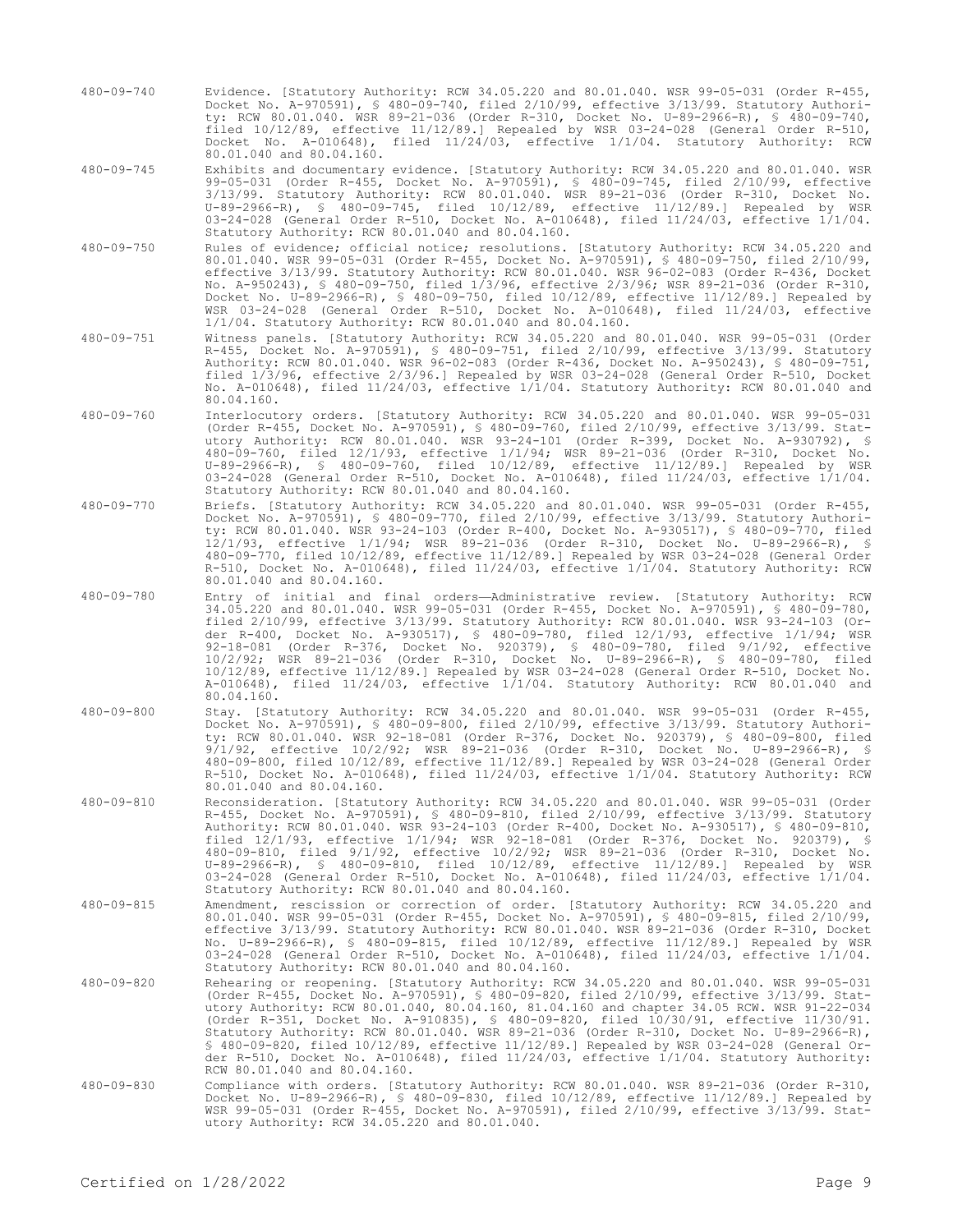#### **Chapter 480-10 RULES IMPLEMENTING THE STATE ENVIRONMENTAL POLICY ACT**

- 480-10-010 Authority. [Order R-81, § 480-10-010, filed 5/12/76.] Repealed by WSR 84-21-030 (Order R-222, Cause No. TE-1817), filed 10/10/84. Statutory Authority: Chapter 43.21C RCW. Later promulgation, see chapter 480-11 WAC.
- 480-10-020 Purpose. [Order R-81, § 480-10-020, filed 5/12/76.] Repealed by WSR 84-21-030 (Order R-222, Cause No. TE-1817), filed 10/10/84. Statutory Authority: Chapter 43.21C RCW.
- 480-10-025 Scope and coverage of this chapter. [Order R-81, § 480-10-025, filed 5/12/76.] Repealed by WSR 84-21-030 (Order R-222, Cause No. TE-1817), filed 10/10/84. Statutory Authority: Chapter 43.21C RCW.
- 480-10-030 Integration of SEPA procedures with other governmental operations. [Order R-81, § 480-10-030, filed 5/12/76.] Repealed by WSR 84-21-030 (Order R-222, Cause No. TE-1817), filed 10/10/84. Statutory Authority: Chapter 43.21C RCW.
- 480-10-040 Definitions. [Order R-81, § 480-10-040, filed 5/12/76.] Repealed by WSR 84-21-030 (Order R-222, Cause No. TE-1817), filed 10/10/84. Statutory Authority: Chapter 43.21C RCW.
- 480-10-050 Use of the environmental checklist form. [Order R-81, § 480-10-050, filed 5/12/76.] Repealed by WSR 84-21-030 (Order R-222, Cause No. TE-1817), filed 10/10/84. Statutory Authority: Chapter 43.21C RCW.
- 480-10-055 Timing of the EIS process. [Order R-88, § 480-10-055, filed 10/20/76; Order R-81, § 480-10-055, filed 5/12/76.] Repealed by WSR 84-21-030 (Order R-222, Cause No. TE-1817), filed 10/10/84. Statutory Authority: Chapter 43.21C RCW.
- 480-10-060 Scope of a proposal and its impacts for the purposes of lead agency determination, threshold determination, and EIS preparation. [Order R-81, § 480-10-060, filed 5/12/76.] Repealed by WSR 84-21-030 (Order R-222, Cause No. TE-1817), filed 10/10/84. Statutory Authority: Chapter 43.21C RCW.
- 480-10-100 Summary of information which may be required of a private applicant. [Order R-81, § 480-10-100, filed 5/12/76.] Repealed by WSR 84-21-030 (Order R-222, Cause No. TE-1817), filed 10/10/84. Statutory Authority: Chapter 43.21C RCW.
- 480-10-150 Exemptions exclusive—CEP approval of changes in exemptions. [Order R-81, § 480-10-150, filed 5/12/76.] Repealed by WSR 84-21-030 (Order R-222, Cause No. TE-1817), filed 10/10/84. Statutory Authority: Chapter 43.21C RCW.
- 480-10-160 No presumption of significance for nonexempt actions. [Order R-81, § 480-10-160, filed 5/12/76.] Repealed by WSR 84-21-030 (Order R-222, Cause No. TE-1817), filed 10/10/84. Statutory Authority: Chapter 43.21C RCW.
- 480-10-170 Categorical exemptions. [Order R-81, § 480-10-170, filed 5/12/76.] Repealed by WSR 84-21-030 (Order R-222, Cause No. TE-1817), filed 10/10/84. Statutory Authority: Chapter 43.21C RCW.
- 480-10-175 Exemptions and nonexemptions applicable to the commission. [Order R-88, § 480-10-175, filed 10/20/76; Order R-81, § 480-10-175, filed 5/12/76.] Repealed by WSR 84-21-030 (Order R-222, Cause No. TE-1817), filed 10/10/84. Statutory Authority: Chapter 43.21C RCW.
- 480-10-180 Exemption for emergency actions. [Order R-81, § 480-10-180, filed 5/12/76.] Repealed by WSR 84-21-030 (Order R-222, Cause No. TE-1817), filed 10/10/84. Statutory Authority: Chapter 43.21C RCW.
- 480-10-190 Use and effect of categorical exemptions. [Order R-81, § 480-10-190, filed 5/12/76.] Repealed by WSR 84-21-030 (Order R-222, Cause No. TE-1817), filed 10/10/84. Statutory Authority: Chapter 43.21C RCW.
- 480-10-200 Commission, when it is the lead agency—Responsibilities. [Order R-81, § 480-10-200, filed 5/12/76.] Repealed by WSR 84-21-030 (Order R-222, Cause No. TE-1817), filed 10/10/84. Statutory Authority: Chapter 43.21C RCW.
- 480-10-203 Determination of lead agency—Procedures. [Order R-81, § 480-10-203, filed 5/12/76.] Repealed by WSR 84-21-030 (Order R-222, Cause No. TE-1817), filed 10/10/84. Statutory Authority: Chapter 43.21C RCW.
- 480-10-205 Lead agency designation—Governmental proposals. [Order R-81, § 480-10-205, filed 5/12/76.] Repealed by WSR 84-21-030 (Order R-222, Cause No. TE-1817), filed 10/10/84. Statutory Authority: Chapter 43.21C RCW.
- 480-10-210 Lead agency designation—Proposals involving both private and public construction activity. [Order R-81, § 480-10-210, filed 5/12/76.] Repealed by WSR 84-21-030 (Order R-222, Cause No. TE-1817), filed 10/10/84. Statutory Authority: Chapter 43.21C RCW.
- 480-10-215 Lead agency designation—Private projects for which there is only one agency with jurisdiction. [Order R-81, § 480-10-215, filed 5/12/76.] Repealed by WSR 84-21-030 (Order R-222, Cause No. TE-1817), filed 10/10/84. Statutory Authority: Chapter 43.21C RCW.
- 480-10-220 Lead agency designation—Private projects requiring licenses from more than one agency, when one of the agencies is a county/city. [Order R-81, § 480-10-220, filed 5/12/76.] Repealed by WSR 84-21-030 (Order R-222, Cause No. TE-1817), filed 10/10/84. Statutory Authority: Chapter 43.21C RCW.
- 480-10-225 Lead agency designation—Private projects requiring licenses from more than one state agency. [Order R-81, § 480-10-225, filed 5/12/76.] Repealed by WSR 84-21-030 (Order R-222, Cause No. TE-1817), filed 10/10/84. Statutory Authority: Chapter 43.21C RCW.
- 480-10-230 Lead agency designation—Specific proposals. [Order R-81, § 480-10-230, filed 5/12/76.] Repealed by WSR 84-21-030 (Order R-222, Cause No. TE-1817), filed 10/10/84. Statutory Authority: Chapter 43.21C RCW.
- 480-10-235 Local agency transfer of lead agency status to a state agency. [Order R-81, § 480-10-235, filed 5/12/76.] Repealed by WSR 84-21-030 (Order R-222, Cause No. TE-1817), filed 10/10/84. Statutory Authority: Chapter 43.21C RCW.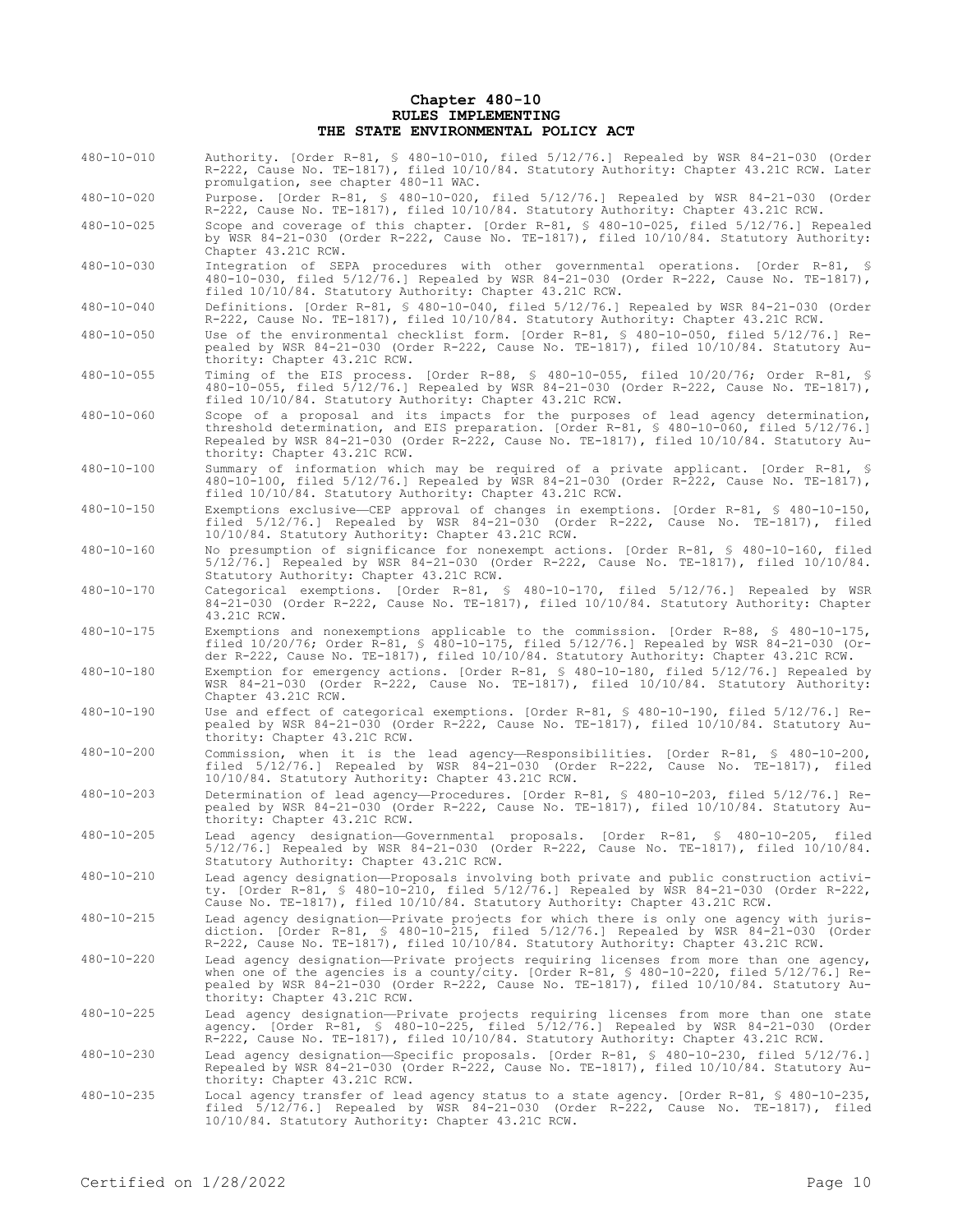- 480-10-240 Agreements as to lead agency status. [Order R-81, § 480-10-240, filed 5/12/76.] Repealed by WSR 84-21-030 (Order R-222, Cause No. TE-1817), filed 10/10/84. Statutory Authority: Chapter 43.21C RCW.
- 480-10-245 Agreements between agencies as to division of lead agency duties. [Order R-81, § 480-10-245, filed 5/12/76.] Repealed by WSR 84-21-030 (Order R-222, Cause No. TE-1817), filed 10/10/84. Statutory Authority: Chapter 43.21C RCW.

480-10-270 Assumption of lead agency status by another agency with jurisdiction. [Order R-81, § 480-10-270, filed 5/12/76.] Repealed by WSR 84-21-030 (Order R-222, Cause No. TE-1817), filed 10/10/84. Statutory Authority: Chapter 43.21C RCW.

480-10-300 Threshold determination requirement. [Order R-81, § 480-10-300, filed 5/12/76.] Repealed by WSR 84-21-030 (Order R-222, Cause No. TE-1817), filed 10/10/84. Statutory Authority: Chapter 43.21C RCW.

- 480-10-305 Notice of timing for threshold determination. [Order R-81, § 480-10-305, filed 5/12/76.] Repealed by WSR 84-21-030 (Order R-222, Cause No. TE-1817), filed 10/10/84. Statutory Authority: Chapter 43.21C RCW.
- 480-10-310 Threshold determination procedures—Environmental checklist. [Order R-81, § 480-10-310, filed 5/12/76.] Repealed by WSR 84-21-030 (Order R-222, Cause No. TE-1817), filed 10/10/84. Statutory Authority: Chapter 43.21C RCW.
- 480-10-320 Threshold determination procedures—Initial review of environmental checklist. [Order R-81, § 480-10-320, filed 5/12/76.] Repealed by WSR 84-21-030 (Order R-222, Cause No. TE-1817), filed 10/10/84. Statutory Authority: Chapter 43.21C RCW.
- 480-10-330 Threshold determination procedures—Information in addition to checklist. [Order R-81, § 480-10-330, filed 5/12/76.] Repealed by WSR 84-21-030 (Order R-222, Cause No. TE-1817), filed 10/10/84. Statutory Authority: Chapter 43.21C RCW.

480-10-340 Threshold determination procedures—Negative declarations. [Order R-81, § 480-10-340, filed 5/12/76.] Repealed by WSR 84-21-030 (Order R-222, Cause No. TE-1817), filed 10/10/84. Statutory Authority: Chapter 43.21C RCW.

480-10-345 Assumption of lead agency status by commission—Prerequisites, effect and form of notice. [Order R-81, § 480-10-345, filed 5/12/76.] Repealed by WSR 84-21-030 (Order R-222, Cause No. TE-1817), filed 10/10/84. Statutory Authority: Chapter 43.21C RCW.

480-10-350 Affirmative threshold determination. [Order R-81, § 480-10-350, filed 5/12/76.] Repealed by WSR 84-21-030 (Order R-222, Cause No. TE-1817), filed 10/10/84. Statutory Authority: Chapter 43.21C RCW.

480-10-355 Form of declaration of significance/nonsignificance. [Order R-81, § 480-10-355, filed 5/12/76.] Repealed by WSR 84-21-030 (Order R-222, Cause No. TE-1817), filed 10/10/84. Statutory Authority: Chapter 43.21C RCW.

480-10-360 Threshold determination criteria—Application of environmental checklist. [Order R-81, § 480-10-360, filed 5/12/76.] Repealed by WSR 84-21-030 (Order R-222, Cause No. TE-1817), filed 10/10/84. Statutory Authority: Chapter 43.21C RCW.

- 480-10-365 Environmental checklist. [Order R-81, § 480-10-365, filed 5/12/76.] Repealed by WSR 84-21-030 (Order R-222, Cause No. TE-1817), filed 10/10/84. Statutory Authority: Chapter 43.21C RCW.
- 480-10-370 Withdrawal of affirmative threshold determination. [Order R-81, § 480-10-370, filed 5/12/76.] Repealed by WSR 84-21-030 (Order R-222, Cause No. TE-1817), filed 10/10/84. Statutory Authority: Chapter 43.21C RCW.

480-10-375 Withdrawal of negative threshold determination. [Order R-81, § 480-10-375, filed 5/12/76.] Repealed by WSR 84-21-030 (Order R-222, Cause No. TE-1817), filed 10/10/84. Statutory Authority: Chapter 43.21C RCW.

480-10-390 Effect of threshold determination by lead agency. [Order R-81, § 480-10-390, filed 5/12/76.] Repealed by WSR 84-21-030 (Order R-222, Cause No. TE-1817), filed 10/10/84. Statutory Authority: Chapter 43.21C RCW.

480-10-400 Duty to begin preparation of a draft EIS. [Order R-81, § 480-10-400, filed 5/12/76.] Repealed by WSR 84-21-030 (Order R-222, Cause No. TE-1817), filed 10/10/84. Statutory Authority: Chapter 43.21C RCW.

- 480-10-405 Purpose and function of a draft EIS. [Order R-81, § 480-10-405, filed 5/12/76.] Repealed by WSR 84-21-030 (Order R-222, Cause No. TE-1817), filed 10/10/84. Statutory Authority: Chapter 43.21C RCW.
- 480-10-410 Predraft consultation procedures. [Order R-81, § 480-10-410, filed 5/12/76.] Repealed by WSR 84-21-030 (Order R-222, Cause No. TE-1817), filed 10/10/84. Statutory Authority: Chapter 43.21C RCW.
- 480-10-420 Preparation of EIS by persons outside the commission. [Order R-81, § 480-10-420, filed 5/12/76.] Repealed by WSR 84-21-030 (Order R-222, Cause No. TE-1817), filed 10/10/84. Statutory Authority: Chapter 43.21C RCW.
- 480-10-425 Organization and style of a draft EIS. [Order R-81, § 480-10-425, filed 5/12/76.] Repealed by WSR 84-21-030 (Order R-222, Cause No. TE-1817), filed 10/10/84. Statutory Authority: Chapter 43.21C RCW.
- 480-10-440 Contents of a draft EIS. [Order R-81, § 480-10-440, filed 5/12/76.] Repealed by WSR 84-21-030 (Order R-222, Cause No. TE-1817), filed 10/10/84. Statutory Authority: Chapter 43.21C RCW.
- 480-10-442 Special considerations regarding contents of an EIS on a nonproject action. [Order R-81,  $\frac{1}{2}$  480-10-442, filed 5/12/76.] Repealed by WSR 84-21-030 (Order R-222, Cause No. TE-1817), filed 10/10/84. Statutory Authority: Chapter 43.21C RCW.
- 480-10-444 List of elements of the environment. [Order R-81, § 480-10-444, filed 5/12/76.] Repealed by WSR 84-21-030 (Order R-222, Cause No. TE-1817), filed 10/10/84. Statutory Authority: Chapter 43.21C RCW.
- 480-10-446 Draft EIS—Optional additional elements—Limitation. [Order R-81, § 480-10-446, filed 5/12/76.] Repealed by WSR 84-21-030 (Order R-222, Cause No. TE-1817), filed 10/10/84. Statutory Authority: Chapter 43.21C RCW.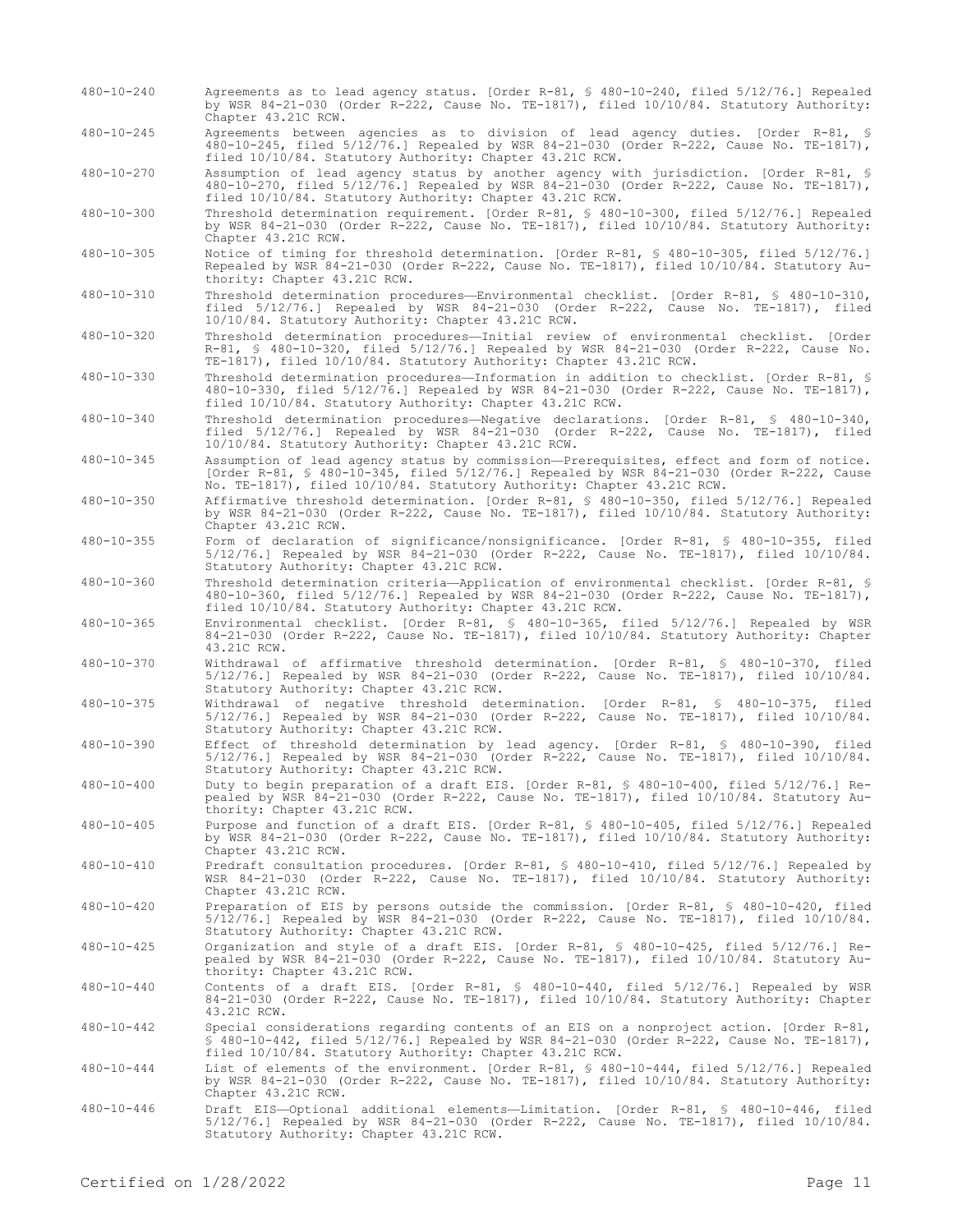- 480-10-450 Public awareness of availability of draft EIS. [Order R-81, § 480-10-450, filed 5/12/76.] Repealed by WSR 84-21-030 (Order R-222, Cause No. TE-1817), filed 10/10/84. Statutory Authority: Chapter 43.21C RCW.
- 480-10-455 Circulation of the draft EIS—Review period. [Order R-81, § 480-10-455, filed 5/12/76.] Repealed by WSR 84-21-030 (Order R-222, Cause No. TE-1817), filed 10/10/84. Statutory Authority: Chapter 43.21C RCW.
- 480-10-460 Specific agencies to which draft EIS will be sent. [Order R-81, § 480-10-460, filed 5/12/76.] Repealed by WSR 84-21-030 (Order R-222, Cause No. TE-1817), filed 10/10/84. Statutory Authority: Chapter 43.21C RCW.

480-10-465 Agencies possessing environmental expertise. [Order R-81, § 480-10-465, filed 5/12/76.] Repealed by WSR 84-21-030 (Order R-222, Cause No. TE-1817), filed 10/10/84. Statutory Authority: Chapter 43.21C RCW.

480-10-480 Public hearing on a proposal—When required. [Order R-81, § 480-10-480, filed 5/12/76.] Repealed by WSR 84-21-030 (Order R-222, Cause No. TE-1817), filed 10/10/84. Statutory Authority: Chapter 43.21C RCW.

480-10-485 Notice of public hearing on environmental impact of the proposal. [Order R-81, § 480-10-485, filed 5/12/76.] Repealed by WSR 84-21-030 (Order R-222, Cause No. TE-1817), filed 10/10/84. Statutory Authority: Chapter 43.21C RCW.

480-10-490 Public hearing on the proposal—Use of environmental documents. [Order R-81, § 480-10-490, filed 5/12/76.] Repealed by WSR 84-21-030 (Order R-222, Cause No. TE-1817), filed 10/10/84. Statutory Authority: Chapter 43.21C RCW.

480-10-495 Preparation of amended or new draft EIS. [Order R-81, § 480-10-495, filed 5/12/76.] Repealed by WSR 84-21-030 (Order R-222, Cause No. TE-1817), filed 10/10/84. Statutory Authority: Chapter 43.21C RCW.

480-10-510 Responsibilities of commission as a consulted state agency with jurisdiction. [Order R-81, § 480-10-510, filed 5/12/76.] Repealed by WSR 84-21-030 (Order R-222, Cause No. TE-1817), filed 10/10/84. Statutory Authority: Chapter 43.21C RCW.

480-10-520 Responsibilities of commission as a consulted state agency with environmental expertise. [Order R-81, § 480-10-520, filed 5/12/76.] Repealed by WSR 84-21-030 (Order R-222, Cause No. TE-1817), filed 10/10/84. Statutory Authority: Chapter 43.21C RCW.

480-10-530 Responsibilities of commission as a consulted agency—When predraft consultation has occurred. [Order R-81, § 480-10-530, filed 5/12/76.] Repealed by WSR 84-21-030 (Order R-222, Cause No. TE-1817), filed 10/10/84. Statutory Authority: Chapter 43.21C RCW.

480-10-535 Cost of performance of commission responsibilities as a consulted agency. [Order R-81, § 480-10-535, filed 5/12/76.] Repealed by WSR 84-21-030 (Order R-222, Cause No. TE-1817), filed 10/10/84. Statutory Authority: Chapter 43.21C RCW.

480-10-540 Limitations on responses to consultation. [Order R-81, § 480-10-540, filed 5/12/76.] Repealed by WSR 84-21-030 (Order R-222, Cause No. TE-1817), filed 10/10/84. Statutory Authority: Chapter 43.21C RCW.

- 480-10-545 Effect of no written comment. [Order R-81, § 480-10-545, filed 5/12/76.] Repealed by WSR 84-21-030 (Order R-222, Cause No. TE-1817), filed 10/10/84. Statutory Authority: Chapter 43.21C RCW.
- 480-10-550 Preparation of the final EIS—Time period allowed. [Order R-81, § 480-10-550, filed 5/12/76.] Repealed by WSR 84-21-030 (Order R-222, Cause No. TE-1817), filed 10/10/84. Statutory Authority: Chapter 43.21C RCW.

480-10-570 Preparation of the final EIS—Contents—When no critical comments received on the draft EIS. [Order R-81, § 480-10-570, filed 5/12/76.] Repealed by WSR 84-21-030 (Order R-222, Cause No. TE-1817), filed 10/10/84. Statutory Authority: Chapter 43.21C RCW.

- 480-10-580 Preparation of the final EIS—Contents—When critical comments received on the draft EIS. [Order R-81, § 480-10-580, filed 5/12/76.] Repealed by WSR 84-21-030 (Order R-222, Cause No. TE-1817), filed 10/10/84. Statutory Authority: Chapter 43.21C RCW.
- 480-10-600 Circulation of the final EIS. [Order R-81, § 480-10-600, filed 5/12/76.] Repealed by WSR 84-21-030 (Order R-222, Cause No. TE-1817), filed 10/10/84. Statutory Authority: Chapter 43.21C RCW.
- 480-10-650 Effect of an adequate final EIS prepared pursuant to NEPA. [Order R-81, § 480-10-650, filed 5/12/76.] Repealed by WSR 84-21-030 (Order R-222, Cause No. TE-1817), filed 10/10/84. Statutory Authority: Chapter 43.21C RCW.
- 480-10-652 Supplementation by the commission of an inadequate final NEPA EIS. [Order R-81, § 480-10-652, filed 5/12/76.] Repealed by WSR 84-21-030 (Order R-222, Cause No. TE-1817), filed 10/10/84. Statutory Authority: Chapter 43.21C RCW.

480-10-660 Use of previously prepared EIS for a different proposed action. [Order R-81, § 480-10-660, filed 5/12/76.] Repealed by WSR 84-21-030 (Order R-222, Cause No. TE-1817), filed 10/10/84. Statutory Authority: Chapter 43.21C RCW.

480-10-690 Use of commission's EIS by other acting agencies for the same proposal. [Order R-81, § 480-10-690, filed 5/12/76.] Repealed by WSR 84-21-030 (Order R-222, Cause No. TE-1817), filed 10/10/84. Statutory Authority: Chapter 43.21C RCW.

480-10-695 Draft and final supplements to a revised EIS. [Order R-81, § 480-10-695, filed 5/12/76.] Repealed by WSR 84-21-030 (Order R-222, Cause No. TE-1817), filed 10/10/84. Statutory Authority: Chapter 43.21C RCW.

- 480-10-700 No action for seven days after publication of the final EIS. [Order R-81, § 480-10-700, filed 5/12/76.] Repealed by WSR 84-21-030 (Order R-222, Cause No. TE-1817), filed 10/10/84. Statutory Authority: Chapter 43.21C RCW.
- 480-10-710 EIS combined with existing planning and review processes. [Order R-81, § 480-10-710, filed 5/12/76.] Repealed by WSR 84-21-030 (Order R-222, Cause No. TE-1817), filed 10/10/84. Statutory Authority: Chapter 43.21C RCW.
- 480-10-810 Responsibility of commission—Amendments to this chapter. [Order R-81, § 480-10-810, filed 5/12/76.] Repealed by WSR 84-21-030 (Order R-222, Cause No. TE-1817), filed 10/10/84. Statutory Authority: Chapter 43.21C RCW.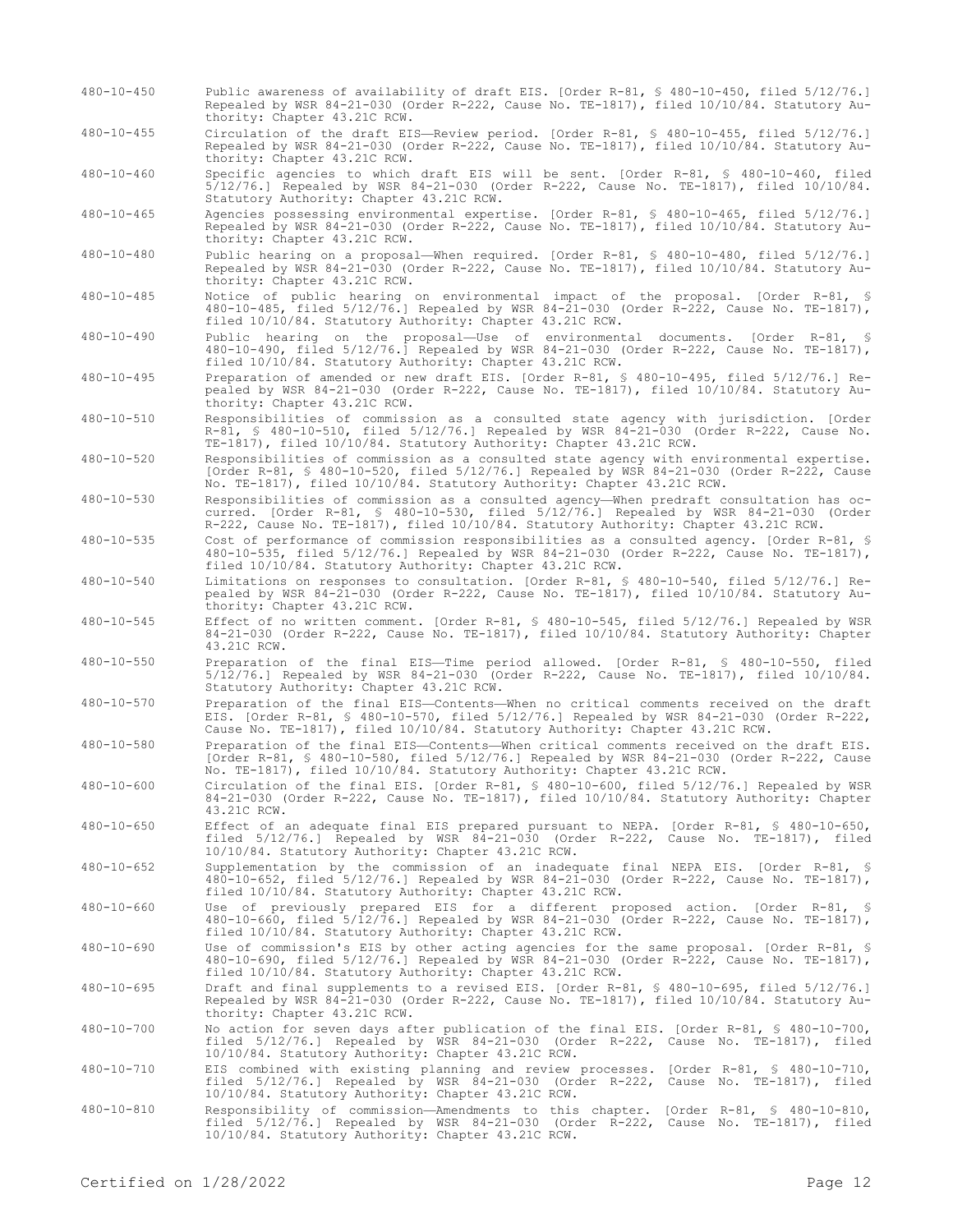- 480-10-830 Commission SEPA public information center. [Order R-81, § 480-10-830, filed 5/12/76.] Repealed by WSR 84-21-030 (Order R-222, Cause No. TE-1817), filed 10/10/84. Statutory Authority: Chapter 43.21C RCW.
- 480-10-835 Regional SEPA public information centers. [Order R-81, § 480-10-835, filed 5/12/76.] Repealed by WSR 84-21-030 (Order R-222, Cause No. TE-1817), filed 10/10/84. Statutory Authority: Chapter 43.21C RCW.
- 480-10-840 Application of these rules to ongoing actions. [Order R-81, § 480-10-840, filed 5/12/76.] Repealed by WSR 84-21-030 (Order R-222, Cause No. TE-1817), filed 10/10/84. Statutory Authority: Chapter 43.21C RCW.

#### **Chapter 480-35 LIMOUSINE CHARTER PARTY CARRIERS**

- 480-35-010 Definitions. [Statutory Authority: RCW 80.01.040 and 1989 c 283 § 8. WSR 89-23-049 (Order R-312, Docket No. TL-2294), § 480-35-010, filed 11/13/89, effective 12/14/89.] Repealed by WSR 98-02-004 (Order R-445, Docket No. A-970591), filed 12/24/97, effective 1/24/98. Statutory Authority: RCW 80.01.040, 80.04.160 and 81.04.160.
- 480-35-020 Licenses. [Statutory Authority: RCW 80.01.040 and 1989 c 283 § 8. WSR 89-23-049 (Order R-312, Docket No. TL-2294), § 480-35-020, filed 11/13/89, effective 12/14/89.] Repealed by WSR 98-02-004 (Order R-445, Docket No. A-970591), filed 12/24/97, effective 1/24/98. Statutory Authority: RCW 80.01.040, 80.04.160 and 81.04.160.
- 480-35-030 Certificates. [Statutory Authority: RCW 80.01.040. WSR 93-15-037 (Order R-390, Docket No. T-921404), § 480-35-030, filed 7/13/93 effective 8/13/93. Statutory Authority: RCW 80.01.040 and 1989 c 283 § 8. WSR 89-23-049 (Order R-312, Docket No. TL-2294), § 480-35-030, filed 11/13/89, effective 12/14/89.] Repealed by WSR 98-02-004 (Order R-445, Docket No. A-970591), filed 12/24/97, effective 1/24/98. Statutory Authority: RCW 80.01.040, 80.04.160 and 81.04.160.
- 480-35-040 Applications. [Statutory Authority: RCW 80.01.040. WSR 94-14-010 (Order R-416, Docket No. TL-940124), § 480-35-040, filed 6/23/94, effective 7/24/94. Statutory Authority: RCW 80.01.040 and 1989 c 283 § 8. WSR 89-23-049 (Order R-312, Docket No. TL-2294), § 480-35-040, filed 11/13/89, effective 12/14/89.] Repealed by WSR 98-02-004 (Order R-445, Docket No. A-970591), filed 12/24/97, effective 1/24/98. Statutory Authority: RCW 80.01.040, 80.04.160 and 81.04.160.
- 480-35-050 Liability and property damage insurance. [Statutory Authority: RCW 80.01.040 and 1989 c 283 § 8. WSR 89-23-049 (Order R-312, Docket No. TL-2294), § 480-35-050, filed 11/13/89, effective 12/14/89.] Repealed by WSR 98-02-004 (Order R-445, Docket No. A-970591), filed 12/24/97, effective 1/24/98. Statutory Authority: RCW 80.01.040, 80.04.160 and 81.04.160. 480-35-060 Self-insurance. [Statutory Authority: RCW 80.01.040 and 1989 c 283 § 8. WSR 89-23-049 (Order R-312, Docket No. TL-2294), § 480-35-060, filed 11/13/89, effective 12/14/89.] Repealed by WSR 98-02-004 (Order R-445, Docket No. A-970591), filed 12/24/97, effective 1/24/98. Statutory Authority: RCW 80.01.040, 80.04.160 and 81.04.160.
- 480-35-070 Equipment of motor vehicles. [Statutory Authority: RCW 80.01.040 and 1989 c 283 § 8. WSR 89-23-049 (Order R-312, Docket No. TL-2294), § 480-35-070, filed 11/13/89, effective 12/14/89.] Repealed by WSR 98-02-004 (Order R-445, Docket No. A-970591), filed 12/24/97, effective 1/24/98. Statutory Authority: RCW 80.01.040, 80.04.160 and 81.04.160.
- 480-35-080 Operation of motor vehicles. [Statutory Authority: RCW 80.01.040. WSR 94-14-010 (Order R-416, Docket No. TL-940124), § 480-35-080, filed 6/23/94, effective 7/24/94. Statutory Authority: RCW 80.01.040 and 1989 c 283 § 8. WSR 89-23-049 (Order R-312, Docket No. TL-2294), § 480-35-080, filed 11/13/89, effective 12/14/89.] Repealed by WSR 98-02-004 (Order R-445, Docket No. A-970591), filed 12/24/97, effective 1/24/98. Statutory Authority: RCW 80.01.040, 80.04.160 and 81.04.160.
- 480-35-090 Equipment—Safety. [Statutory Authority: RCW 80.01.040. WSR 94-14-010 (Order R-416, Docket No. TL-940124), § 480-35-090, filed 6/23/94, effective 7/24/94. Statutory Authority: RCW 80.01.040 and 1989 c 283 § 8. WSR 89-23-049 (Order R-312, Docket No. TL-2294), § 480-35-090, filed 11/13/89, effective 12/14/89.] Repealed by WSR 98-02-004 (Order R-445, Docket No. A-970591), filed 12/24/97, effective 1/24/98. Statutory Authority: RCW 80.01.040, 80.04.160 and 81.04.160.
- 480-35-100 Registered carriers. [Statutory Authority: RCW 80.01.040. WSR 94-14-010 (Order R-416, Docket No. TL-940124), § 480-35-100, filed 6/23/94, effective 7/24/94. Statutory Authority: RCW 80.01.040 and 1989 c 283 § 8. WSR 89-23-049 (Order R-312, Docket No. TL-2294), § 480-35-100, filed 11/13/89, effective 12/14/89.] Repealed by WSR 98-02-004 (Order R-445, Docket No. A-970591), filed 12/24/97, effective 1/24/98. Statutory Authority: RCW 80.01.040, 80.04.160 and 81.04.160.
- 480-35-110 Registration of interstate authority. [Statutory Authority: RCW 80.01.040. WSR 94-14-010 (Order R-416, Docket No. TL-940124), § 480-35-110, filed 6/23/94, effective 7/24/94. Statutory Authority: RCW 80.01.040 and 1989 c 283 § 8. WSR 89-23-049 (Order R-312, Docket No. TL-2294), § 480-35-110, filed 11/13/89, effective 12/14/89.] Repealed by WSR 98-02-004 (Order R-445, Docket No. A-970591), filed 12/24/97, effective 1/24/98. Statutory Authority: RCW 80.01.040, 80.04.160 and 81.04.160.
- 480-35-120 Identification decals—Intrastate limousine charter party carrier operations. [Statutory Authority: RCW 80.01.040. WSR 94-14-010 (Order R-416, Docket No. TL-940124), § 480-35-120, filed 6/23/94, effective 7/24/94; WSR 90-17-047 (Order R-326, Docket No.<br>TL-900359), § 480-35-120, filed 8/10/90, effective 9/10/90. Statutory Authority: RCW<br>80.01.040 and 1989 c 283 § 8. WSR 89-23-049 (Order R 480-35-120, filed 11/13/89, effective 12/14/89.] Repealed by WSR 98-02-004 (Order R-445, Docket No. A-970591), filed 12/24/97, effective 1/24/98. Statutory Authority: RCW 80.01.040, 80.04.160 and 81.04.160.

# **Chapter 480-40 PASSENGER CHARTER CARRIERS**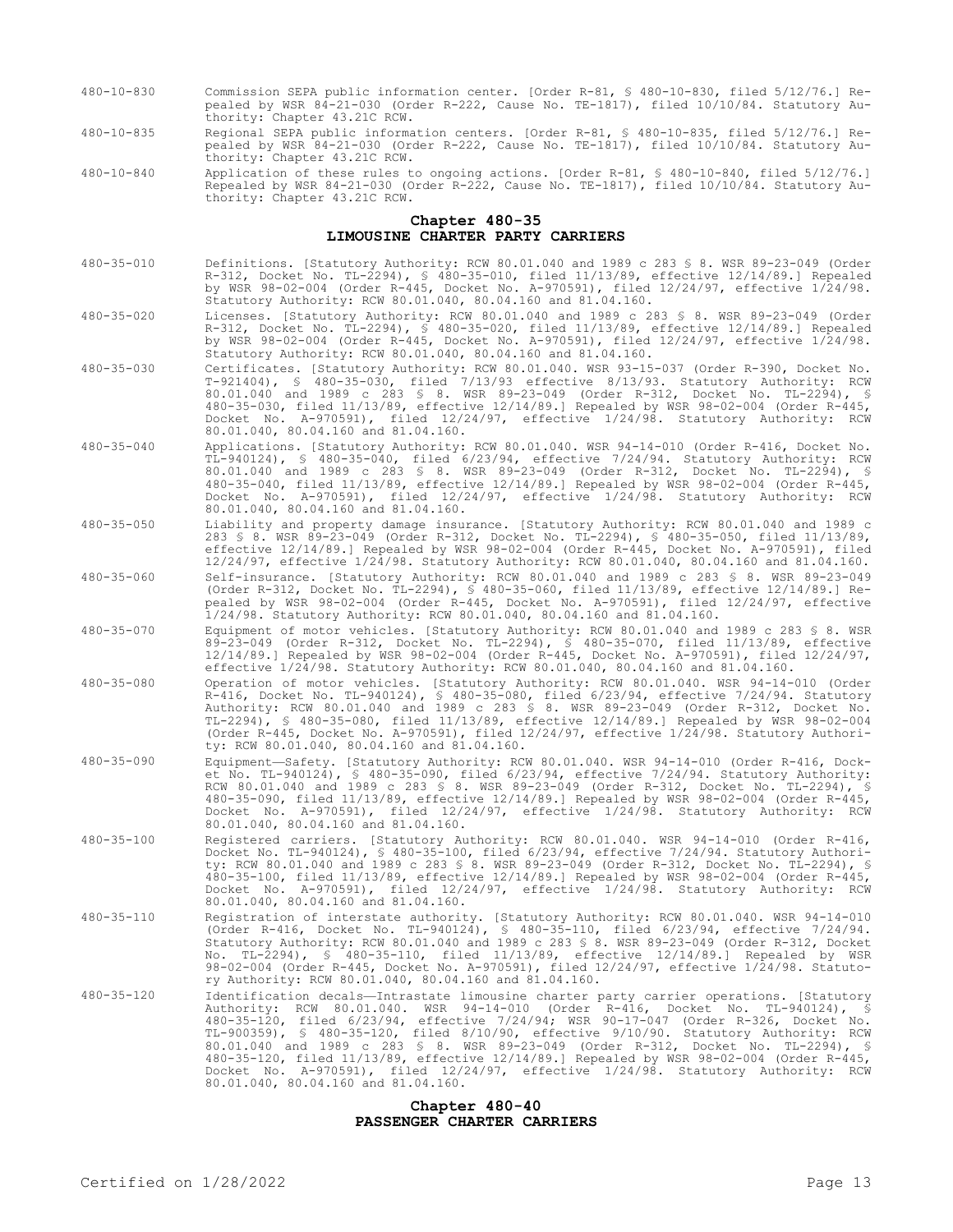- 480-40-010 Definitions. [Statutory Authority: RCW 80.01.040. WSR 90-22-031 (Order R-329, Docket No. T-900076), § 480-40-010, filed 10/31/90, effective 12/1/90; WSR 88-18-012 (Order R-289, Cause No. TCH-2189), § 480-40-010, filed 8/26/88; Order R-72, § 480-40-010, filed 4/23/75; Order R-12, § 480-40-010, filed 11/28/69; Order R-5, § 480-40-010, filed 6/6/69, effective 10/9/69.] Repealed by WSR 06-13-006 (General Order No. R-533, Docket No. TC-020497), filed 6/8/06, effective 7/9/06. Statutory Authority: RCW 80.01.040, 81.04.160, 81.12.050, 81.68.030, and 81.70.270.
- 480-40-015 Adoption by reference defined. [Statutory Authority: RCW 34.05.310, 34.05.356, 80.01.040, 80.04.160 and 80.04.160 [81.04.160]. WSR 99-20-013 (Order R-465, Docket No. A-980247), § 480-40-015, filed 9/24/99, effective 10/25/99. Statutory Authority: RCW 80.01.040. WSR 94-14-014 (Order R-420, Docket No. T-940457), § 480-40-015, filed 6/23/94, effective 7/24/94; WSR 93-15-035 (Order R-392, Docket No. T-921165), § 480-40-015, filed 7/13/93, effective 8/13/93; WSR 92-02-082 (Order R-357, Docket No. TC-900481), § 480-40-015, filed 12/31/91, effective 1/31/92.] Repealed by WSR 01-20-061 (Docket No. A-010827, General Order No. R-491), filed 9/28/01, effective 10/29/01. Statutory Authority: RCW 80.01.040, 80.04.160, 81.04.160, and 34.05.310.
- 480-40-020 Licenses. [Statutory Authority: RCW 80.01.040. WSR 90-22-031 (Order R-329, Docket No. T-900076), § 480-40-020, filed 10/31/90, effective 12/1/90; WSR 88-18-012 (Order R-289, Cause No. TCH-2189), § 480-40-020, filed 8/26/88; Order R-12, § 480-40-020, filed 11/28/69; Order R-5, § 480-40-020, filed 6/6/69, effective 10/9/69.] Repealed by WSR 06-13-006 (General Order No. R-533, Docket No. TC-020497), filed 6/8/06, effective 7/9/06. Statutory Authority: RCW 80.01.040, 81.04.160, 81.12.050, 81.68.030, and 81.70.270.
- 480-40-030 Certificates. [Statutory Authority: RCW 80.01.040. WSR 93-15-037 (Order R-390, Docket No. T-921404), § 480-40-030, filed 7/13/93 effective 8/13/93; WSR 90-22-031 (Order R-329, Docket No. T-900076), § 480-40-030, filed 10/31/90, effective 12/1/90; WSR 88-18-012 (Order R-289, Cause No. TCH-2189), § 480-40-030, filed 8/26/88; Order R-61, § 480-40-030, filed 12/19/73; Order R-50, § 480-40-030, filed 8/8/73; Order R-14, § 480-40-030, filed 1/6/70; Order R-12, § 480-40-030, filed 11/28/69; Order R-5, § 480-40-030, filed 6/6/69, effective 10/9/69.] Repealed by WSR 06-13-006 (General Order No. R-533, Docket No. TC-020497), filed 6/8/06, effective 7/9/06. Statutory Authority: RCW 80.01.040, 81.04.160, 81.12.050, 81.68.030, and 81.70.270.
- 480-40-033 Equipment operated. [Order R-12, § 480-40-033, filed 11/28/69.] Repealed by WSR 88-18-012 (Order R-289, Cause No. TCH-2189), filed 8/26/88. Statutory Authority: RCW 80.01.040.
- 480-40-036 Records. [Order R-12, § 480-40-036, filed 11/28/69.] Repealed by WSR 88-18-012 (Order R-289, Cause No. TCH-2189), filed 8/26/88. Statutory Authority: RCW 80.01.040.
- 480-40-039 Tariffs. [Order R-72, § 480-40-039, filed 4/23/75; Order R-14, § 480-40-039, filed 1/6/70; Order R-12, § 480-40-039, filed 11/28/69.] Repealed by WSR 88-18-012 (Order R-289, Cause No. TCH-2189), filed 8/26/88. Statutory Authority: RCW 80.01.040.
- 480-40-040 Liability and property damage insurance. [Statutory Authority: RCW 80.01.040. WSR 90-22-031 (Order R-329, Docket No. T-900076), § 480-40-040, filed 10/31/90, effective 12/1/90; WSR 88-18-012 (Order R-289, Cause No. TCH-2189), § 480-40-040, filed 8/26/88; Order R-110, § 480-40-040, filed 10/19/77; Order R-12, § 480-40-040, filed 11/28/69; Order R-5, § 480-40-040, filed 6/6/69, effective 10/9/69.] Repealed by WSR 06-13-006 (General Order No. R-533, Docket No. TC-020497), filed 6/8/06, effective 7/9/06. Statutory Authority: RCW 80.01.040, 81.04.160, 81.12.050, 81.68.030, and 81.70.270.
- 480-40-050 Self insurance. [Statutory Authority: RCW 80.01.040. WSR 90-22-031 (Order R-329, Docket No. T-900076), § 480-40-050, filed 10/31/90, effective 12/1/90; WSR 88-18-012 (Order R-289, Cause No. TCH-2189), § 480-40-050, filed 8/26/88; Order R-12, § 480-40-050, filed 11/28/69; Order R-5, § 480-40-050, filed 6/6/69, effective 10/9/69.] Repealed by WSR 06-13-006 (General Order No. R-533, Docket No. TC-020497), filed 6/8/06, effective 7/9/06. Statutory Authority: RCW 80.01.040, 81.04.160, 81.12.050, 81.68.030, and 81.70.270.
- 480-40-060 Equipment of motor vehicles. [Statutory Authority: RCW 80.01.040. WSR 90-22-031 (Order R-329, Docket No. T-900076), § 480-40-060, filed 10/31/90, effective 12/1/90; WSR 88-18-012 (Order R-289, Cause No. TCH-2189), § 480-40-060, filed 8/26/88; Order R-12, § 480-40-060, filed 11/28/69; Order R-5, § 480-40-060, filed 6/6/69, effective 10/9/69.] Repealed by WSR 06-13-006 (General Order No. R-533, Docket No. TC-020497), filed 6/8/06, effective 7/9/06. Statutory Authority: RCW 80.01.040, 81.04.160, 81.12.050, 81.68.030, and 81.70.270.
- 480-40-065 Equipment—Inspection—Ordered for repairs. [Statutory Authority: RCW 80.01.040, 80.04.160, 81.04.160, and 34.05.310. WSR 01-20-061 (Docket No. A-010827, General Order No. R-491), § 480-40-065, filed 9/28/01, effective 10/29/01. Statutory Authority: RCW 80.01.040. WSR 92-02-082 (Order R-357, Docket No. TC-900481), § 480-40-065, filed 12/31/91, effective 1/31/92; WSR 90-06-017 (Order R-315, Docket No. TV-2285), § 480-40-065, filed 2/27/90, effective 3/30/90.] Repealed by WSR 06-13-006 (General Order No. R-533, Docket No. TC-020497), filed 6/8/06, effective 7/9/06. Statutory Authority: RCW 80.01.040, 81.04.160, 81.12.050, 81.68.030, and 81.70.270.
- 480-40-070 Operation of motor vehicles. [Statutory Authority: RCW 80.01.040. WSR 94-14-015 (Order R-417, Docket No. TC-940125), § 480-40-070, filed 6/23/94, effective 7/24/94; WSR 92-02-082 (Order R-357, Docket No. TC-900481), § 480-40-070, filed 12/31/91, effective 1/31/92; WSR 90-22-031 (Order R-329, Docket No. T-900076), § 480-40-070, filed 10/31/90, effective 12/1/90; WSR 88-18-012 (Order R-289, Cause No. TCH-2189), § 480-40-070, filed 8/26/88; WSR 85-23-002 (Order R-244, Cause No. TV-1913), § 480-40-070, filed 11/7/85. Statutory Authority: RCW 81.70.130 and 81.70.140. WSR 83-06-019 (Order R-198, Cause No. TCH-1685), § 480-40-070, filed 2/23/83. Statutory Authority: RCW 80.01.040, 81.70.010, 81.70.130, and 81.70.140. WSR 80-11-030 (Order R-144, Cause No. TCH-1356), § 480-40-070, filed 8/14/80; Order R-12, § 480-40-070, filed 11/28/69; Order R-5, § 480-40-070, filed 6/6/69, effective 10/9/69.] Repealed by WSR 06-13-006 (General Order No. R-533, Docket No. TC-020497), filed 6/8/06, effective 7/9/06. Statutory Authority: RCW 80.01.040, 81.04.160, 81.12.050, 81.68.030, and 81.70.270.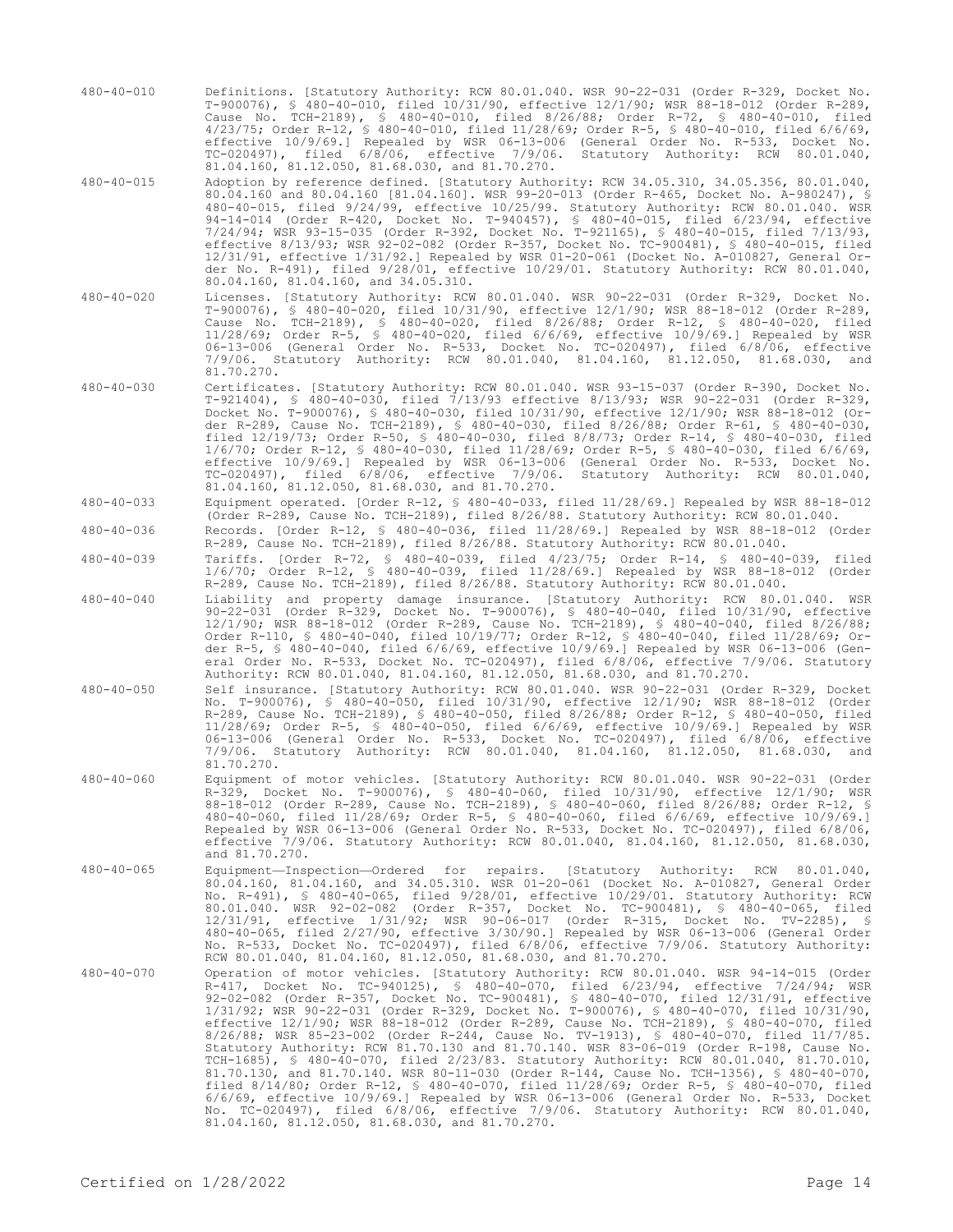|                  | 34.05.310. WSR 01-20-061 (Docket No. A-010827, General Order No. R-491), § 480-40-075,<br>filed 9/28/01, effective 10/29/01. Statutory Authority: RCW 80.01.040. WSR 94-14-015 (Or-<br>der R-417, Docket No. TC-940125), § 480-40-075, filed 6/23/94, effective 7/24/94; WSR<br>92-02-082 (Order R-357, Docket No. TC-900481), § 480-40-075, filed 12/31/91, effective<br>$1/31/92$ ; WSR 90-22-031 (Order R-329, Docket No. T-900076), § 480-40-075, filed 10/31/90,<br>effective 12/1/90; WSR 88-18-012 (Order R-289, Cause No. TCH-2189), § 480-40-075, filed<br>8/26/88. Statutory Authority: RCW 81.70.130 and 81.70.140. WSR 83-06-019 (Order R-198,<br>Cause No. TCH-1685), § 480-40-075, filed 2/23/83. Statutory Authority: RCW 80.01.040,<br>81.70.010, 81.70.130, and 81.70.140. WSR 80-11-030 (Order R-144, Cause No. TCH-1356), §<br>480-40-075, filed 8/14/80.] Repealed by WSR 06-13-006 (General Order No. R-533, Docket<br>No. TC-020497), filed 6/8/06, effective 7/9/06. Statutory Authority: RCW 80.01.040,<br>81.04.160, 81.12.050, 81.68.030, and 81.70.270. |
|------------------|------------------------------------------------------------------------------------------------------------------------------------------------------------------------------------------------------------------------------------------------------------------------------------------------------------------------------------------------------------------------------------------------------------------------------------------------------------------------------------------------------------------------------------------------------------------------------------------------------------------------------------------------------------------------------------------------------------------------------------------------------------------------------------------------------------------------------------------------------------------------------------------------------------------------------------------------------------------------------------------------------------------------------------------------------------------------------------|
| $480 - 40 - 080$ | Fees and gross operating revenue. [Statutory Authority: RCW 80.01.040 and 81.70.130. WSR<br>84-15-024 (Order R-216, Cause No. TCH-1787), § 480-40-080, filed 7/11/84; Order R-12, §<br>480-40-080, filed 11/28/69; Order R-5, § 480-40-080, filed 6/6/69, effective 10/9/69.]<br>Repealed by WSR 88-18-012 (Order R-289, Cause No. TCH-2189), filed 8/26/88. Statutory Au-<br>thority: RCW 80.01.040.                                                                                                                                                                                                                                                                                                                                                                                                                                                                                                                                                                                                                                                                              |
| $480 - 40 - 090$ | Rules and regulations. [Statutory Authority: RCW 80.01.040. WSR 88-01-115 (Order R-283,<br>Cause No. T-2118), § 480-40-090, filed 12/23/87; Order R-12, § 480-40-090, filed<br>11/28/69; Order R-5, § 480-40-090, filed 6/6/69, effective 10/9/69.] Repealed by WSR<br>88-18-012 (Order R-289, Cause No. TCH-2189), filed 8/26/88. Statutory Authority: RCW<br>80.01.040.                                                                                                                                                                                                                                                                                                                                                                                                                                                                                                                                                                                                                                                                                                          |
| $480 - 40 - 100$ | Out-of-service criteria. [Statutory Authority: RCW 80.01.040. WSR 92-02-082 (Order R-357,<br>Docket No. TC-900481), § 480-40-100, filed 12/31/91, effective 1/31/92; WSR 90-06-017<br>(Order R-315, Docket No. TV-2285), § 480-40-100, filed 2/27/90, effective 3/30/90.] Re-<br>pealed by WSR 06-13-006 (General Order No. R-533, Docket No. TC-020497), filed 6/8/06,<br>effective 7/9/06. Statutory Authority: RCW 80.01.040, 81.04.160, 81.12.050, 81.68.030,<br>and 81.70.270.                                                                                                                                                                                                                                                                                                                                                                                                                                                                                                                                                                                                |
| $480 - 40 - 110$ | Registered carriers. [Statutory Authority: RCW 80.01.040. WSR 94-14-015 (Order R-417,<br>Docket No. TC-940125), § 480-40-110, filed 6/23/94, effective 7/24/94; WSR 90-22-031 (Or-<br>der R-329, Docket No. T-900076), § 480-40-110, filed 10/31/90, effective 12/1/90; WSR<br>88-18-012 (Order R-289, Cause No. TCH-2189), § 480-40-110, filed 8/26/88.] Repealed by<br>WSR 06-13-006 (General Order No. R-533, Docket No. TC-020497), filed 6/8/06, effective<br>7/9/06. Statutory Authority: RCW 80.01.040, 81.04.160, 81.12.050, 81.68.030,<br>and<br>81.70.270.                                                                                                                                                                                                                                                                                                                                                                                                                                                                                                               |
| $480 - 40 - 120$ | Registration of interstate authority. [Statutory Authority: RCW 80.01.040. WSR 94-14-015<br>(Order R-417, Docket No. TC-940125), § 480-40-120, filed 6/23/94, effective 7/24/94; WSR<br>90-22-031 (Order R-329, Docket No. T-900076), § 480-40-120, filed 10/31/90, effective<br>12/1/90; WSR 88-18-012 (Order R-289, Cause No. TCH-2189), § 480-40-120, filed 8/26/88.]<br>Repealed by WSR 06-13-006 (General Order No. R-533, Docket No. TC-020497), filed $6/8/06$ ,<br>effective 7/9/06. Statutory Authority: RCW 80.01.040, 81.04.160, 81.12.050, 81.68.030,<br>and 81.70.270.                                                                                                                                                                                                                                                                                                                                                                                                                                                                                                |
| $480 - 40 - 130$ | Requlatory fees—Receipt—Intrastate passenger charter carriers and excursion service<br>carriers. [Statutory Authority: RCW 80.01.040. WSR 94-14-015 (Order R-417, Docket No.<br>TC-940125), § 480-40-130, filed 6/23/94, effective 7/24/94; WSR 90-22-031 (Order R-329,<br>Docket No. T-900076), § 480-40-130, filed 10/31/90, effective 12/1/90; WSR 88-18-012 (Or-<br>der R-289, Cause No. TCH-2189), § 480-40-130, filed 8/26/88.] Repealed by WSR 06-13-006<br>(General Order No. R-533, Docket No. TC-020497), filed 6/8/06, effective 7/9/06. Statuto-<br>ry Authority: RCW 80.01.040, 81.04.160, 81.12.050, 81.68.030, and 81.70.270.                                                                                                                                                                                                                                                                                                                                                                                                                                       |
| $480 - 40 - 140$ | Cards-Return required-Loss of-Improper use of cards or stamps. [Statutory Authority:<br>RCW 80.01.040. WSR 88-18-012 (Order R-289, Cause No. TCH-2189), § 480-40-140, filed<br>$8/26/88$ .] Repealed by WSR 94-14-015 (Order R-417, Docket No. TC-940125), filed $6/23/94$ ,<br>effective 7/24/94. Statutory Authority: RCW 80.01.040.                                                                                                                                                                                                                                                                                                                                                                                                                                                                                                                                                                                                                                                                                                                                             |
| $480 - 40 - 999$ | Adoption by reference. [Statutory Authority: RCW 80.01.040, 80.04.160, 81.04.160 and<br>34.05.353. WSR 05-21-022 (Docket No. A-050271, General Order No. R-521), § 480-40-999,<br>filed $10/10/05$ , effective $11/10/05$ ; WSR 04-01-152 (General Order No. R-511, Docket No.<br>A-030852), § 480-40-999, filed 12/22/03, effective 1/22/04; WSR 02-18-033 (Docket No.<br>A-020379, General Order No. R-501), § 480-40-999, filed 8/26/02, effective 9/26/02. Stat-<br>utory Authority: RCW 80.01.040, 80.04.160, 81.04.160, and 34.05.310. WSR 01-20-061 (Dock-<br>et No. A-010827, General Order No. R-491), § 480-40-999, filed $9/28/01$ , effective<br>10/29/01.] Repealed by WSR 06-13-006 (General Order No. R-533, Docket No. TC-020497),<br>filed 6/8/06, effective 7/9/06. Statutory Authority: RCW 80.01.040, 81.04.160, 81.12.050,<br>81.68.030, and 81.70.270.                                                                                                                                                                                                       |
|                  | Chapter 480-50<br>PASSENGER AND FERRY STEAMBOAT COMPANIES                                                                                                                                                                                                                                                                                                                                                                                                                                                                                                                                                                                                                                                                                                                                                                                                                                                                                                                                                                                                                          |
| $480 - 50 - 010$ | Definitions. [Statutory Authority: RCW 80.01.040. WSR 94-03-003 (Order R-408, Docket No.<br>TS-931257), § 480-50-010, filed 1/5/94, effective 2/5/94; Order R-5, § 480-50-010, filed<br>$6/6/69$ , effective $10/9/69$ . Repealed by WSR $95-22-001$ (Order R-435, Docket No.<br>TS-941485), filed 10/18/95, effective 11/18/95. Statutory Authority: RCW 81.84.070, 1993<br>c $427$ , $1995$ c $361$ and RCW $80.01.040(4)$ .                                                                                                                                                                                                                                                                                                                                                                                                                                                                                                                                                                                                                                                     |

480-40-075 Equipment—Safety. [Statutory Authority: RCW 80.01.040, 80.04.160, 81.04.160, and

- 480-50-020 General operation. [Order R-5, § 480-50-020, filed 6/6/69, effective 10/9/69.] Repealed by WSR 95-22-001 (Order R-435, Docket No. TS-941485), filed 10/18/95, effective 11/18/95. Statutory Authority: RCW 81.84.070, 1993 c 427, 1995 c 361 and RCW 80.01.040(4).
- 480-50-030 Applications. [Order R-50, § 480-50-030, filed 8/8/73; Order R-5, § 480-50-030, filed 6/6/69, effective 10/9/69.] Repealed by WSR 95-22-001 (Order R-435, Docket No. TS-941485), filed 10/18/95, effective 11/18/95. Statutory Authority: RCW 81.84.070, 1993 c 427, 1995 c 361 and RCW 80.01.040(4).
- 480-50-035 Notice of application; protests; contemporaneous applications. [Statutory Authority: RCW 80.01.040, 80.04.160, 81.04.160 and chapter 34.05 RCW. WSR 91-22-034 (Order R-351, Docket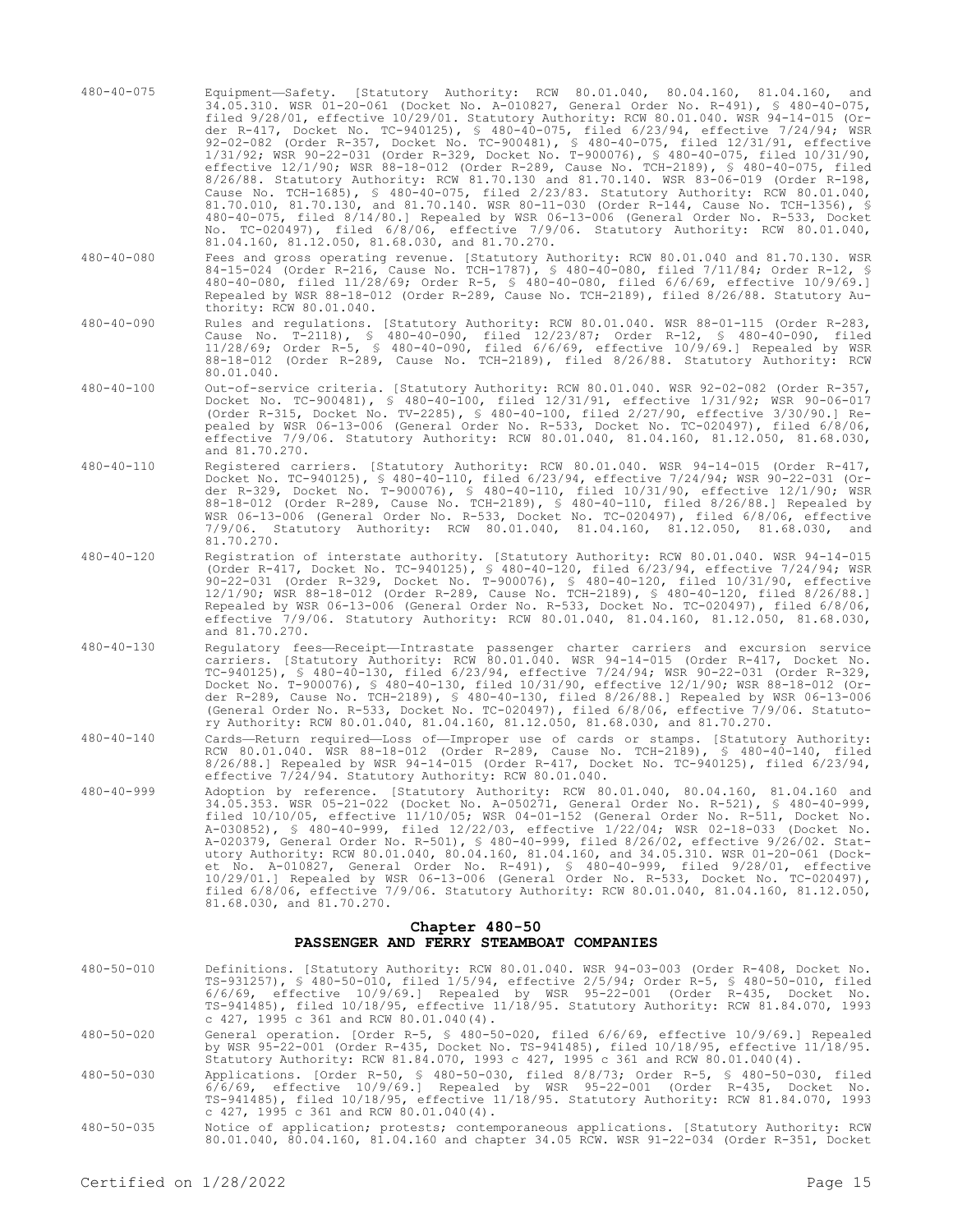No. A-910835), § 480-50-035, filed 10/30/91, effective 11/30/91.] Repealed by WSR 95-22-001 (Order R-435, Docket No. TS-941485), filed 10/18/95, effective 11/18/95. Statutory Authority: RCW 81.84.070, 1993 c 427, 1995 c 361 and RCW 80.01.040(4).

- 480-50-040 Tariffs. [Statutory Authority: RCW 80.01.040. WSR 94-03-003 (Order R-408, Docket No. TS-931257), § 480-50-040, filed 1/5/94, effective 2/5/94; Order R-5, § 480-50-040, filed 6/6/69, effective 10/9/69.] Repealed by WSR 95-22-001 (Order R-435, Docket No. TS-941485), filed 10/18/95, effective 11/18/95. Statutory Authority: RCW 81.84.070, 1993 c 427, 1995 c 361 and RCW 80.01.040(4).
- 480-50-050 Freight classification. [Order R-5, § 480-50-050, filed 6/6/69, effective 10/9/69.] Repealed by WSR 95-22-001 (Order R-435, Docket No. TS-941485), filed 10/18/95, effective 11/18/95. Statutory Authority: RCW 81.84.070, 1993 c 427, 1995 c 361 and RCW  $80.01,040(4)$ .
- 480-50-060 Time schedules. [Order R-5, § 480-50-060, filed 6/6/69, effective 10/9/69.] Repealed by WSR 95-22-001 (Order R-435, Docket No. TS-941485), filed 10/18/95, effective 11/18/95. Statutory Authority: RCW 81.84.070, 1993 c 427, 1995 c 361 and RCW 80.01.040(4).
- 480-50-070 Suspension of service. [Order R-5, § 480-50-070, filed 6/6/69, effective 10/9/69.] Repealed by WSR 95-22-001 (Order R-435, Docket No. TS-941485), filed 10/18/95, effective 11/18/95. Statutory Authority: RCW 81.84.070, 1993 c 427, 1995 c 361 and RCW  $80.01.040(4)$ .
- 480-50-080 Accounts. [Order R-5, § 480-50-080, filed 6/6/69, effective 10/9/69.] Repealed by WSR 95-22-001 (Order R-435, Docket No. TS-941485), filed 10/18/95, effective 11/18/95. Statutory Authority: RCW 81.84.070, 1993 c 427, 1995 c 361 and RCW 80.01.040(4).
- 480-50-090 Annual reports. [Statutory Authority: RCW 80.01.040. WSR 90-01-058 (Order R-313, Docket No. U-89-3099-R), § 480-50-090, filed 12/15/89, effective 1/15/90; Order R-5, § 480-50-090, filed 6/6/69, effective 10/9/69.] Repealed by WSR 95-22-001 (Order R-435, Docket No. TS-941485), filed 10/18/95, effective 11/18/95. Statutory Authority: RCW 81.84.070, 1993 c 427, 1995 c 361 and RCW 80.01.040(4).
- 480-50-100 Fees. [Order R-5, § 480-50-100, filed 6/6/69, effective 10/9/69.] Repealed by WSR 95-22-001 (Order R-435, Docket No. TS-941485), filed 10/18/95, effective 11/18/95. Statutory Authority: RCW 81.84.070, 1993 c 427, 1995 c 361 and RCW 80.01.040(4).
- 480-50-110 Discontinuance. [Order R-5, § 480-50-110, filed 6/6/69, effective 10/9/69.] Repealed by WSR 95-22-001 (Order R-435, Docket No. TS-941485), filed 10/18/95, effective 11/18/95. Statutory Authority: RCW 81.84.070, 1993 c 427, 1995 c 361 and RCW 80.01.040(4).
- 480-50-120 Failure. [Order R-5, § 480-50-120, filed 6/6/69, effective 10/9/69.] Repealed by WSR 95-22-001 (Order R-435, Docket No. TS-941485), filed 10/18/95, effective 11/18/95. Statutory Authority: RCW 81.84.070, 1993 c 427, 1995 c 361 and RCW 80.01.040(4).
- 480-50-130 Cancellation. [Order R-5, § 480-50-130, filed 6/6/69, effective 10/9/69.] Repealed by WSR 95-22-001 (Order R-435, Docket No. TS-941485), filed 10/18/95, effective 11/18/95. Statutory Authority: RCW 81.84.070, 1993 c 427, 1995 c 361 and RCW 80.01.040(4).
- 480-50-140 General. [Order R-5, § 480-50-140, filed 6/6/69, effective 10/9/69.] Repealed by WSR 95-22-001 (Order R-435, Docket No. TS-941485), filed 10/18/95, effective 11/18/95. Statutory Authority: RCW 81.84.070, 1993 c 427, 1995 c 361 and RCW 80.01.040(4).

# **Chapter 480-63 RAILROAD COMPANIES—WEIGHING**

- 480-63-010 Scales must be balanced. [Order R-5, § 480-63-010, filed 6/6/69, effective 10/9/69.] Repealed by WSR 98-21-040 (Docket No. TR-980079), filed 10/14/98, effective 11/14/98. Statutory Authority: RCW 80.01.040.
- 480-63-020 Uncoupling and spotting cars. [Order R-5, § 480-63-020, filed 6/6/69, effective 10/9/69.] Repealed by WSR 98-21-040 (Docket No. TR-980079), filed 10/14/98, effective 11/14/98. Statutory Authority: RCW 80.01.040.
- 480-63-030 Tare weights. [Order R-5, § 480-63-030, filed 6/6/69, effective 10/9/69.] Repealed by WSR 98-21-040 (Docket No. TR-980079), filed 10/14/98, effective 11/14/98. Statutory Authority: RCW 80.01.040.
- 480-63-040 Weighing of empty cars. [Order R-5, § 480-63-040, filed 6/6/69, effective 10/9/69.] Repealed by WSR 98-21-040 (Docket No. TR-980079), filed 10/14/98, effective 11/14/98. Statutory Authority: RCW 80.01.040.
- 480-63-050 Long cars and over scale capacity cars. [Order R-5, § 480-63-050, filed 6/6/69, effective 10/9/69.] Repealed by WSR 98-21-040 (Docket No. TR-980079), filed 10/14/98, effective 11/14/98. Statutory Authority: RCW 80.01.040.
- 480-63-060 Double and triple loads. [Order R-5, § 480-63-060, filed 6/6/69, effective 10/9/69.] Repealed by WSR 98-21-040 (Docket No. TR-980079), filed 10/14/98, effective 11/14/98. Statutory Authority: RCW 80.01.040.
- 480-63-070 Foreign matter on cars. [Order R-5, § 480-63-070, filed 6/6/69, effective 10/9/69.] Repealed by WSR 98-21-040 (Docket No. TR-980079), filed 10/14/98, effective 11/14/98. Statutory Authority: RCW 80.01.040.
- 480-63-080 Care of scale. [Order R-5, § 480-63-080, filed 6/6/69, effective 10/9/69.] Repealed by WSR 98-21-040 (Docket No. TR-980079), filed 10/14/98, effective 11/14/98. Statutory Authority: RCW 80.01.040.
- 480-63-090 Commission inspection and testing. [Order R-5, § 480-63-090, filed 6/6/69, effective<br>10/9/69.] Repealed by WSR 98-21-040 (Docket No. TR-980079), filed 10/14/98, effective<br>11/14/98. Statutory Authority: RCW 80.01

#### **Chapter 480-69**

## **RAILROAD COMPANIES—TRACK SCALES**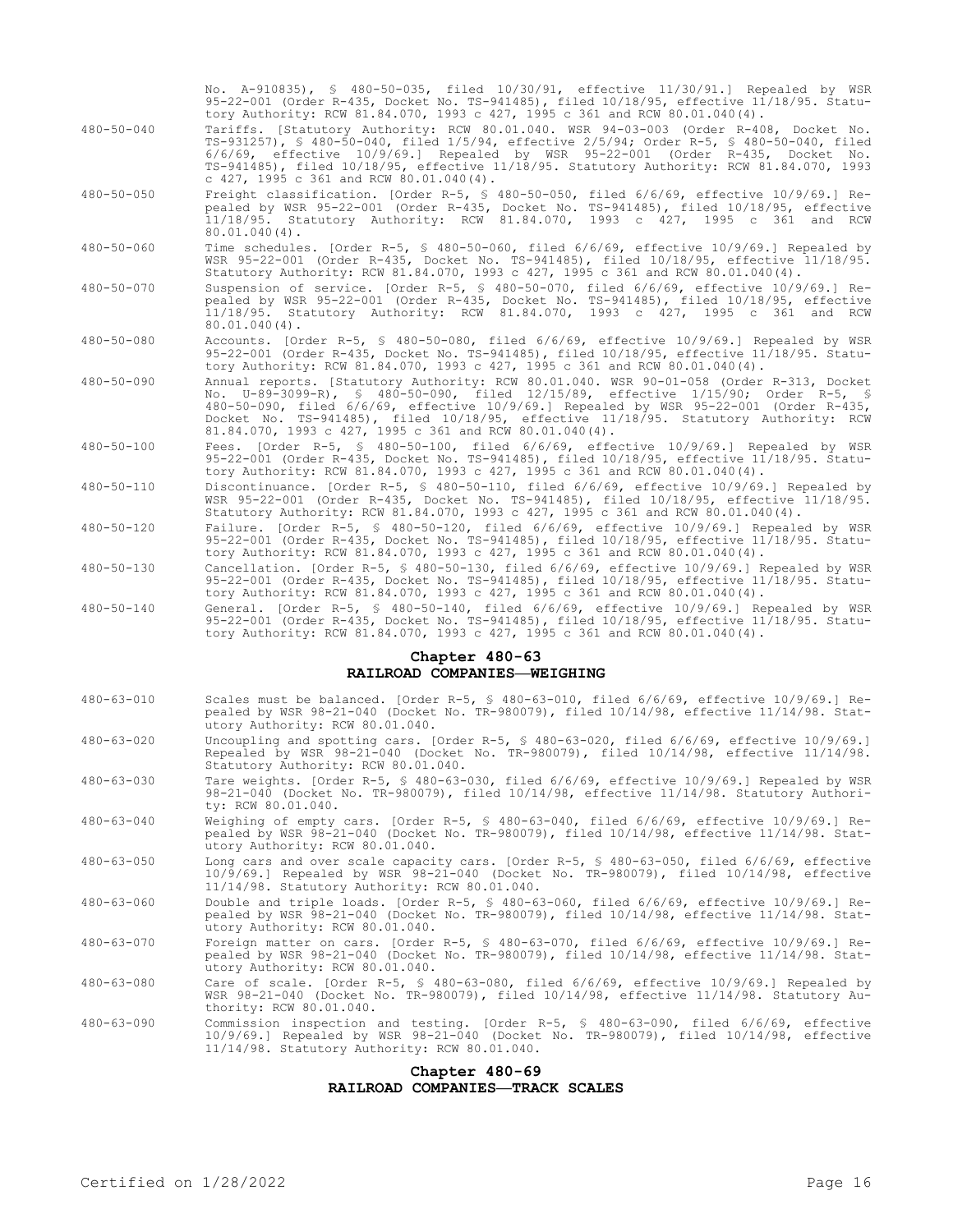- 480-69-010 Track scales—Approval and seal. [Order R-5, § 480-69-010, filed 6/6/69, effective 10/9/69.] Repealed by WSR 98-02-004 (Order R-445, Docket No. A-970591), filed 12/24/97, effective 1/24/98. Statutory Authority: RCW 80.01.040, 80.04.160 and 81.04.160.
- 480-69-020 Track scales—Testing. [Order R-5, § 480-69-020, filed 6/6/69, effective 10/9/69.] Repealed by WSR 98-02-004 (Order R-445, Docket No. A-970591), filed 12/24/97, effective 1/24/98. Statutory Authority: RCW 80.01.040, 80.04.160 and 81.04.160.

480-69-030 Track scales—Tolerances. [Order R-5, § 480-69-030, filed 6/6/69, effective 10/9/69.] Repealed by WSR 98-02-004 (Order R-445, Docket No. A-970591), filed 12/24/97, effective 1/24/98. Statutory Authority: RCW 80.01.040, 80.04.160 and 81.04.160.

480-69-040 Track scales—Approved. [Order R-5, § 480-69-040, filed 6/6/69, effective 10/9/69.] Repealed by WSR 98-02-004 (Order R-445, Docket No. A-970591), filed 12/24/97, effective 1/24/98. Statutory Authority: RCW 80.01.040, 80.04.160 and 81.04.160.

480-69-050 Track scales—Condemned. [Order R-5, § 480-69-050, filed 6/6/69, effective 10/9/69.] Repealed by WSR 98-02-004 (Order R-445, Docket No. A-970591), filed 12/24/97, effective 1/24/98. Statutory Authority: RCW 80.01.040, 80.04.160 and 81.04.160.

480-69-060 Track scales—New installations—Specifications. [Order R-5, § 480-69-060, filed 6/6/69, effective 10/9/69.] Repealed by WSR 98-02-004 (Order R-445, Docket No. A-970591), filed 12/24/97, effective 1/24/98. Statutory Authority: RCW 80.01.040, 80.04.160 and 81.04.160.

- 480-69-070 Track scales—New installations—Testing. [Order R-5, § 480-69-070, filed 6/6/69, effective 10/9/69.] Repealed by WSR 98-02-004 (Order R-445, Docket No. A-970591), filed 12/24/97, effective 1/24/98. Statutory Authority: RCW 80.01.040, 80.04.160 and 81.04.160.
- 480-69-080 Track scales—Test cars. [Order R-5, § 480-69-080, filed 6/6/69, effective 10/9/69.] Repealed by WSR 98-02-004 (Order R-445, Docket No. A-970591), filed 12/24/97, effective 1/24/98. Statutory Authority: RCW 80.01.040, 80.04.160 and 81.04.160.
- 480-69-090 Track scales—Repairs. [Order R-5, § 480-69-090, filed 6/6/69, effective 10/9/69.] Repealed by WSR 98-02-004 (Order R-445, Docket No. A-970591), filed 12/24/97, effective 1/24/98. Statutory Authority: RCW 80.01.040, 80.04.160 and 81.04.160.
- 480-69-100 Track scales—Approach rails. [Order R-5, § 480-69-100, filed 6/6/69, effective 10/9/69.] Repealed by WSR 98-02-004 (Order R-445, Docket No. A-970591), filed 12/24/97, effective 1/24/98. Statutory Authority: RCW 80.01.040, 80.04.160 and 81.04.160.
- 480-69-110 Track scales—Scale pits. [Order R-5, § 480-69-110, filed 6/6/69, effective 10/9/69.] Repealed by WSR 98-02-004 (Order R-445, Docket No. A-970591), filed 12/24/97, effective 1/24/98. Statutory Authority: RCW 80.01.040, 80.04.160 and 81.04.160.

## **Chapter 480-95 HEAT SUPPLIERS**

- 480-95-010 Application of rules. [Statutory Authority: RCW 80.01.040 and chapter 80.62 RCW. WSR 84-10-017 (Order R-213, Cause No. U-83-59), § 480-95-010, filed 4/26/84.] Repealed by WSR 98-21-041 (Docket No. UG-980081), filed 10/14/98, effective 11/14/98. Statutory Authority: RCW 80.01.040.
- 480-95-020 Definitions. [Statutory Authority: RCW 80.01.040 and chapter 80.62 RCW. WSR 84-10-017 (Order R-213, Cause No. U-83-59), § 480-95-020, filed 4/26/84.] Repealed by WSR 98-21-041 (Docket No. UG-980081), filed 10/14/98, effective 11/14/98. Statutory Authority: RCW 80.01.040.
- 480-95-030 Permit required. [Statutory Authority: RCW 80.01.040 and chapter 80.62 RCW. WSR 84-10-017 (Order R-213, Cause No. U-83-59), § 480-95-030, filed 4/26/84.] Repealed by WSR 98-21-041 (Docket No. UG-980081), filed 10/14/98, effective 11/14/98. Statutory Authority: RCW 80.01.040.
- 480-95-040 Operation under trade name. [Statutory Authority: RCW 80.01.040 and chapter 80.62 RCW. WSR 84-10-017 (Order R-213, Cause No. U-83-59), § 480-95-040, filed 4/26/84.] Repealed by WSR 98-21-041 (Docket No. UG-980081), filed 10/14/98, effective 11/14/98. Statutory Authority: RCW 80.01.040.
- 480-95-050 Application for permit. [Statutory Authority: RCW 80.01.040 and chapter 80.62 RCW. WSR 84-10-017 (Order R-213, Cause No. U-83-59), § 480-95-050, filed 4/26/84.] Repealed by WSR 98-21-041 (Docket No. UG-980081), filed 10/14/98, effective 11/14/98. Statutory Authority: RCW 80.01.040.
- 480-95-060 Notice of applications. [Statutory Authority: RCW 80.01.040 and chapter 80.62 RCW. WSR 84-10-017 (Order R-213, Cause No. U-83-59), § 480-95-060, filed 4/26/84.] Repealed by WSR 98-21-041 (Docket No. UG-980081), filed 10/14/98, effective 11/14/98. Statutory Authority: RCW 80.01.040.
- 480-95-070 Procedure before commission. [Statutory Authority: RCW 80.01.040 and chapter 80.62 RCW. WSR 84-10-017 (Order R-213, Cause No. U-83-59), § 480-95-070, filed 4/26/84.] Repealed by WSR 98-21-041 (Docket No. UG-980081), filed 10/14/98, effective 11/14/98. Statutory Authority: RCW 80.01.040.
- 480-95-080 Sale, lease, or transfer of permit. [Statutory Authority: RCW 80.01.040 and chapter 80.62 RCW. WSR 84-10-017 (Order R-213, Cause No. U-83-59), § 480-95-080, filed 4/26/84.] Repealed by WSR 98-21-041 (Docket No. UG-980081), filed 10/14/98, effective 11/14/98. Statutory Authority: RCW 80.01.040.
- 480-95-090 Duplicate permits. [Statutory Authority: RCW 80.01.040 and chapter 80.62 RCW. WSR<br>84-10-017 (Order R-213, Cause No. U-83-59), § 480-95-090, filed 4/26/84.] Repealed by WSR<br>98-21-041 (Docket No. UG-980081), filed ty: RCW 80.01.040.
- 480-95-100 Contracts. [Statutory Authority: RCW 80.01.040 and chapter 80.62 RCW. WSR 84-10-017 (Or-der R-213, Cause No. U-83-59), § 480-95-100, filed 4/26/84.] Repealed by WSR 98-21-041 (Docket No. UG-980081), filed 10/14/98, effective 11/14/98. Statutory Authority: RCW 80.01.040.
- 480-95-110 Fees. [Statutory Authority: RCW 80.01.040 and chapter 80.62 RCW. WSR 84-10-017 (Order R-213, Cause No. U-83-59), § 480-95-110, filed 4/26/84.] Repealed by WSR 98-21-041 (Dock-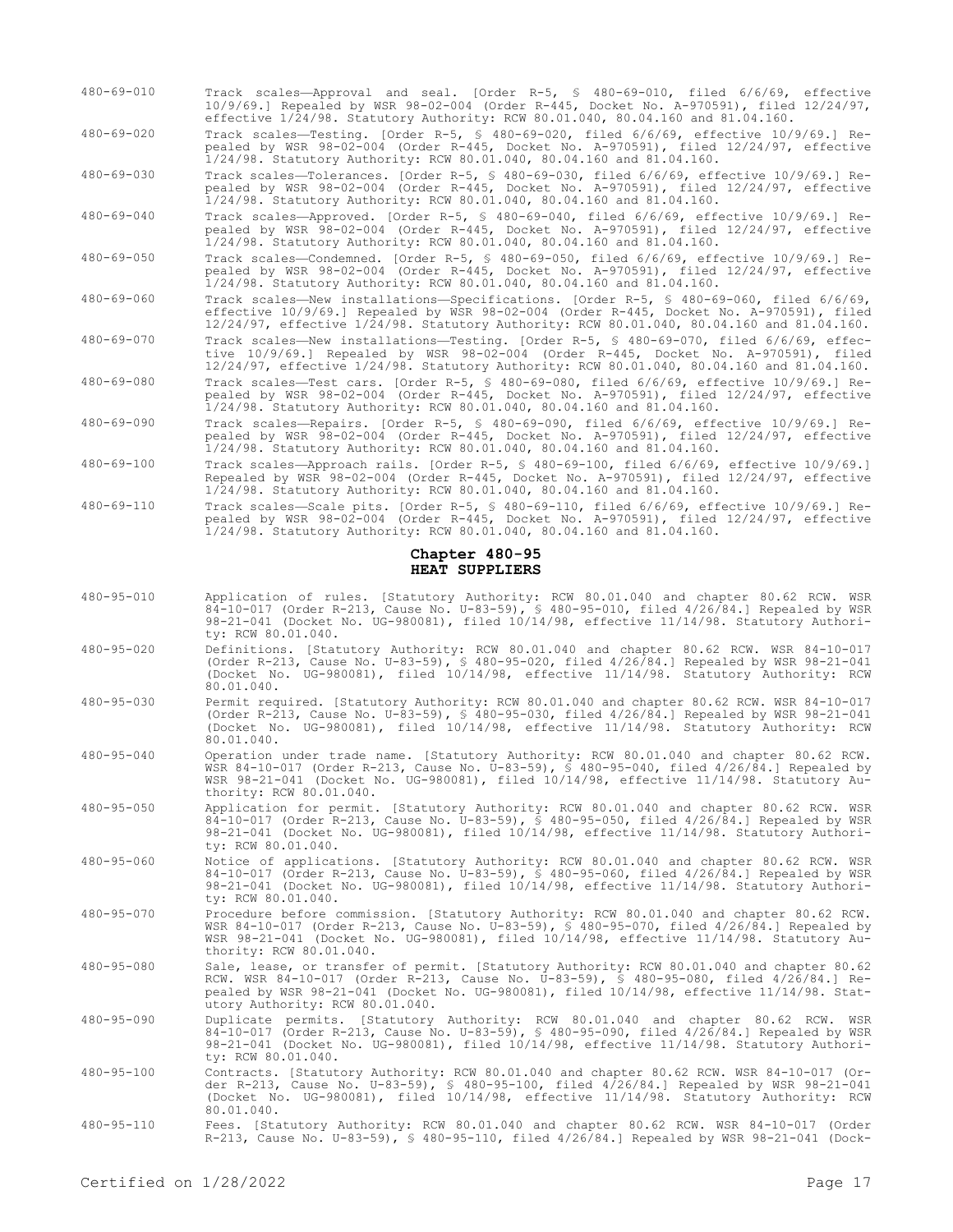et No. UG-980081), filed 10/14/98, effective 11/14/98. Statutory Authority: RCW 80.01.040.

- 480-95-120 Complaints. [Statutory Authority: RCW 80.01.040 and chapter 80.62 RCW. WSR 84-10-017 (Order R-213, Cause No. U-83-59), § 480-95-120, filed 4/26/84.] Repealed by WSR 98-21-041 (Docket No. UG-980081), filed 10/14/98, effective 11/14/98. Statutory Authority: RCW 80.01.040.
- 480-95-125 Exemptions. [Statutory Authority: RCW 80.01.040 and chapter 80.62 RCW. WSR 84-10-017 (Order R-213, Cause No. U-83-59), § 480-95-125, filed 4/26/84.] Repealed by WSR 98-21-041 (Docket No. UG-980081), filed 10/14/98, effective 11/14/98. Statutory Authority: RCW 80.01.040.

# **Chapter 480-105**

## **ELECTRIC COMPANIES—**

#### **INTERCONNECTION WITH ELECTRIC COGENERATION AND SMALL POWER PRODUCTION FACILITIES**

- 480-105-001 Purpose. [Statutory Authority: RCW 80.04.160. WSR 81-04-009 (Order R-160, Cause No. U-80-105), § 480-105-001, filed 1/28/81.] Repealed by WSR 89-15-043 (Order R-304, Docket No. U-89-2814-R), filed 7/18/89, effective 8/18/89. Statutory Authority: RCW 80.01.040 and 80.04.160.
- 480-105-005 Application of rules. [Statutory Authority: RCW 80.04.160. WSR 81-04-009 (Order R-160, Cause No. U-80-105), § 480-105-005, filed 1/28/81.] Repealed by WSR 89-15-043 (Order R-304, Docket No. U-89-2814-R), filed 7/18/89, effective 8/18/89. Statutory Authority: RCW 80.01.040 and 80.04.160.
- 480-105-010 Definitions. [Statutory Authority: RCW 80.04.160. WSR 81-04-009 (Order R-160, Cause No. U-80-105), § 480-105-010, filed 1/28/81.] Repealed by WSR 89-15-043 (Order R-304, Docket No. U-89-2814-R), filed 7/18/89, effective 8/18/89. Statutory Authority: RCW 80.01.040 and 80.04.160.
- 480-105-020 Obligations of qualifying facilities to electric utility. [Statutory Authority: RCW 80.04.160. WSR 81-04-009 (Order R-160, Cause No. U-80-105), § 480-105-020, filed 1/28/81.] Repealed by WSR 89-15-043 (Order R-304, Docket No. U-89-2814-R), filed 7/18/89, effective 8/18/89. Statutory Authority: RCW 80.01.040 and 80.04.160.
- 480-105-030 Availability of electric utility system cost data. [Statutory Authority: RCW 80.04.160. WSR 81-04-009 (Order R-160, Cause No. U-80-105), § 480-105-030, filed 1/28/81.] Repealed by WSR 89-15-043 (Order R-304, Docket No. U-89-2814-R), filed 7/18/89, effective 8/18/89. Statutory Authority: RCW 80.01.040 and 80.04.160.
- 480-105-040 Obligations of electric utility to qualifying facilities. [Statutory Authority: RCW 80.04.160. WSR 81-04-009 (Order R-160, Cause No. U-80-105), § 480-105-040, filed 1/28/81.] Repealed by WSR 89-15-043 (Order R-304, Docket No. U-89-2814-R), filed 7/18/89, effective 8/18/89. Statutory Authority: RCW 80.01.040 and 80.04.160.
- 480-105-050 Rates for purchases. [Statutory Authority: RCW 80.04.160. WSR 81-04-009 (Order R-160, Cause No. U-80-105), § 480-105-050, filed 1/28/81.] Repealed by WSR 89-15-043 (Order R-304, Docket No. U-89-2814-R), filed 7/18/89, effective 8/18/89. Statutory Authority: RCW 80.01.040 and 80.04.160.
- 480-105-060 Rates for sales. [Statutory Authority: RCW 80.04.160. WSR 81-04-009 (Order R-160, Cause No. U-80-105), § 480-105-060, filed 1/28/81.] Repealed by WSR 89-15-043 (Order R-304, Docket No. U-89-2814-R), filed 7/18/89, effective 8/18/89. Statutory Authority: RCW 80.01.040 and 80.04.160.
- 480-105-070 Interconnection costs. [Statutory Authority: RCW 80.04.160. WSR 81-04-009 (Order R-160, Cause No. U-80-105), § 480-105-070, filed 1/28/81.] Repealed by WSR 89-15-043 (Order R-304, Docket No. U-89-2814-R), filed 7/18/89, effective 8/18/89. Statutory Authority: RCW 80.01.040 and 80.04.160.
- 480-105-080 System emergencies. [Statutory Authority: RCW 80.04.160. WSR 81-04-009 (Order R-160, Cause No. U-80-105), § 480-105-080, filed 1/28/81.] Repealed by WSR 89-15-043 (Order R-304, Docket No. U-89-2814-R), filed 7/18/89, effective 8/18/89. Statutory Authority: RCW 80.01.040 and 80.04.160.

#### **Chapter 480-122 WASHINGTON TELEPHONE ASSISTANCE PROGRAM**

- 480-122-010 Definitions. [Statutory Authority: RCW 80.01.040 and 80.04.160. WSR 02-03-017 (Docket No. UT-003074, General Order No. R-492), § 480-122-010, filed 1/4/02, effective 2/28/02. Statutory Authority: RCW 80.01.040. WSR 90-19-020 (Order R-328, Docket No. UT-900462), § 480-122-010, filed 9/11/90, effective 10/12/90; WSR 87-20-043 (Order R-277, Cause No. U-87-1102-R), § 480-122-010, filed 10/1/87.] Repealed by WSR 15-08-043 (Docket UT-140680, General Order R-580), filed 3/26/15, effective 4/26/15. Statutory Authority: Chapter 19.122 RCW, RCW 19.122.053, 80.01.040, and 80.04.160.
- 480-122-020 Washington telephone assistance program rate. [Statutory Authority: RCW 80.01.040 and 80.04.160. WSR 05-03-031 (Docket No. UT 040015, General Order No. R-516), § 480-122-020, filed 1/10/05, effective 2/10/05; WSR 02-03-017 (Docket No. UT-003074, General Order No. R-492), § 480-122-020, filed 1/4/02, effective 2/28/02. Statutory Authority: RCW 80.01.040. WSR 98-18-106 (Order R-449, Docket No. UT-971664), § 480-122-020, filed 9/2/98, effective 10/3/98; WSR 90-19-020 (Order R-328, Docket No. UT-900462), \$<br>480-122-020, filed 9/11/90, effective 10/12/90; WSR 87-20-043 (Order R-277, Cause No.<br>U-87-1102-R), \$ 480-122-020, filed 10/1/87.] Repealed by General Order R-580), filed 3/26/15, effective 4/26/15. Statutory Authority: Chapter 19.122 RCW, RCW 19.122.053, 80.01.040, and 80.04.160.
- 480-122-030 Connection fees. [Statutory Authority: RCW 80.01.040. WSR 90-19-020 (Order R-328, Docket No. UT-900462), § 480-122-030, filed 9/11/90, effective 10/12/90; WSR 87-20-043 (Order R-277, Cause No. U-87-1102-R), § 480-122-030, filed 10/1/87.] Repealed by WSR 02-03-017 (Docket No. UT-003074, General Order No. R-492), filed 1/4/02, effective 2/28/02. Statutory Authority: RCW 80.01.040 and 80.04.160.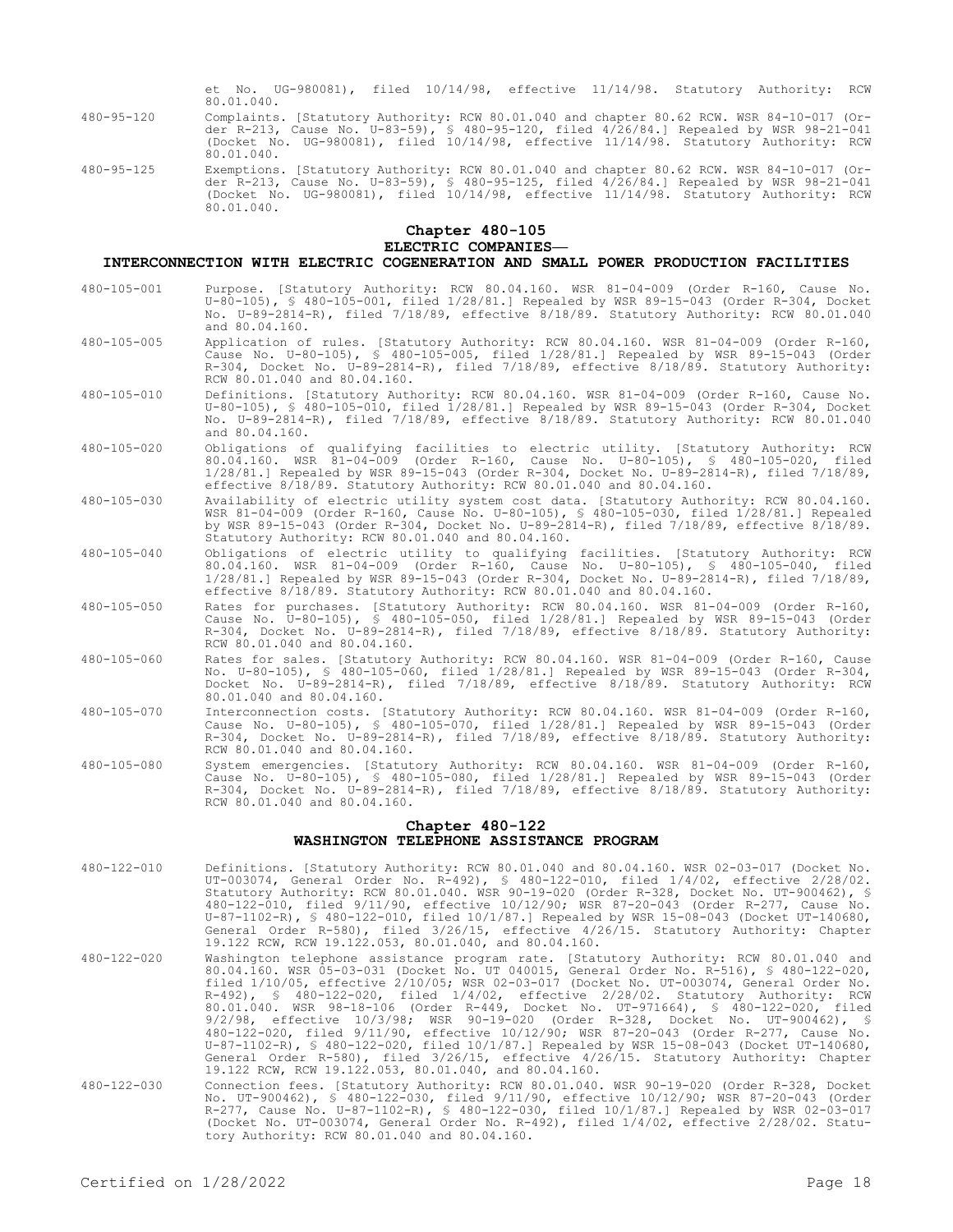480-122-040 Deposit waiver. [Statutory Authority: RCW 80.01.040. WSR 87-20-043 (Order R-277, Cause No. U-87-1102-R), § 480-122-040, filed 10/1/87.] Repealed by WSR 02-03-017 (Docket No. UT-003074, General Order No. R-492), filed 1/4/02, effective 2/28/02. Statutory Authority: RCW 80.01.040 and 80.04.160.

480-122-050 Other charges. [Statutory Authority: RCW 80.01.040. WSR 90-19-020 (Order R-328, Docket No. UT-900462), § 480-122-050, filed 9/11/90, effective 10/12/90; WSR 87-20-043 (Order R-277, Cause No. U-87-1102-R), § 480-122-050, filed 10/1/87.] Repealed by WSR 15-08-043 (Docket UT-140680, General Order R-580), filed 3/26/15, effective 4/26/15. Statutory Authority: Chapter 19.122 RCW, RCW 19.122.053, 80.01.040, and 80.04.160.

- 480-122-060 Telephone assistance excise tax. [Statutory Authority: RCW 80.01.040 and 80.04.160. WSR 02-03-017 (Docket No. UT-003074, General Order No. R-492), § 480-122-060, filed 1/4/02, effective 2/28/02. Statutory Authority: RCW 80.01.040. WSR 92-20-031 (Docket No. UT 040015, General Order No. R-516) (Order R-377, Docket No. UT-920696), § 480-122-060, filed 9/28/92, effective 10/29/92; WSR 90-19-020 (Order R-328, Docket No. UT-900462), § 480-122-060, filed 9/11/90, effective 10/12/90; WSR 89-11-020 (Order R-300, Docket No. U-89-2754-R), § 480-122-060, filed 5/11/89; WSR 87-20-043 (Order R-277, Cause No. U-87-1102-R), § 480-122-060, filed 10/1/87.] Repealed by WSR 05-03-031 (Docket No. UT 040015, General Order No. R-516), filed 1/10/05, effective 2/10/05. Statutory Authority: RCW 80.01.040 and 80.04.160.
- 480-122-070 Recovery of costs. [Statutory Authority: RCW 80.01.040. WSR 98-18-106 (Order R-449, Docket No. UT-971664), § 480-122-070, filed 9/2/98, effective 10/3/98; WSR 90-19-020 (Order R-328, Docket No. UT-900462), § 480-122-070, filed 9/11/90, effective 10/12/90; WSR 87-20-043 (Order R-277, Cause No. U-87-1102-R), § 480-122-070, filed 10/1/87.] Repealed by WSR 02-03-017 (Docket No. UT-003074, General Order No. R-492), filed 1/4/02, effective 2/28/02. Statutory Authority: RCW 80.01.040 and 80.04.160.
- 480-122-080 Accounting. [Statutory Authority: RCW 80.01.040 and 80.04.160. WSR 02-03-017 (Docket No. UT-003074, General Order No. R-492), § 480-122-080, filed 1/4/02, effective 2/28/02. Statutory Authority: RCW 80.01.040. WSR 90-19-020 (Order R-328, Docket No. UT-900462), § 480-122-080, filed 9/11/90, effective 10/12/90; WSR 87-20-043 (Order R-277, Cause No. U-87-1102-R), § 480-122-080, filed 10/1/87.] Repealed by WSR 15-08-043 (Docket UT-140680, General Order R-580), filed 3/26/15, effective 4/26/15. Statutory Authority: Chapter 19.122 RCW, RCW 19.122.053, 80.01.040, and 80.04.160.
- 480-122-090 Administration. [Statutory Authority: RCW 80.01.040. WSR 90-19-020 (Order R-328, Docket No. UT-900462), § 480-122-090, filed 9/11/90, effective 10/12/90; WSR 87-20-043 (Order R-277, Cause No. U-87-1102-R), § 480-122-090, filed 10/1/87.] Repealed by WSR 02-03-017 (Docket No. UT-003074, General Order No. R-492), filed 1/4/02, effective 2/28/02. Statutory Authority: RCW 80.01.040 and 80.04.160.

#### **Chapter 480-130 STORAGE WAREHOUSE COMPANIES**

- 480-130-010 No operation without license. [Order R-5, § 480-130-010, filed 6/6/69, effective 10/9/69.] Repealed by WSR 81-16-085 (Order R-168, Cause No. TSW-1510), filed 8/5/81. Statutory Authority: RCW 80.01.040 and chapter 43.21C RCW.
- 480-130-020 Qualifications for license. [Order R-5, § 480-130-020, filed 6/6/69, effective 10/9/69.] Repealed by WSR 81-16-085 (Order R-168, Cause No. TSW-1510), filed 8/5/81. Statutory Authority: RCW 80.01.040 and chapter 43.21C RCW.
- 480-130-030 Applications for storage warehouse license. [Order R-5, § 480-130-030, filed 6/6/69, effective 10/9/69.] Repealed by WSR 81-16-085 (Order R-168, Cause No. TSW-1510), filed 8/5/81. Statutory Authority: RCW 80.01.040 and chapter 43.21C RCW.
- 480-130-040 Tariffs. [Order R-5, § 480-130-040, filed 6/6/69, effective 10/9/69.] Repealed by WSR 81-16-085 (Order R-168, Cause No. TSW-1510), filed 8/5/81. Statutory Authority: RCW 80.01.040 and chapter 43.21C RCW.
- 480-130-050 Warehouse receipts—Liability. [Statutory Authority: RCW 81.92.090. WSR 79-11-027 (Order R-134, Cause No. TSW-1272), § 480-130-050, filed 10/10/79; Order R-5, § 480-130-050, filed 6/6/69, effective 10/9/69.] Repealed by WSR 81-16-085 (Order R-168, Cause No. TSW-1510), filed 8/5/81. Statutory Authority: RCW 80.01.040 and chapter 43.21C RCW.
- 480-130-060 Household goods—Definition. [Order R-5, § 480-130-060, filed 6/6/69, effective 10/9/69.] Repealed by WSR 81-16-085 (Order R-168, Cause No. TSW-1510), filed 8/5/81. Statutory Authority: RCW 80.01.040 and chapter 43.21C RCW.
- 480-130-070 General merchandise—Definition. [Order R-5, § 480-130-070, filed 6/6/69, effective 10/9/69.] Repealed by WSR 81-16-085 (Order R-168, Cause No. TSW-1510), filed 8/5/81. Statutory Authority: RCW 80.01.040 and chapter 43.21C RCW.
- 480-130-080 Insurance. [Order R-5, § 480-130-080, filed 6/6/69, effective 10/9/69.] Repealed by WSR 81-16-085 (Order R-168, Cause No. TSW-1510), filed 8/5/81. Statutory Authority: RCW 80.01.040 and chapter 43.21C RCW.
- 480-130-090 License cancelled. [Order R-5, § 480-130-090, filed 6/6/69, effective 10/9/69.] Repealed by WSR 81-16-085 (Order R-168, Cause No. TSW-1510), filed 8/5/81. Statutory Authority: RCW 80.01.040 and chapter 43.21C RCW.
- 480-130-100 License fees, term, posting, authority, fees forfeited. [Order R-5, § 480-130-100, filed 6/6/69, effective 10/9/69.] Repealed by WSR 81-16-085 (Order R-168, Cause No. TSW-1510), filed 8/5/81. Statutory Authority: RCW 80.01.040 and chapter 43.21C RCW.
- 480-130-110 Use of new buildings, or discontinuance. [Order R-5, § 480-130-110, filed 6/6/69, effec-tive 10/9/69.] Repealed by WSR 81-16-085 (Order R-168, Cause No. TSW-1510), filed 8/5/81. Statutory Authority: RCW 80.01.040 and chapter 43.21C RCW.
- 480-130-120 Transfer of ownership. [Order R-5, § 480-130-120, filed 6/6/69, effective 10/9/69.] Re-pealed by WSR 81-16-085 (Order R-168, Cause No. TSW-1510), filed 8/5/81. Statutory Authority: RCW 80.01.040 and chapter 43.21C RCW.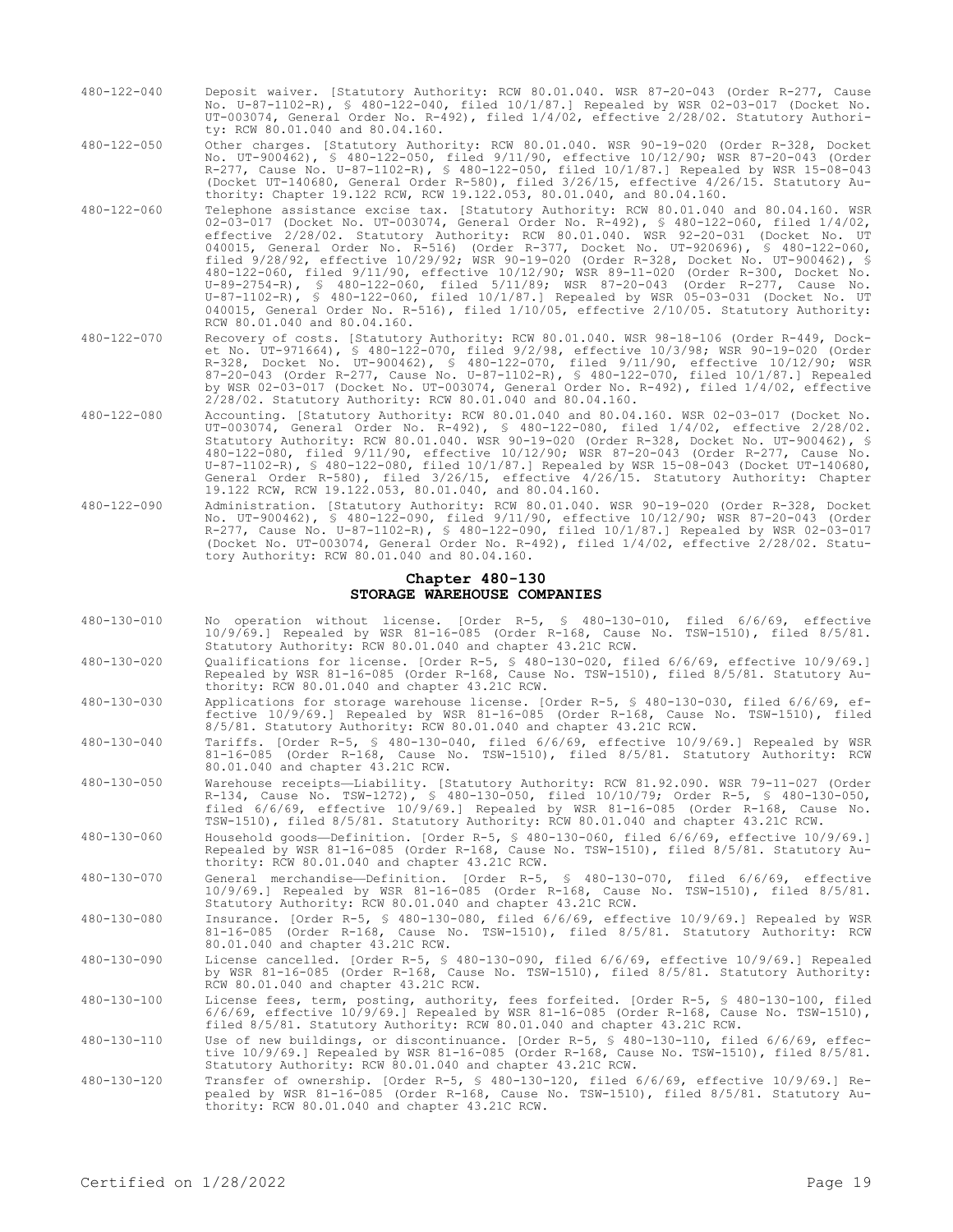- 480-130-130 Accounts. [Order R-62, § 480-130-130, filed 12/19/73; Order R-5, § 480-130-130, filed 6/6/69, effective 10/9/69.] Repealed by WSR 81-16-085 (Order R-168, Cause No. TSW-1510), filed 8/5/81. Statutory Authority: RCW 80.01.040 and chapter 43.21C RCW.
- 480-130-140 Advertising. [Order R-5, § 480-130-140, filed 6/6/69, effective 10/9/69.] Repealed by WSR 81-16-085 (Order R-168, Cause No. TSW-1510), filed 8/5/81. Statutory Authority: RCW 80.01.040 and chapter 43.21C RCW.
- 480-130-150 Waiver of rules. [Order R-5, § 480-130-150, filed 6/6/69, effective 10/9/69.] Repealed by WSR 81-16-085 (Order R-168, Cause No. TSW-1510), filed 8/5/81. Statutory Authority: RCW 80.01.040 and chapter 43.21C RCW.
- 480-130-160 Documents—When filed. [Order R-5, § 480-130-160, filed 6/6/69, effective 10/9/69.] Repealed by WSR 81-16-085 (Order R-168, Cause No. TSW-1510), filed 8/5/81. Statutory Authority: RCW 80.01.040 and chapter 43.21C RCW.
- 480-130-170 Conflict with tariff rules—Enforcement warehousemen's lien—Transfers of property—Affiliated interests. [Order R-5, § 480-130-170, filed 6/6/69, effective 10/9/69.] Repealed by WSR 81-16-085 (Order R-168, Cause No. TSW-1510), filed 8/5/81. Statutory Authority: RCW 80.01.040 and chapter 43.21C RCW.
- 480-130-180 Rebates. [Order R-5, § 480-130-180, filed 6/6/69, effective 10/9/69.] Repealed by WSR 81-16-085 (Order R-168, Cause No. TSW-1510), filed 8/5/81. Statutory Authority: RCW 80.01.040 and chapter 43.21C RCW.

## **Chapter 480-146**

#### **COMMISSION GENERAL—SECURITIES, LIENS, REFUNDING OF NOTES, LEASE OF UTILITY FACILI-TIES**

- 480-146-010 Filing. [Statutory Authority: RCW 80.01.040 and 1994 c 251. WSR 95-16-009 (Order R-431, Docket No. A-950021), § 480-146-010, filed 7/20/95, effective 8/20/95; Order R-5, § 480-146-010, filed 6/6/69, effective 10/9/69.] Repealed by WSR 99-08-054 (Order R-460, Docket No. A-980085), filed 4/1/99, effective 5/2/99. Statutory Authority: RCW 80.01.040 and 80.04.160.
- 480-146-020 Requests, applications, and statements. [Statutory Authority: RCW 80.01.040 and 1994 c 251. WSR 95-16-009 (Order R-431, Docket No. A-950021), § 480-146-020, filed 7/20/95, effective 8/20/95; Order R-5, § 480-146-020, filed 6/6/69, effective 10/9/69.] Repealed by WSR 99-08-054 (Order R-460, Docket No. A-980085), filed 4/1/99, effective 5/2/99. Statutory Authority: RCW 80.01.040 and 80.04.160.
- 480-146-030 General contents. [Statutory Authority: RCW 80.01.040 and 1994 c 251. WSR 95-16-009 (Order R-431, Docket No. A-950021), § 480-146-030, filed 7/20/95, effective 8/20/95; Order R-5, § 480-146-030, filed 6/6/69, effective 10/9/69.] Repealed by WSR 99-08-054 (Order R-460, Docket No. A-980085), filed 4/1/99, effective 5/2/99. Statutory Authority: RCW 80.01.040 and 80.04.160.
- 480-146-040 Additional information. [Order R-5, § 480-146-040, filed 6/6/69, effective 10/9/69.] Repealed by WSR 99-08-054 (Order R-460, Docket No. A-980085), filed 4/1/99, effective 5/2/99. Statutory Authority: RCW 80.01.040 and 80.04.160.
- 480-146-050 Material incorporated by reference. [Statutory Authority: RCW 80.01.040 and 1994 c 251. WSR 95-16-009 (Order R-431, Docket No. A-950021), § 480-146-050, filed 7/20/95, effective 8/20/95; Order R-5, § 480-146-050, filed 6/6/69, effective 10/9/69.] Repealed by WSR 99-08-054 (Order R-460, Docket No. A-980085), filed 4/1/99, effective 5/2/99. Statutory Authority: RCW 80.01.040 and 80.04.160.
- 480-146-060 Conditions for public hearing. [Statutory Authority: RCW 80.01.040 and 1994 c 251. WSR 95-16-009 (Order R-431, Docket No. A-950021), § 480-146-060, filed 7/20/95, effective 8/20/95; Order R-5, § 480-146-060, filed 6/6/69, effective 10/9/69.] Repealed by WSR 99-08-054 (Order R-460, Docket No. A-980085), filed 4/1/99, effective 5/2/99. Statutory Authority: RCW 80.01.040 and 80.04.160.
- 480-146-070 Procedure for merger or consolidation. [Statutory Authority: RCW 80.01.040 and 1994 c 251. WSR 95-16-009 (Order R-431, Docket No. A-950021), § 480-146-070, filed 7/20/95, effective 8/20/95; Order R-5, § 480-146-070, filed 6/6/69, effective 10/9/69.] Repealed by WSR 99-08-054 (Order R-460, Docket No. A-980085), filed 4/1/99, effective 5/2/99. Statutory Authority: RCW 80.01.040 and 80.04.160.
- 480-146-080 Form of securities application. [Statutory Authority: RCW 80.01.040 and 1994 c 251. WSR 95-16-009 (Order R-431, Docket No. A-950021), § 480-146-080, filed 7/20/95, effective 8/20/95; Order R-5, § 480-146-080, filed 6/6/69, effective 10/9/69.] Repealed by WSR 99-08-054 (Order R-460, Docket No. A-980085), filed 4/1/99, effective 5/2/99. Statutory Authority: RCW 80.01.040 and 80.04.160.
- 480-146-090 Form of affiliated interest application. [Order R-5, § 480-146-090, filed 6/6/69, effective 10/9/69.] Repealed by WSR 99-08-054 (Order R-460, Docket No. A-980085), filed 4/1/99, effective 5/2/99. Statutory Authority: RCW 80.01.040 and 80.04.160.
- 480-146-091 Reporting of affiliated interest transactions. [Statutory Authority: RCW 80.01.040. WSR 92-07-009 (Order R-369, Docket No. UT-911389), § 480-146-091, filed 3/6/92, effective 4/6/92.] Repealed by WSR 99-08-054 (Order R-460, Docket No. A-980085), filed 4/1/99, effective 5/2/99. Statutory Authority: RCW 80.01.040 and 80.04.160.
- 480-146-095 Form of lease application. [Statutory Authority: RCW 80.01.040(4) and 80.04.160. WSR 79-11-028 (Order R-135, Cause No. U-79-54), § 480-146-095, filed 10/10/79.] Repealed by WSR 99-08-054 (Order R-460, Docket No. A-980085), filed 4/1/99, effective 5/2/99. Statutory Authority: RCW 80.01.040 and 80.04.160.
- 480-146-100 Notes with combined twelve months maturity exempt. [Order R-5, § 480-146-100, filed 6/6/69, effective 10/9/69.] Repealed by WSR 95-16-009 (Order R-431, Docket No. A-950021), filed 7/20/95, effective 8/20/95. Statutory Authority: RCW 80.01.040 and 1994 c 251.
- 480-146-200 Minimum time required for commission order. [Statutory Authority: RCW 80.01.040 and 1994 c 251. WSR 95-16-009 (Order R-431, Docket No. A-950021), § 480-146-200, filed 7/20/95, effective 8/20/95; Order R-5, § 480-146-200, filed 6/6/69, effective 10/9/69.] Repealed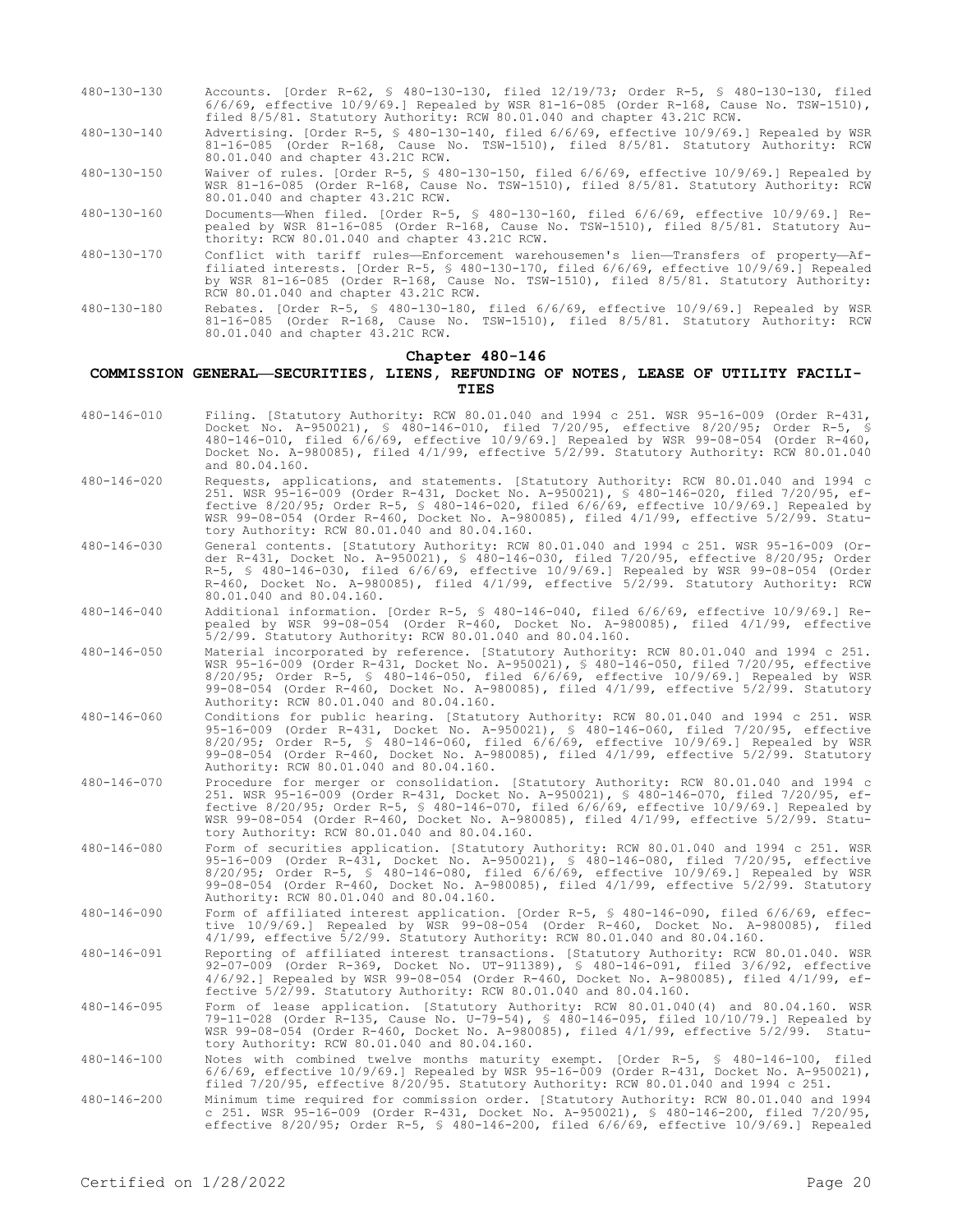by WSR 99-08-054 (Order R-460, Docket No. A-980085), filed 4/1/99, effective 5/2/99. Statutory Authority: RCW 80.01.040 and 80.04.160. 480-146-210 Supplemental filings exempt from time limitations. [Statutory Authority: RCW 80.01.040

and 1994 c 251. WSR 95-16-009 (Order R-431, Docket No. A-950021), § 480-146-210, filed 7/20/95, effective 8/20/95; Order R-5, § 480-146-210, filed 6/6/69, effective 10/9/69.] Repealed by WSR 99-08-054 (Order R-460, Docket No. A-980085), filed 4/1/99, effective 5/2/99. Statutory Authority: RCW 80.01.040 and 80.04.160.

480-146-220 Waiver of time limitations. [Statutory Authority: RCW 80.01.040 and 1994 c 251. WSR 95-16-009 (Order R-431, Docket No. A-950021), § 480-146-220, filed 7/20/95, effective 8/20/95; Order R-5, § 480-146-220, filed 6/6/69, effective 10/9/69.] Repealed by WSR 99-08-054 (Order R-460, Docket No. A-980085), filed 4/1/99, effective 5/2/99. Statutory Authority: RCW 80.01.040 and 80.04.160.

480-146-230 Reporting of securities transactions. [Statutory Authority: RCW 80.01.040 and 1994 c 251. WSR 95-16-009 (Order R-431, Docket No. A-950021), § 480-146-230, filed 7/20/95, effective 8/20/95.] Repealed by WSR 99-08-054 (Order R-460, Docket No. A-980085), filed 4/1/99, effective 5/2/99. Statutory Authority: RCW 80.01.040 and 80.04.160.

480-146-240 Application of rules. [Statutory Authority: RCW 80.01.040 and 80.04.160. WSR 99-08-054 (Order R-460, Docket No. A-980085), § 480-146-240, filed 4/1/99, effective 5/2/99.] Repealed by WSR 05-17-026 (Docket No. A-021178 and TO-030288, General Order No. R-522), filed 8/5/05, effective 9/5/05. Statutory Authority: RCW 80.01.040, 80.04.160, and 81.04.160.

480-146-250 Filing. [Statutory Authority: RCW 80.01.040 and 80.04.160. WSR 99-08-054 (Order R-460, Docket No. A-980085), § 480-146-250, filed 4/1/99, effective 5/2/99.] Repealed by WSR 05-17-026 (Docket No. A-021178 and TO-030288, General Order No. R-522), filed 8/5/05, effective 9/5/05. Statutory Authority: RCW 80.01.040, 80.04.160, and 81.04.160. Later promulgation, see WAC 480-90-207, 480-100-207, 480-110-457, 480-120-331.

- 480-146-260 Commission may require additional information. [Statutory Authority: RCW 80.01.040 and 80.04.160. WSR 99-08-054 (Order R-460, Docket No. A-980085), § 480-146-260, filed 4/1/99, effective 5/2/99.] Repealed by WSR 05-17-026 (Docket No. A-021178 and TO-030288, General Order No. R-522), filed 8/5/05, effective 9/5/05. Statutory Authority: RCW 80.01.040, 80.04.160, and 81.04.160. Later promulgation, see WAC 480-90-207, 480-100-207, 480-110-457, 480-120-331.
- 480-146-270 Applicant may include information by reference. [Statutory Authority: RCW 80.01.040 and 80.04.160. WSR 99-08-054 (Order R-460, Docket No. A-980085), § 480-146-270, filed 4/1/99, effective 5/2/99.] Repealed by WSR 05-17-026 (Docket No. A-021178 and TO-030288, General Order No. R-522), filed 8/5/05, effective 9/5/05. Statutory Authority: RCW 80.01.040, 80.04.160, and 81.04.160. Later promulgation, see WAC 480-90-207, 480-100-207, 480-110-457, 480-120-331.
- 480-146-280 Applicant duty when information is unavailable. [Statutory Authority: RCW 80.01.040 and 80.04.160. WSR 99-08-054 (Order R-460, Docket No. A-980085), § 480-146-280, filed 4/1/99, effective 5/2/99.] Repealed by WSR 05-17-026 (Docket No. A-021178 and TO-030288, General Order No. R-522), filed 8/5/05, effective 9/5/05. Statutory Authority: RCW 80.01.040, 80.04.160, and 81.04.160. Later promulgation, see WAC 480-90-207, 480-100-207, 480-110-457, 480-120-331.
- 480-146-290 Securities statements and applications. [Statutory Authority: RCW 80.01.040 and 80.04.160. WSR 99-08-054 (Order R-460, Docket No. A-980085), § 480-146-290, filed 4/1/99, effective 5/2/99.] Repealed by WSR 05-17-026 (Docket No. A-021178 and TO-030288, General Order No. R-522), filed 8/5/05, effective 9/5/05. Statutory Authority: RCW 80.01.040, 80.04.160, and 81.04.160. Later promulgation, see WAC 480-90-242, 480-100-242, 480-110-525, 480-120-365.
- 480-146-300 Filing requirements for securities statements and applications. [Statutory Authority: RCW 80.01.040 and 80.04.160. WSR 99-08-054 (Order R-460, Docket No. A-980085), § 480-146-300, filed 4/1/99, effective 5/2/99.] Repealed by WSR 05-17-026 (Docket No. A-021178 and TO-030288, General Order No. R-522), filed 8/5/05, effective 9/5/05. Statutory Authority: RCW 80.01.040, 80.04.160, and 81.04.160. Later promulgation, see WAC 480-90-242, 480-100-242, 480-110-525, 480-120-365.
- 480-146-310 Commission may set securities application or statement for public hearing. [Statutory Authority: RCW 80.01.040 and 80.04.160. WSR 99-08-054 (Order R-460, Docket No. A-980085), § 480-146-310, filed 4/1/99, effective 5/2/99.] Repealed by WSR 05-17-026 (Docket No. A-021178 and TO-030288, General Order No. R-522), filed 8/5/05, effective 9/5/05. Statutory Authority: RCW 80.01.040, 80.04.160, and 81.04.160.
- 480-146-320 Minimum time required for commission order. [Statutory Authority: RCW 80.01.040 and 80.04.160. WSR 99-08-054 (Order R-460, Docket No. A-980085), § 480-146-320, filed 4/1/99, effective 5/2/99.] Repealed by WSR 05-17-026 (Docket No. A-021178 and TO-030288, General Order No. R-522), filed 8/5/05, effective 9/5/05. Statutory Authority: RCW 80.01.040, 80.04.160, and 81.04.160. Later promulgation, see WAC 480-90-242, 480-100-242, 480-110-525, 480-120-365.
- 480-146-330 Supplemental securities filings may be exempt from time limitations. [Statutory Authority: RCW 80.01.040 and 80.04.160. WSR 99-08-054 (Order R-460, Docket No. A-980085), § 480-146-330, filed 4/1/99, effective 5/2/99.] Repealed by WSR 05-17-026 (Docket No. A-021178 and TO-030288, General Order No. R-522), filed 8/5/05, effective 9/5/05. Statutory Authority: RCW 80.01.040, 80.04.160, and 81.04.160. Later promulgation, see WAC 480-90-242, 480-100-242, 480-110-525, 480-120-365.

480-146-340 Reporting of securities transactions. [Statutory Authority: RCW 80.01.040 and 80.04.160. WSR 99-08-054 (Order R-460, Docket No. A-980085), § 480-146-340, filed 4/1/99, effective 5/2/99.] Repealed by WSR 05-17-026 (Docket No. A-021178 and TO-030288, General Order No. R-522), filed 8/5/05, effective 9/5/05. Statutory Authority: RCW 80.01.040, 80.04.160, and 81.04.160. Later promulgation, see WAC 480-90-262, 480-100-565, 480-110-525, 480-120-389, 480-90-242, 480-100-242, 480-110-525, 480-120-365.

480-146-350 Filing of affiliated interest transactions. [Statutory Authority: RCW 80.01.040 and 80.04.160. WSR 99-08-054 (Order R-460, Docket No. A-980085), § 480-146-350, filed 4/1/99,